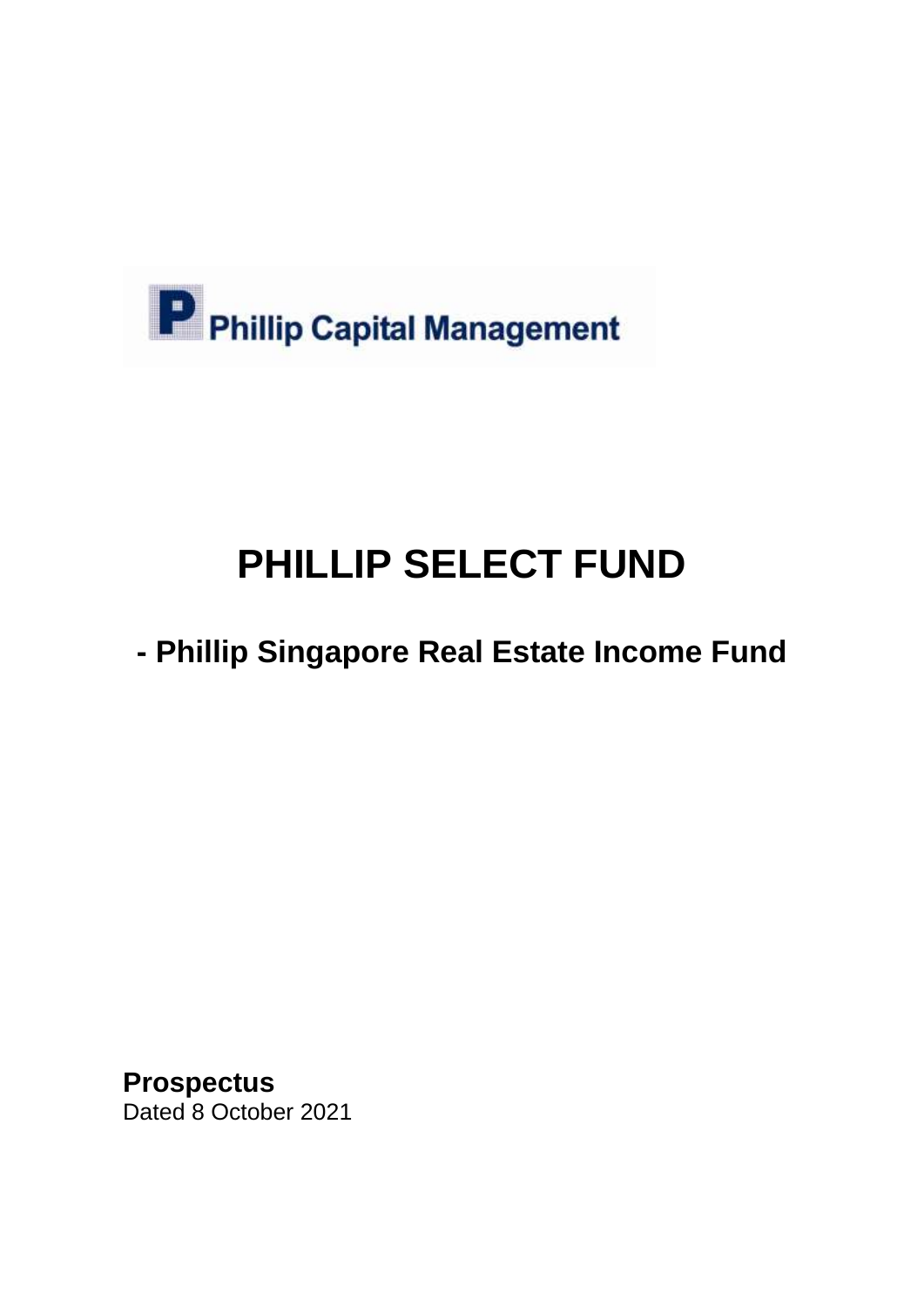# **PHILLIP SELECT FUND**

# **Important Information**

The managers of Phillip Select Fund (the "**Fund**"), Phillip Capital Management (S) Ltd (the "**Managers**"), accept full responsibility for the accuracy of information contained in this Prospectus and confirm, having made all reasonable enquiries, that to the best of their knowledge and belief, there are no other facts the omission of which would make any statement in this Prospectus misleading.

This prospectus does not constitute an offer or solicitation for the purchase of units of the Fund ("**Units**") to anyone in any jurisdiction in which such offer or solicitation is not authorised or to any person to whom it is unlawful to make such offer or solicitation and may be used only in connection with this offering of Units by the Managers or their approved agents or distributors.

Investors should consult the relevant provisions of the trust deed (as amended) relating to the Fund (the "**Deed**") and obtain independent professional advice in the event of any doubt or ambiguity relating thereto.

No application has been made for the Units in the Fund to be listed on any stock exchange. There is no ready market for the Units in the Fund. Investors may consequently only redeem their Units in accordance with and subject to the provisions of the Deed.

Potential investors should seek independent professional advice to ascertain (a) the possible tax consequences; (b) the legal requirements; and (c) any foreign exchange restrictions or exchange control requirements which they may encounter under the laws of the countries of their citizenship, residence or domicile, which may be relevant to the subscription, holding or disposal of Units in the Fund, and should inform themselves of and observe all such laws and regulations in any related jurisdiction that may be applicable to them.

Investors should also consider the risks of investing in securities which are summarised in paragraph 9 of this Prospectus.

# Restriction on U.S. Persons on subscribing to our funds

Persons to whom a copy of this Prospectus has been issued shall not circulate to any other person, reproduce or otherwise distribute this Prospectus or any information herein for any purpose whatsoever nor permit or cause the same to occur. In particular, please note that the Units have not been and will not be registered under the U.S. Securities Act of 1933, as amended (the "**U.S. Securities Act**") or any other applicable law of the United States. The Fund has not been and will not be registered as an investment company under the U.S. Investment Company Act of 1940, as amended. The Units are being offered and sold outside the United States to persons that are not "U.S. persons" (as defined in Regulation S promulgated under the U.S. Securities Act) in reliance on Regulation S promulgated under the U.S. Securities Act. The Units are not being offered or made available to U.S. persons and nothing in this Prospectus is directed to or is intended for U.S. persons.

For the purposes of the U.S. Securities Act, the term "U.S. person" means: (i) any natural person resident in the United States; (ii) any partnership or corporation organized or incorporated under the laws of the United States; (iii) any estate of which any executor or administrator is a U.S. person; (iv) any trust of which any trustee is a U.S. person; (v) any agency or branch of a non-United States entity located in the United States; (vi) any non-discretionary account or similar account (other than an estate or trust) held by a dealer or other fiduciary for the benefit or account of a U.S. person; (vii) any discretionary account or similar account (other than an estate or trust) held by a dealer or other fiduciary organized, incorporated, or (if an individual) resident in the United States; and (viii) any partnership or corporation if (a) organized or incorporated under the laws of any non-United States jurisdiction and (b) formed by a U.S. person principally for the purpose of investing in securities not registered under the Securities Act, unless it is organized or incorporated, and owned, by "accredited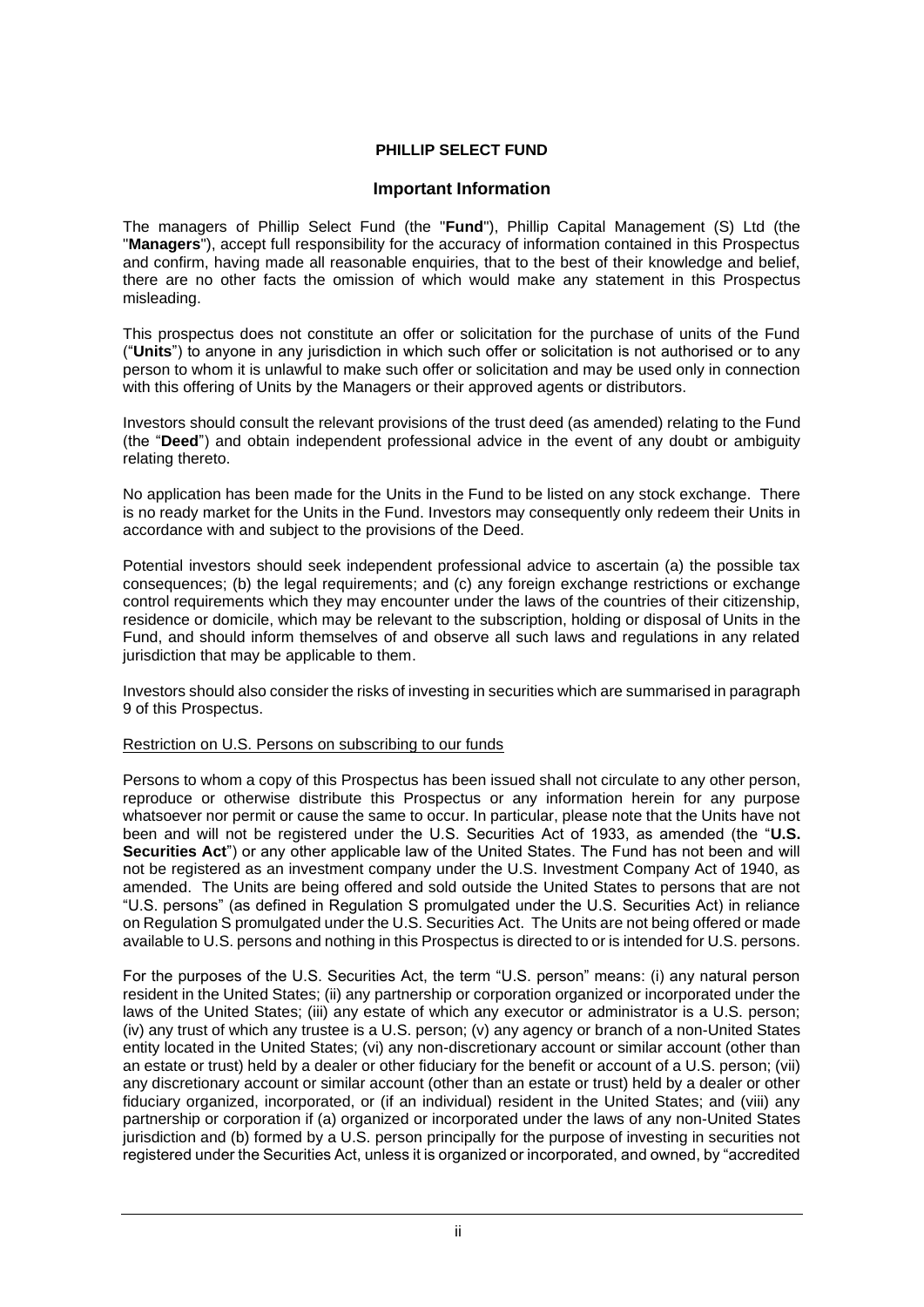investors" (as defined in Regulation D promulgated under the U.S. Securities Act) who are not natural persons, estates or trusts.

For the purposes of the U.S. Securities Act, the term "U.S. person" does not include: (i) any discretionary account or similar account (other than an estate or trust) held for the benefit or account of a non-U.S. person by a dealer or other professional fiduciary organized, incorporated, or (if an individual), resident in the United States; (ii) any estate of which any professional fiduciary acting as executor or administrator is a U.S. person if (a) an executor or administrator of the estate who is not a U.S. person has sole or shared investment discretion with respect to the assets of the estate and (b) the estate is governed by non-United States law; (iii) any trust of which any professional fiduciary acting as trustee is a U.S. person, if a trustee who is not a U.S. person has sole or shared investment discretion with respect to the trust assets, and no beneficiary of the trust (and no settler if the trust is revocable) is a U.S. person; (iv) an employee benefit plan established and administered in accordance with the law of a country other than the United States; (v) an agency or branch of a U.S. person located outside the United States if (a) the agency or branch operates for valid business reasons and (b) the agency or branch is engaged in the business of insurance or banking and is subject to substantive insurance or banking regulation, respectively, in the jurisdiction where located; and (vi) the International Monetary Fund, the International Bank for Reconstruction and Development, the Inter-American Development Bank, the Asian Development Bank, the African Development Bank, the United Nations, any other similar international organizations, and their respective agencies, affiliates and pension plans.

# Foreign Account Tax Compliance Act

The Foreign Account Tax Compliance Act ("**FATCA**") includes provisions under which the Managers as a Foreign Financial institution ("**FFI**") may be required to report to the U.S. Internal Revenue Service ("**IRS**") certain information about Units held by U.S. persons for the purposes of FATCA and to collect additional identification information for this purpose.

The Fund is obliged to comply with the provisions of FATCA under the terms of the intergovernmental agreement ("**IGA**") Model 1 signed between the U.S. Government and the Singapore Government and under the terms of Singapore legislation implementing the IGA.

Distributors and investors should note that it is the existing policy of the Managers that Units are not being offered or sold for the account of U.S. Persons and that subsequent transfers of Units to such U.S. Persons are prohibited. If Units are beneficially owned by such U.S. Person, the Managers (in consultation with the Trustee) may compulsorily redeem such Units. Investors should note that under the FATCA legislation, the definition of "Specified U.S. Persons" will include a wider range of investors than the current U.S. Person definition. Investors should consult their tax advisors regarding the application of FATCA to their investment. Investors should check with the Managers or their appointed agents or distributors with regard to the documentation that may be required for the purpose of FATCA.

# Common Reporting Standard and Automatic Exchange of Information

Following the development by the Organisation for Economic Cooperation and Development ("**OECD**") of a common reporting standard ("**CRS**") to achieve a comprehensive and multilateral automatic exchange of information ("**AEOI**"), the Income Tax (International Tax Compliance Agreements) (Common Reporting Standard) Regulations 2016 (the "**CRS Regulations**") have been promulgated to allow Singapore to implement the CRS with effect from 1 January 2017.

The CRS Regulations require certain Singapore financial institutions (as defined in the CRS Regulations) to identify financial asset holders and establish if they are resident for tax purposes in countries with which Singapore has a tax information sharing agreement. Singapore financial institutions will report financial account information of the asset holder to the Singapore tax authorities, which will thereafter automatically transfer this information to certain competent foreign tax authorities on a yearly basis.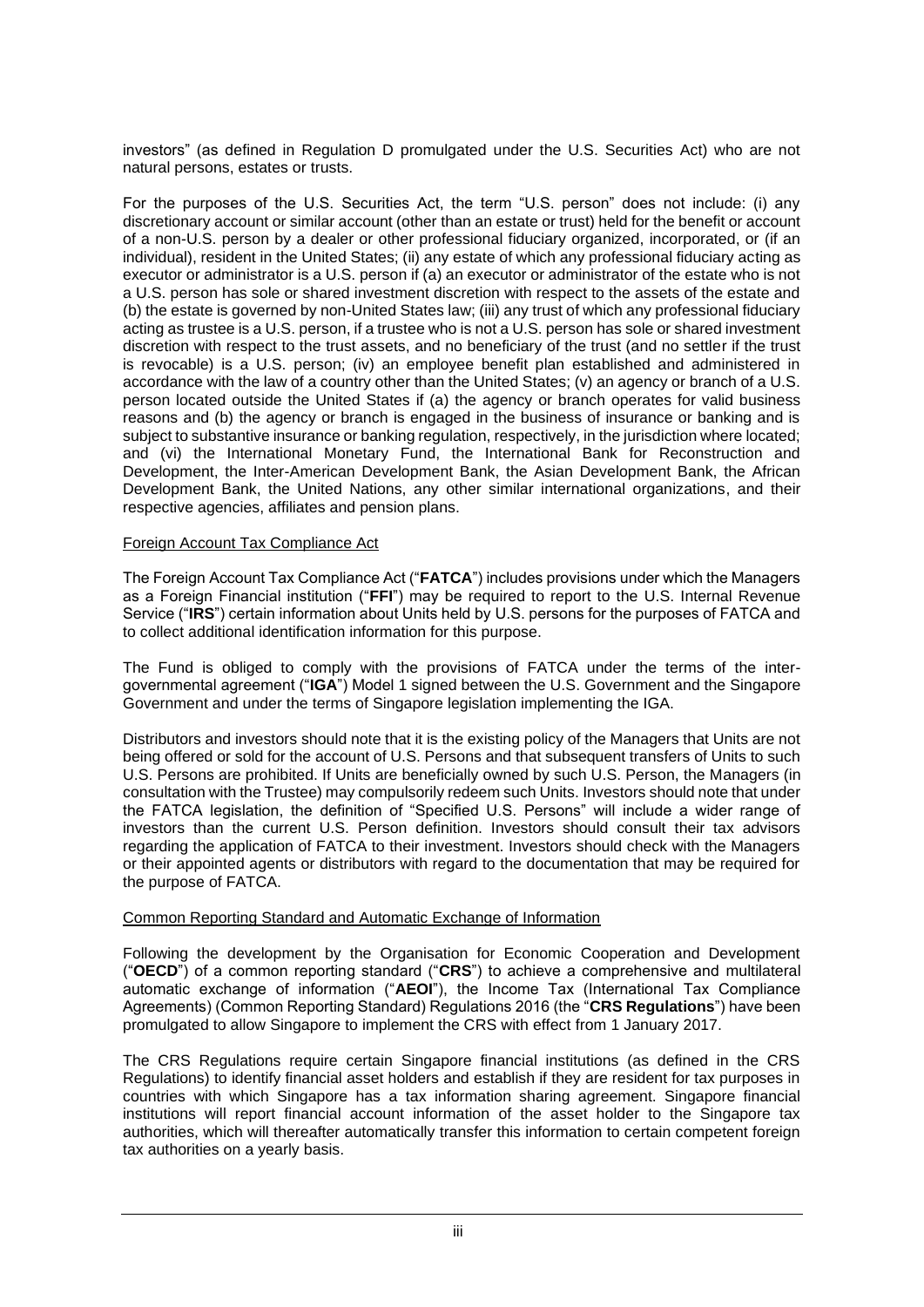Accordingly, the Managers and/or the Trustee will require investors to provide, amongst other things, information in relation to their identities and tax residencies of their accounts (and the controlling persons, if any), account details, reporting entity, account balance/value and income/sale or redemption proceeds and any additional documentation or information, which will then be reported to the Inland Revenue Authority of Singapore and the other relevant tax authorities for purposes of complying with FATCA, the CRS Regulations and any similar automatic exchange of tax information regimes.

# Data Protection

For the purposes of, and subject to the provisions in, the Personal Data Protection Act of Singapore ("**PDPA**") and its regulations, each investor consents and acknowledges that all personal data of the investor provided to the Fund, the Managers, the Trustee or any delegate, agent or distributor appointed by the Managers or Trustee (including but not limited to the administrator, custodian, subcustodians, registrar and any other third party service provider which may be appointed), may be collected, used, disclosed or otherwise processed to enable each of the aforesaid entities to carry out their respective duties and obligations, or to enforce their respective rights and remedies, in connection with any investment by the investor into the Fund or any law applicable to the respective parties.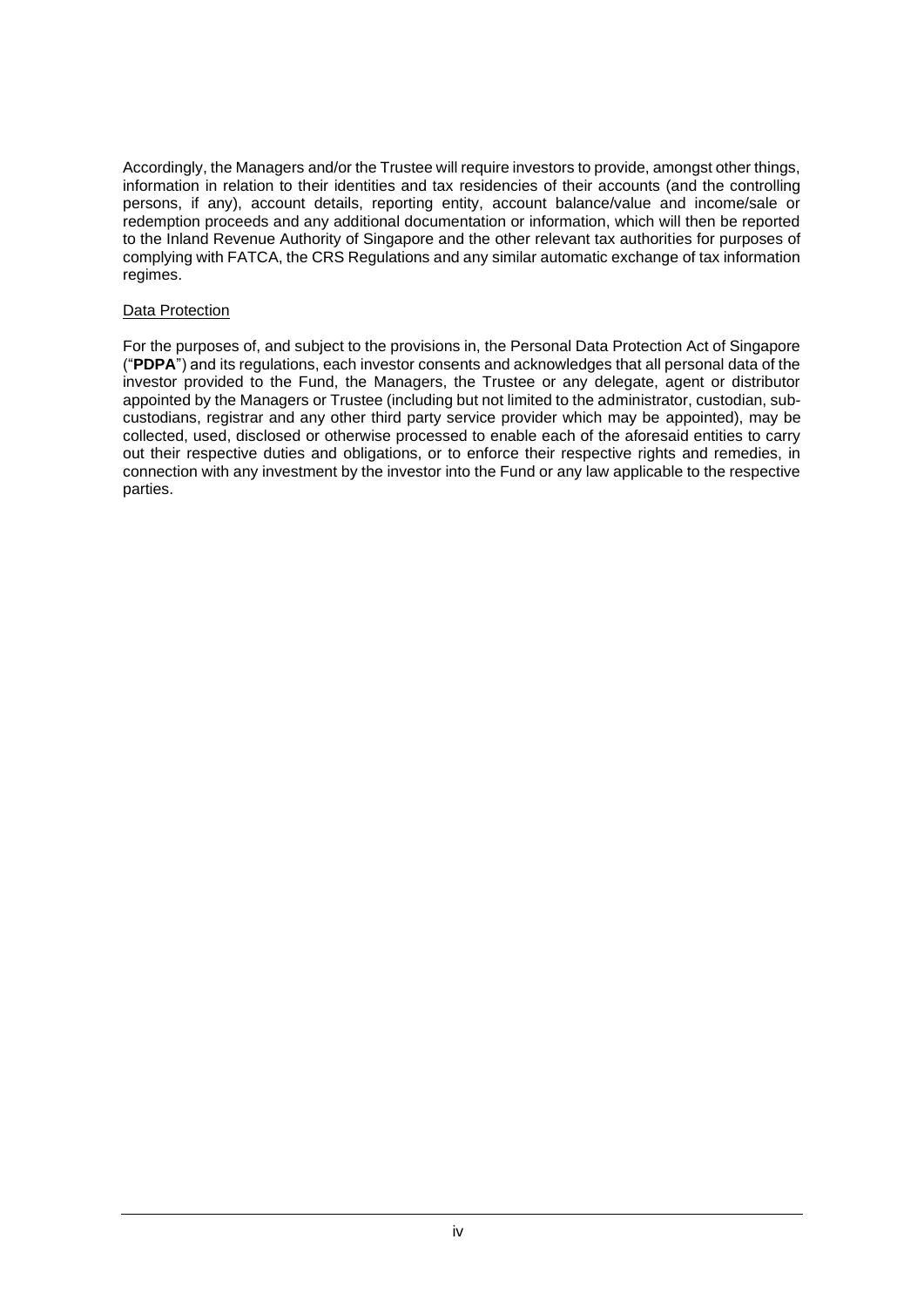# **PHILLIP SELECT FUND**

# **Directory**

#### **Managers**

Phillip Capital Management (S) Ltd (Company Registration No. 199905233W) 250 North Bridge Road #06-00 Raffles City Tower Singapore 179101

#### **Directors of the Managers**

Lim Hua Min Linus Lim Wen Sheong Jeffrey Lee Chay Khiong Lim Wah Sai Louis Wong Wai Kit

#### **Trustee**

BNP Paribas Trust Services Singapore Limited (Company Registration No. 200800851W) 20 Collyer Quay #01-01 Singapore 049319

#### **Custodian**

BNP Paribas Securities Services, operating through its Singapore Branch (Company Registration No. T08FC7287D) 20 Collyer Quay #01-01 Singapore 049319

# **Registrar**

BNP Paribas Trust Services Singapore Limited 20 Collyer Quay #01-01 Singapore 049319

#### **Auditors**

KPMG LLP 16 Raffles Quay #22-00 Hong Leong Building Singapore 048581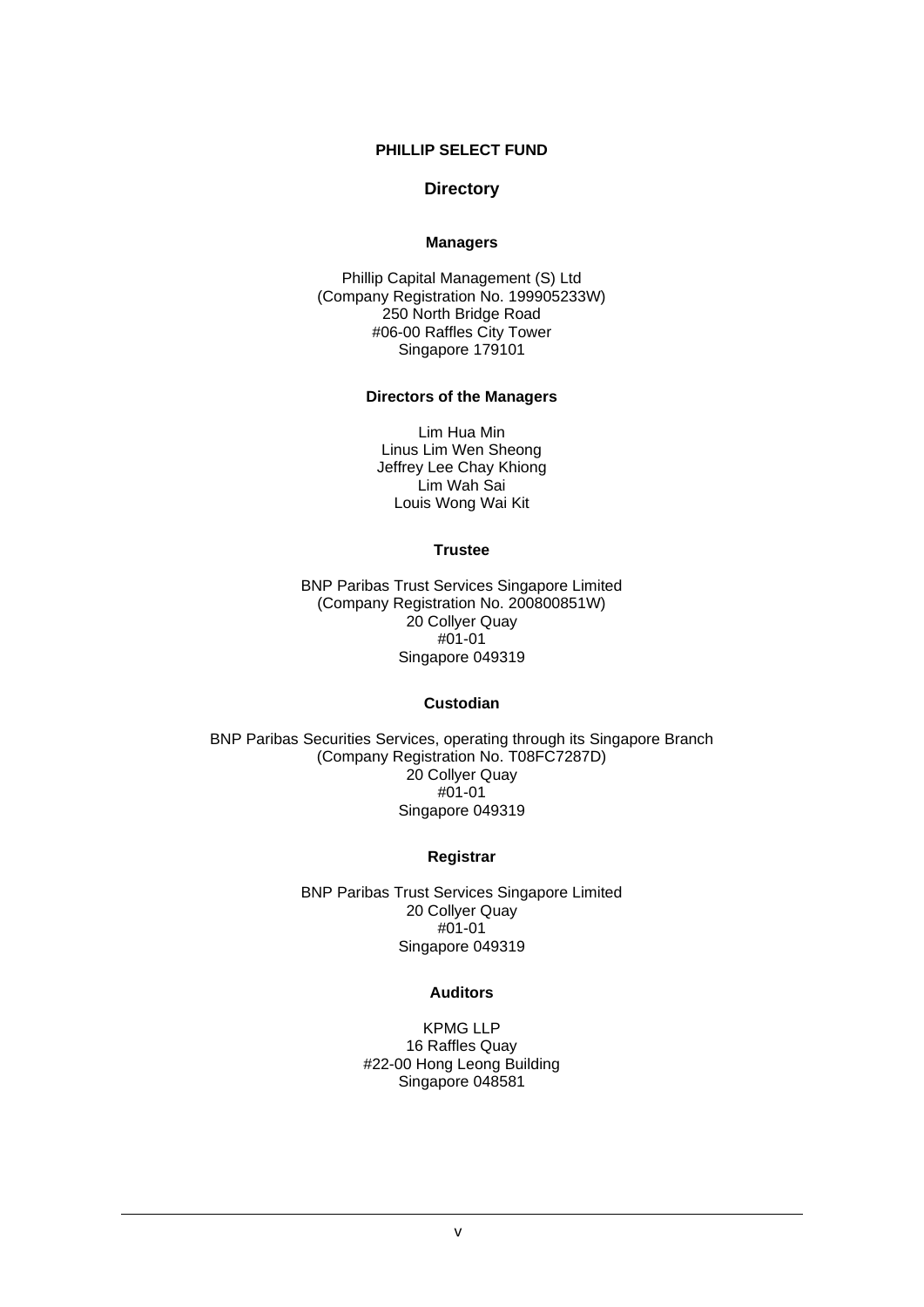# **Solicitors to the Managers**

Chan & Goh LLP 50 Craig Road #03-01 Singapore 089688

# **Solicitors to the Trustee**

Dentons Rodyk & Davidson LLP 80 Raffles Place #33-00 UOB Plaza 1 Singapore 048624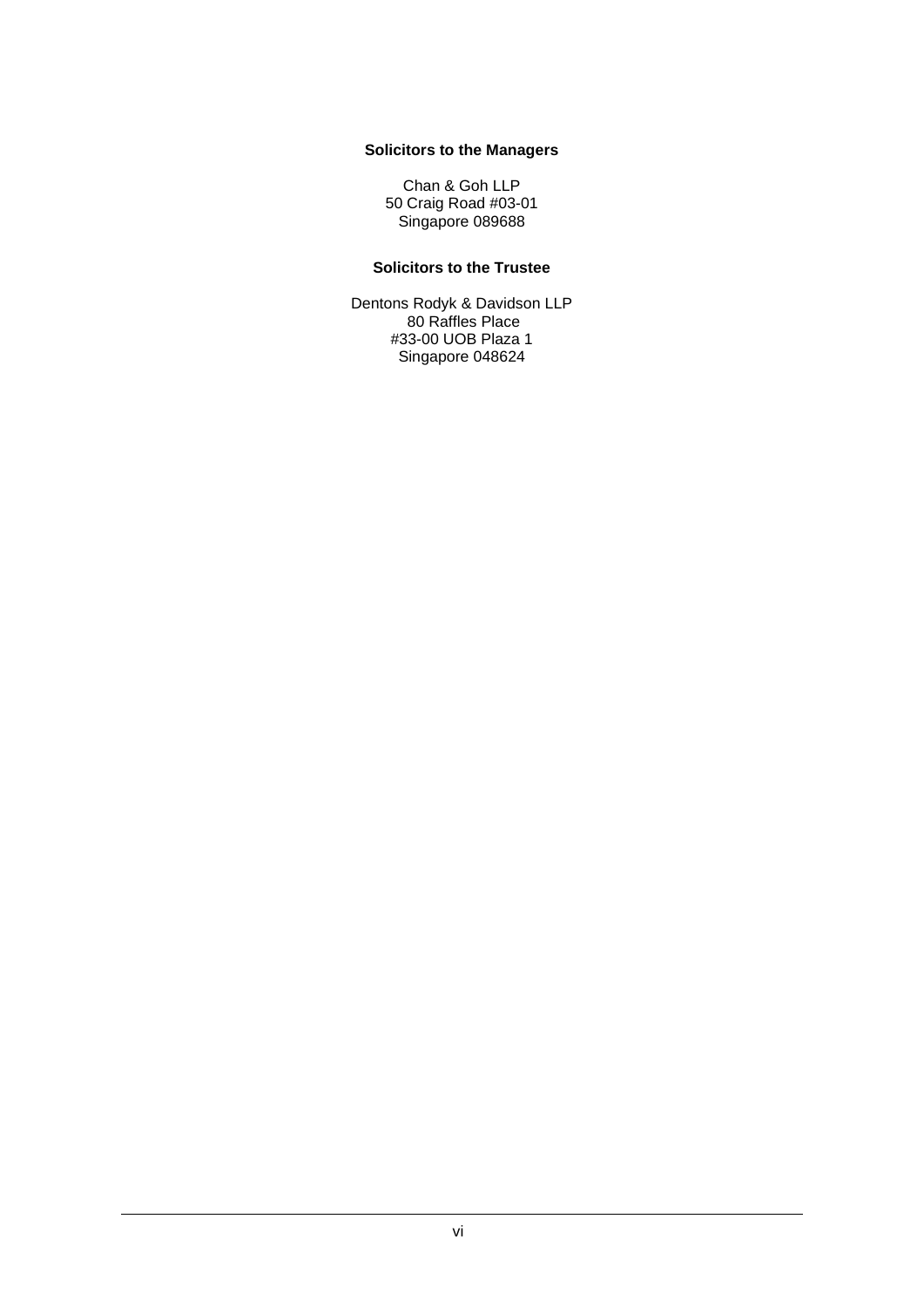# PHILLIP SELECT FUND

# **Table of Contents**

| <b>Contents</b> | Page |
|-----------------|------|
|                 |      |
|                 |      |
| $\mathbf 1$ .   |      |
| 2.              |      |
| 3.              |      |
| $\mathbf{4}$ .  |      |
| 5.              |      |
| 6.              |      |
| 7.              |      |
| 8.              |      |
| 9.              |      |
| 10 <sub>1</sub> |      |
| 11.             |      |
| 12.             |      |
| 13.             |      |
| 14.             |      |
| 15.             |      |
| 16.             |      |
| 17.             |      |
| 18.             |      |
| 19.             |      |
| 20.             |      |
| 21.             |      |
|                 |      |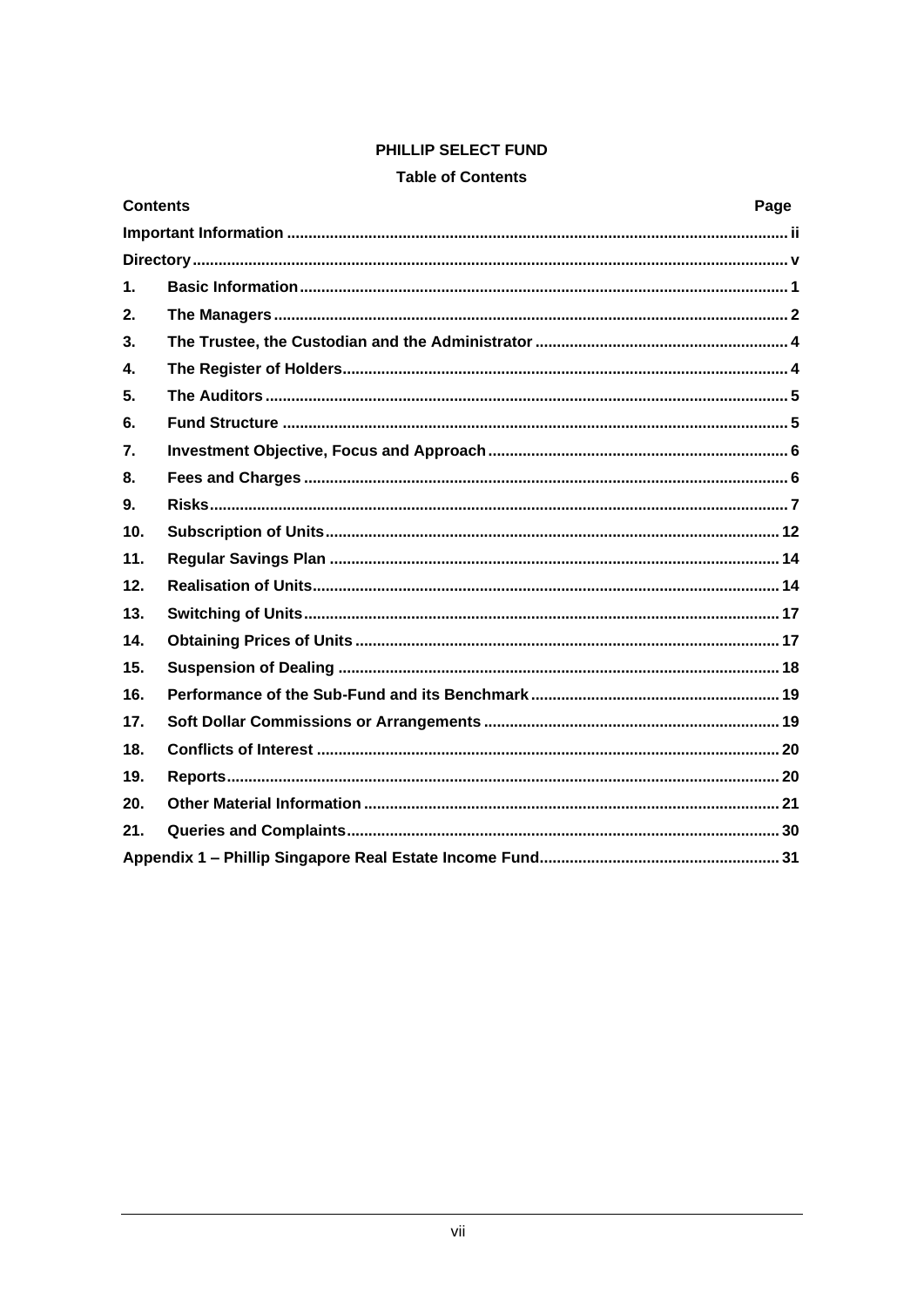#### **PHILLIP SELECT FUND**

*The sub-fund of Phillip Select Fund offered in this Prospectus is an authorised scheme under the Securities and Futures Act, Chapter 289 of Singapore ("SFA"). A copy of this Prospectus has been lodged with and registered by the Monetary Authority of Singapore ("Authority"). The Authority assumes no responsibility for the contents of this Prospectus. The registration of this Prospectus by the Authority does not imply that the SFA, or any other legal or regulatory requirements have been complied with. The Authority has not, in any way, considered the investment merits of the Fund. The meanings of terms not defined in this Prospectus can be found in the deed of trust constituting the Fund.* 

# **1. Basic Information**

# **1.1 Phillip Select Fund**

The Fund is an umbrella fund constituted in Singapore. An umbrella fund is a collection of one or more sub-funds under a single umbrella trust fund structure with each sub-fund having a separate investment objective and focus. The range of sub-funds allows investors to select and allocate their assets in different investment opportunities under the Fund.

Currently, the Managers are offering the Phillip Singapore Real Estate Income Fund (the "**Sub-Fund**") for subscription. In the future, the Managers may add new sub-funds with different investment objectives to the Fund.

#### **1.2 Date of Registration and Expiry Date of Prospectus**

The date of registration of this Prospectus with the Authority is 8 October 2021. This Prospectus shall be valid for 12 months after the date of registration (i.e., up to and including 7 October 2022) and shall expire on 8 October 2022.

#### **1.3 Trust Deed**

- **1.3.1** The deed of trust relating to the interests being offered for subscription or purchase is dated 12 July 2011 (the "**Original Deed**") and has been amended by a First Amending and Restating Deed dated 12 July 2012, a Second Amending and Restating Deed dated 29 October 2012, a Third Amending and Restating Deed dated 29 October 2013, a Fourth Amending and Restating Deed dated 29 October 2014, a Fifth Amending and Restating Deed dated 29 October 2015, a Sixth Amending and Restating Deed dated 28 October 2016, a Seventh Amending and Restating Deed dated 9 October 2017 and an Eighth Amending and Restating Deed dated 8 October 2021. The Original Deed as amended by the First Amending and Restating Deed, the Second Amending and Restating Deed, the Third Amending and Restating Deed, the Fourth Amending and Restating Deed, the Fifth Amending and Restating Deed, the Sixth Amending and Restating Deed, the Seventh Amending and Restating Deed and the Eighth Amending and Restating Deed shall hereinafter be collectively referred to as the "**Deed**".
- **1.3.2** The parties to the Deed are Phillip Capital Management (S) Ltd, as the managers (the "**Managers**") and BNP Paribas Trust Services Singapore Limited, as the trustee (the "**Trustee**").
- **1.3.3** The terms and conditions of the Deed shall be binding on each unitholder (together the "**Holders**" and each a "**Holder**") and persons claiming through such Holder as if such Holder had been a party to the Deed and as if the Deed contained covenants on such Holder to observe and be bound by the provisions of the Deed and an authorisation by each Holder to do all such acts and things as the Deed may require the Managers and/or the Trustee to do.
- **1.3.4** A copy of the Deed shall be made available for inspection, at all times during usual business hours at the registered address of the Managers at 250 North Bridge Road, #06-00, Raffles City Tower, Singapore 179101.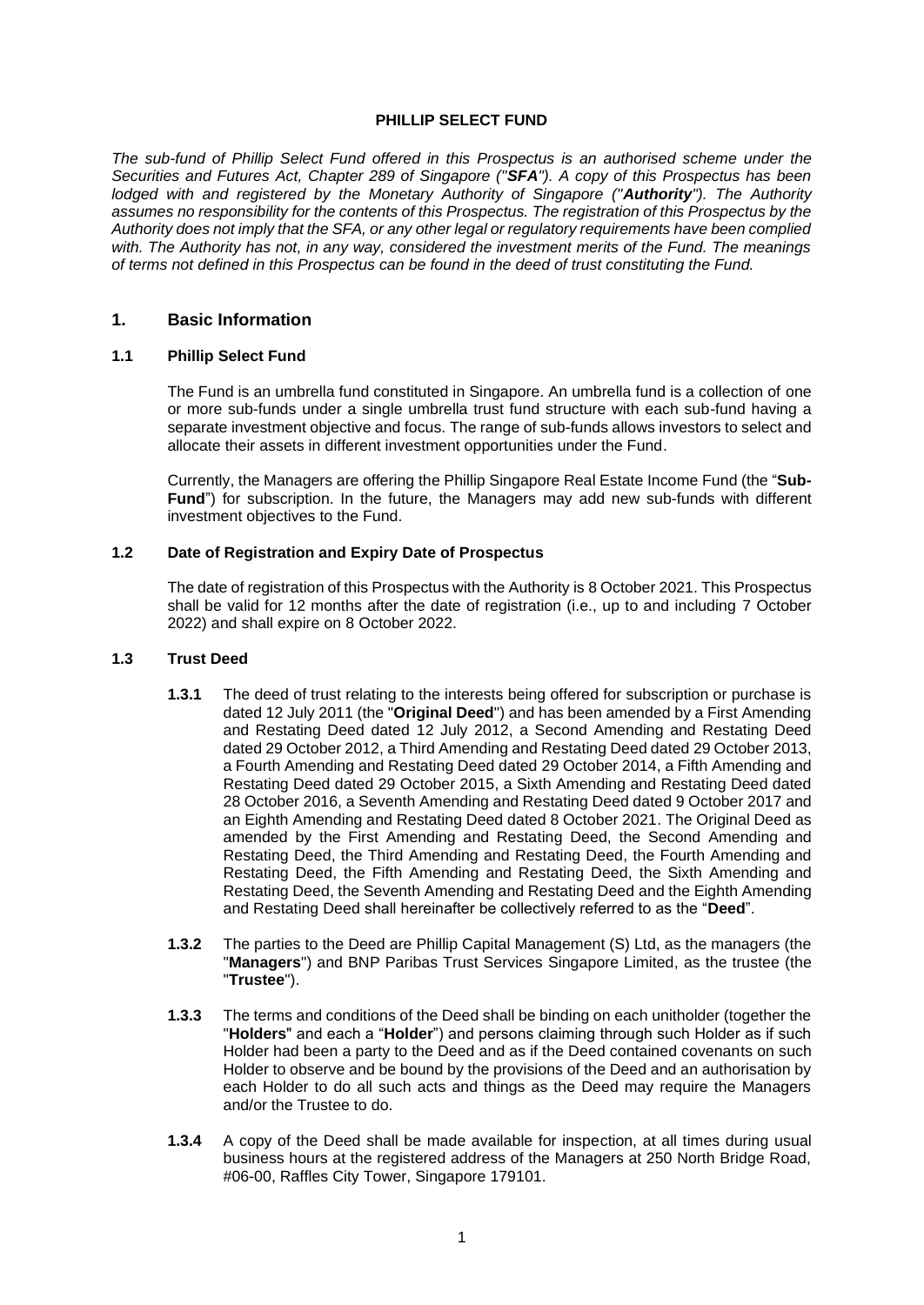# **1.4 Accounts and Reports**

Copies of the latest annual and semi-annual accounts and reports as well as the auditor's report on the annual accounts relating to the Sub-Fund may be obtained from the Managers upon request at 250 North Bridge Road, #06-00 Raffles City Tower, Singapore 179101.

# **2. The Managers**

**2.1** The Managers of the Fund are Phillip Capital Management (S) Ltd, whose registered office is at 250 North Bridge Road, #06-00 Raffles City Tower, Singapore 179101.

The Managers hold a capital markets services licence granted by the Authority, and provide fund management and investment advisory services to both institutional and retail clients. The Managers are a member of PhillipCapital, an integrated financial services group established in 1975 ("**PhillipCapital Group**"), providing a comprehensive range of financial services to retail and institutional customers. Today, the PhillipCapital Group is firmly established in the financial hubs of Singapore, United Kingdom, U.S., France, Japan, China (and Hong Kong SAR), Malaysia, Thailand, Indonesia, Vietnam, Turkey, Cambodia, India, United Arab Emirates and Australia.

The Managers have been managing collective investment schemes and/or discretionary funds in Singapore since 2000. The Managers have an established track record managing funds investing in the Asia Pacific region and globally. The investment funds managed by the Managers include the following: Phillip Money Market Fund, Global Opportunities Fund, Phillip US Dollar Money Market Fund, Phillip SGX APAC Dividend Leaders REIT ETF, Phillip SING Income ETF, Phillip SGD Money Market ETF, Phillip Global Rising Yield Innovators Fund, Phillip Global Quality Fund and Phillip Greater India Equity Fund (a restricted fund which is only offered to institutional and accredited/high net worth investors under the SFA). The Managers also act as sub-manager of Lion-Phillip S-REIT ETF, into which the Sub-Fund will invest.

#### *Investors should note that past performance of the Managers or the funds mentioned above are not necessarily indicative of the future performance of the Managers or the funds.*

#### **2.2 Directors and Key Executive of the Managers**

The directors of the Managers are as follows:-

#### **Lim Hua Min**

Hua Min is Chairman of PhillipCapital Group and director of Phillip Capital Management (S) Ltd. He previously held senior positions in the Stock Exchange of Singapore and the Securities Research Institute. He has served on a number of committees and sub-committees of the Stock Exchange of Singapore. In 1997, he was appointed Chairman of the Stock Exchange of Singapore (SES) Review Committee, which is responsible for devising a conceptual framework to make Singapore's capital markets more globalised, competitive and robust. Hua Min holds a Bachelor of Science Degree (Honours) in Chemical Engineering from the University of Surrey and obtained a Master's Degree in Operations Research and Management Studies from Imperial College, University of London.

#### **Linus Lim Wen Sheong**

Linus is a director and Chief Executive Officer of Phillip Capital Management (S) Ltd and Phillip Tokai Tokyo Investment Management Pte. Ltd. He has been with PhillipCapital Group since 2001 where he has been involved in equity research as well as corporate finance both in Singapore and the UK. Prior to PhillipCapital, he was at the Investments business of Citibank Asia Pacific. Linus is a graduate from the London School of Economics and also holds an MBA from the Anderson School of Management at UCLA. Linus is also a holder of the Fundamentals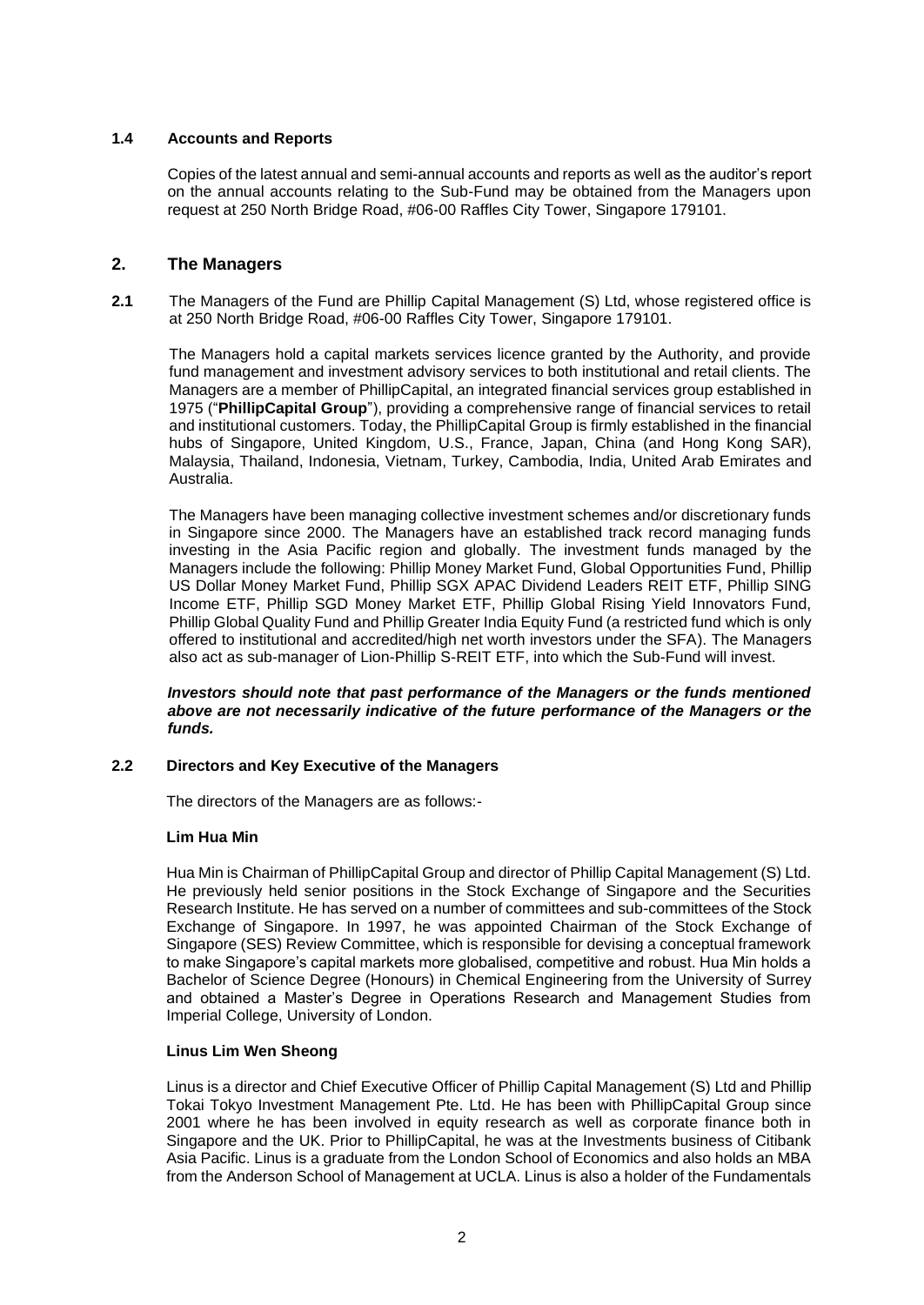of Sustainability Accounting (FSA) Credential awarded by the Sustainability Accounting Standards Board.

# **Jeffrey Lee Chay Khiong**

Jeffrey is a director and Chief Investment Officer of Phillip Capital Management (S) Ltd and has been with the PhillipCapital Group since 1992. His prior appointments include senior investment management positions at AIB Govett (Asia) Ltd, DBS Bank and Mitsubishi Corporation Group, with responsibilities for managing funds across various asset classes including fixed income, equities and venture capital. Jeffrey has more than 30 years of investment experience spanning several market cycles. His track record includes a number of award-winning funds in the Asia Pacific and Global Funds category. A Chartered Financial Analyst (CFA) since 1990, he obtained his Bachelor's (Honours) degree in Chemical Engineering from the National University of Singapore on a Public Service Commission Scholarship.

#### **Lim Wah Sai**

Wah Sai is a non-executive director of Phillip Capital Management (S) Ltd. Wah Sai joined the PhillipCapital Group in 1988 and has been managing the PhillipCapital Group's Hong Kong operations since 1993. He is presently the Managing Director and Responsible Officer of the PhillipCapital Group of companies in Hong Kong, including Phillip Securities (HK) Ltd, Phillip Commodities (HK) Ltd and Phillip Capital Management (HK) Ltd. Phillip Capital Management (HK) manages assets for retail and institutional clients and acts as Investment Advisor to an authorized fund in Thailand which primarily invests in Hong Kong and China. Wah Sai is currently a member of Derivatives Market Consultative Panel of HKEx and has over 30 years' experience in the securities, derivatives and banking industries. He holds a Master's Degree in Management Science from Imperial College, University of London and a Bachelor of Science Degree (1st Class Honours) in Control Instrumentation and System Engineering from the City University, London.

#### **Louis Wong Wai Kit**

Louis is a non-executive director of Phillip Capital Management (S) Ltd. Louis joined the PhillipCapital Group in 1993 and has been the Director of Phillip Securities (HK) Ltd and Phillip Capital Management (HK) Ltd since 1996 and 2002 respectively. He has over 20 years of investment experience in securities dealing and 18 years in asset management. Louis obtained his Bachelor of Arts (Honours) degree from the University of Hong Kong.

The key executive of the Managers in respect of the Sub-Fund is as follows:-

#### **Sabrina Loh Yang Nee**

Sabrina Loh is the Investment Director of Phillip Capital Management (S) Ltd. In her role as Investment Director, she is responsible for the development and implementation of investment strategies and processes. She is a member of the investment management committee. Her other key responsibilities include launching and managing of unit trust funds. Ms. Loh is also the Executive Director, Responsible Officer and "Key Personnel" of Phillip Capital Management (HK) Limited.

She is currently the lead manager for Phillip Money Market Fund and Phillip Singapore Real Estate Income Fund, which are authorised public unit trusts in Singapore, as well as Phillip HKD Money Market Fund, which is authorised for public offering in Hong Kong. Between the period from 2012 to 2017, she was the manager for Phillip US Dollar Money Market Fund, Phillip Income Fund and Phillip Global Opportunity Fund.

Ms. Loh has more than 20 years' experience of managing funds, including more than ten years' managing unit trusts. She began her career with DBS Asset Management and later joined Insurance Corporation of Singapore. Prior to joining Phillip Capital Management (S) Ltd, she worked for AVIVA Insurance Group.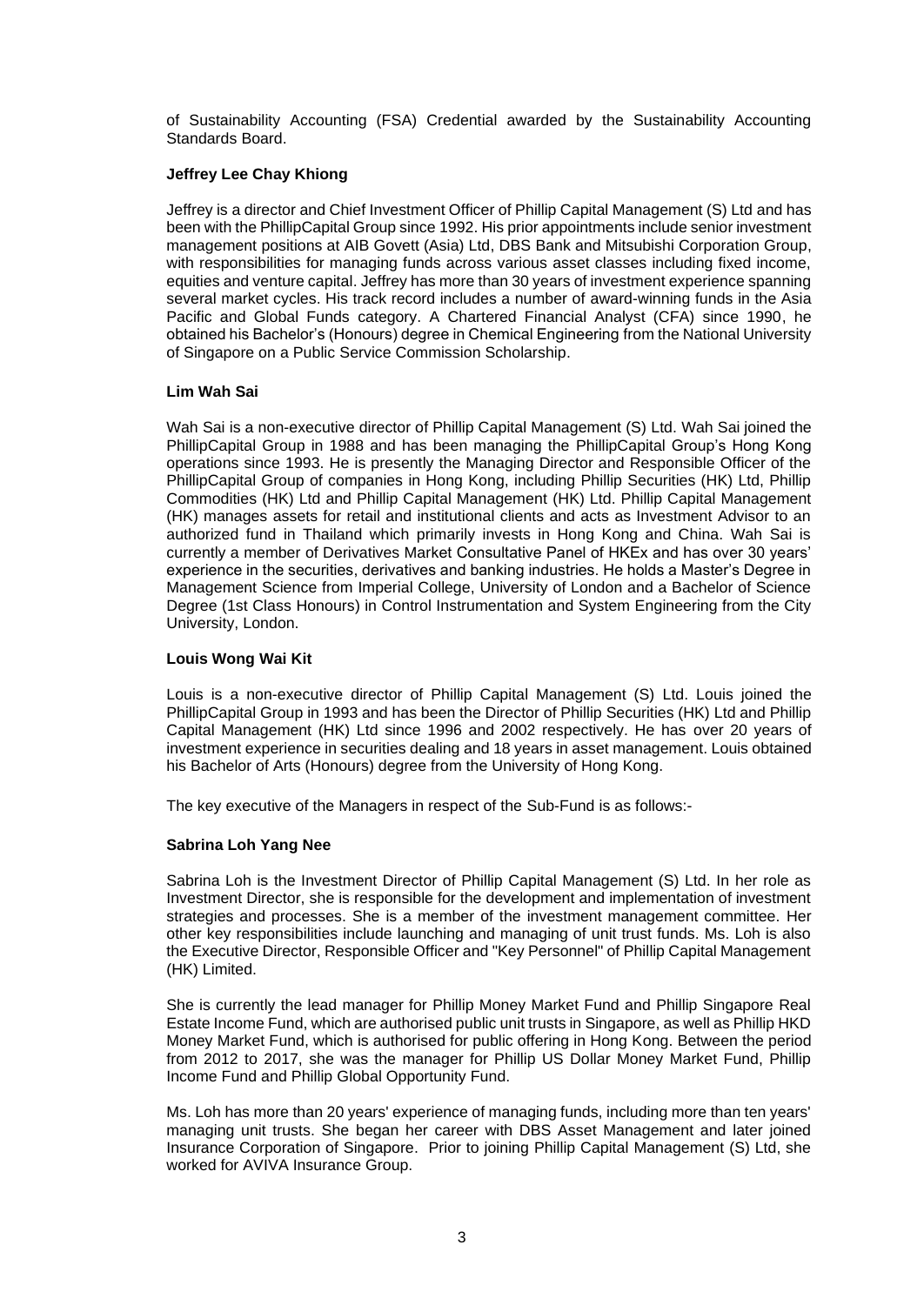Ms. Loh graduated with a Bachelor of Commerce (double majors in Economics and Finance) from Curtin University of Technology, Australia.

2.3 As the Sub-Fund may invest substantially into the Lion-Phillip S-REIT ETF (details of which are set out in Appendix 1), the track record of Lion Global Investors Limited is as follows:

The manager of the Lion-Phillip S-REIT ETF is Lion Global Investors Limited (Company Registration Number 198601745D), whose registered office is at 65 Chulia Street, #18-01 OCBC Centre, Singapore 049513 ("**LGI**"). LGI holds a capital markets services licence for fund management issued by the Authority and is regulated by the Authority.

LGI is a member of the Oversea-Chinese Banking Corporation Limited (OCBC) Group with total assets under management of S\$71.0 billion as at 30 June 2021. Established as an Asian asset specialist since 1986, LGI's core competencies are in managing Asian equities and fixed income strategies and funds to both institutional and retail investors. LGI has been managing collective investment schemes and discretionary funds in Singapore since 1987.

For more information about LGI, please visit [www.lionglobalinvestors.com.](http://www.lionglobalinvestors.com/)

# **3. The Trustee, the Custodian and the Administrator**

# The Trustee

The Trustee of the Fund is BNP Paribas Trust Services Singapore Limited whose registered address is at 20 Collyer Quay, #01-01, Singapore 049319. The Trustee is regulated in Singapore by the Authority.

# The Custodian

The Custodian of the Fund is BNP Paribas Securities Services, operating through its Singapore Branch, with its registered address at 20 Collyer Quay, #01-01, Singapore 049319. The Custodian is a global custodian with direct market access in certain jurisdictions and for other markets it engages selected sub-custodians. In respect of its sub-custodians, the Custodian operates a selection and on-going monitoring program based on defined criteria which include financial strength, reputation, and breadth and quality of services provided, such as communication capabilities, settlement, safekeeping, corporate action notification and processing, dividend collection and payment, client service delivery, market information management, asset segregation and business continuity planning. The Custodian is licensed and regulated in Singapore by the Authority. The sub-custodians appointed by the Custodian are regulated in their home jurisdictions.

#### The Administrator

The Administrator of the Fund is BNP Paribas Securities Services, operating through its Singapore Branch, with its registered address at 20 Collyer Quay, #01-01, Singapore 049319. The Managers have delegated their accounting and valuation functions in respect of the Fund to the Administrator.

# **4. The Register of Holders**

The register of Holders in respect of each Sub-Fund (each, a "**Register**") is kept and maintained at the office of BNP Paribas Trust Services Singapore Limited (the "**Registrar**") at 20 Collyer Quay, #01-01, Singapore 049319 and is accessible to the public during normal business hours. Each Register is conclusive evidence of the number of units ("**Units**") in the relevant Sub-Fund, or Class thereof, held by each Holder and the details in each Register shall prevail in the event of any discrepancy between the entries in each Register and the details appearing on any statement of holding, unless the Holder proves to the satisfaction of the Managers and the Trustee that such Register is incorrect.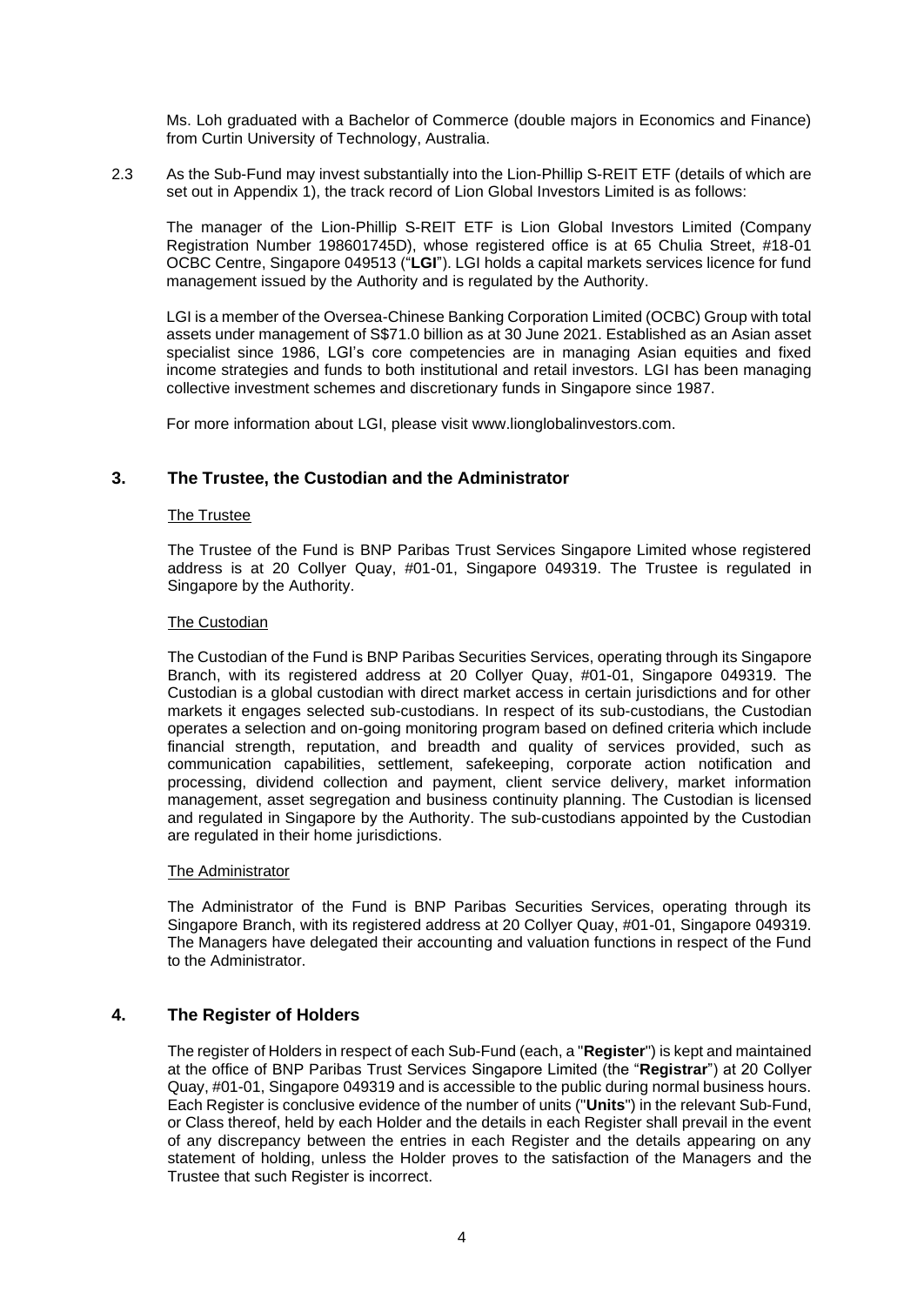# **5. The Auditors**

The auditors of the Fund are KPMG LLP whose registered address is at 16 Raffles Quay, #22- 00 Hong Leong Building, Singapore 048581 (the "**Auditors**").

# **6. Fund Structure**

The Fund is a Singapore authorised umbrella unit trust which presently comprises the Phillip Singapore Real Estate Income Fund.

The Sub-Fund is an open-ended unit trust. The Sub-Fund will issue Units denominated in USD and SGD. The assets of the Sub-Fund will be valued in SGD (base currency).

#### Classes of Units

The Managers may establish Classes of Units within the Sub-Fund. Different Classes within the Sub-Fund may have different features including but not limited to different fees, currency denomination or minimum investment amounts. Where a new Class is established, the Managers may at their discretion rename any existing Class as long as there is no prejudice to existing investors of such Class. Investors should refer to Appendix 1 for the Classes available for investment and the different features which apply.

Currently, the Managers are offering 4 Classes of Units, namely Class A SGD Units, Class A USD Units, Class I SGD Units and Class I USD Units for the Sub-Fund. Class A SGD Units and Class A USD Units are offered to investors who invest SGD100 or USD100 and above respectively and Class I SGD Units and Class I USD Units are offered to investors who invest SGD100,000 or USD100,000 and above respectively.

All Classes will constitute the Sub-Fund and are not separate sub-funds. Any expense, income and/or gain which is attributable to a particular Class shall be deducted from or added to (as the case may be) the value of the Sub-Fund which is attributable to that Class.

A separate Net Asset Value per Unit will be calculated for each Class. The Net Asset Value per Unit of each Class will be calculated on each Dealing Day<sup>1</sup> in the currency of the relevant Class. It will be calculated by dividing the net asset value attributable to each Class, being the proportionate value of its assets less its liabilities, by the number of Units of such Class then in issue. The resultant amount shall be calculated up to five decimal places and truncated at four decimal places (or such other number of decimal places or by such other truncation or rounding method as the Managers may from time to time determine with the approval of the Trustee).

"**SGD**" or "**Singapore Dollars**" or "**S\$**" means the lawful currency of Singapore.

"**USD**" or "**US Dollars**" or "**US\$**" means the lawful currency of the United States of America.

<sup>1</sup> "**Dealing Day**", in connection with the issuance and realisation of Units of a particular Sub-Fund, means every Business Day or such other Business Day or Business Days or such other day or days at such intervals as the Managers may from time to time determine Provided That reasonable notice of any such determination shall be given by the Managers to all Holders at such time and in such manner as the Trustee may approve. If on any day which would otherwise be a Dealing Day in relation to Units of any particular Sub-Fund the Recognised Stock Exchange or over the counter market on which Investments or other property comprised in, and having in aggregate values amounting to at least 50 per cent. of the Net Asset Value (as at the immediately preceding Valuation Point) of, the Sub-Fund to which Units of that Sub-Fund relate are quoted, listed or dealt in is not open for normal trading, the Managers may determine that that day shall not be a Dealing Day in relation to Units of that Sub-Fund.

<sup>&</sup>quot;**Business Day**" means a day on which banks in Singapore are normally open for business (except Saturdays, Sundays and gazetted public holidays).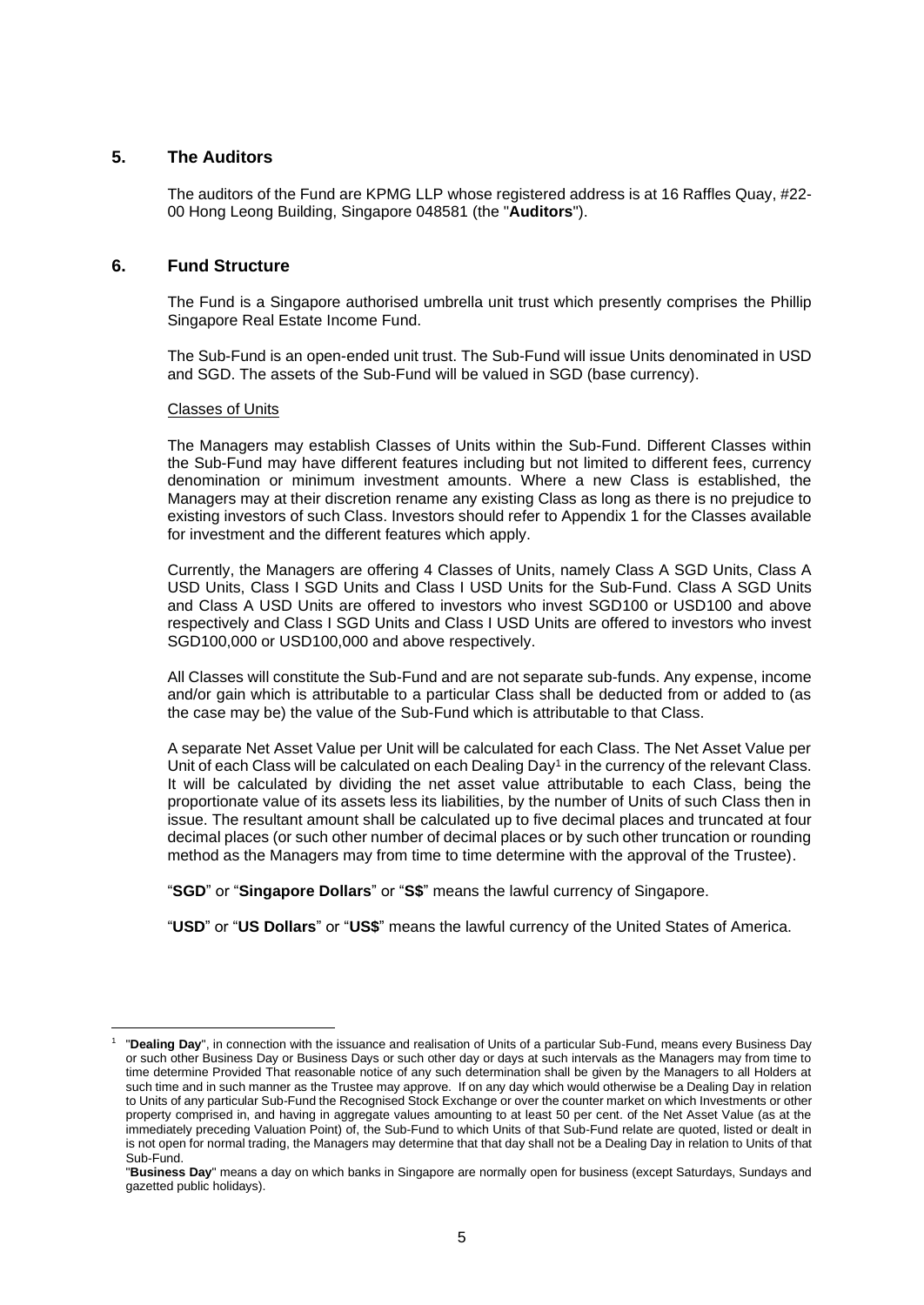# **7. Investment Objective, Focus and Approach**

#### **7.1 Investment Objective, Focus and Approach**

The investment objective, focus and approach and other features specific to the Sub-Fund are set out in Appendix 1.

# **7.2 Authorised Investments**

The authorised investments ("**Authorised Investments**") of the Fund include:

- (i) any Quoted Investment<sup>2</sup>;
- (ii) any Investment<sup>3</sup> in respect of which application for listing or for permission to deal has been made to a Recognised Stock Exchange<sup>4</sup> and the subscription for or purchase of which is either conditional upon such listing or permission to deal being granted within a specified period not exceeding 12 weeks (or such other period as may be agreed between the Managers and the Trustee) or in respect of which the Managers are satisfied that the subscriptions or other transactions will be cancelled if the application is refused;
- (iii) any Unquoted Investment<sup>5</sup>;
- (iv) any Investment denominated in any currency;
- (v) in the case of a Central Provident Fund Investment Scheme ("**CPFIS**") included fund, any Investment for the time being included by the relevant authority for the purposes of unit trust schemes included as CPFIS included funds under the CPFIS Regulations;
- (vi) the currency of any country or any contract for the spot purchase or sale of any such currency or any foreign exchange transaction or any forward contract of such currency; and
- (vii) any other Investment not covered by paragraphs (i) to (vi) of this definition but selected by the Managers for investment of the Deposited Property of the Sub-Fund and approved in writing by the Trustee,

provided that each of such investments falling within paragraphs (i) to (vii) of this definition shall be a Permissible Investment<sup>6</sup> under the Code on Collective Investment Scheme ("Code") issued by the Authority and in accordance with any applicable law, regulation, rule, guideline or directive (as may be amended or issued or enacted from time to time).

# **8. Fees and Charges**

The fees and charges of the Sub-Fund are set out in Appendix 1.

<sup>2</sup> "**Quoted Investment**" means any Investment which is quoted or listed or in respect of which permission to deal is effective on any Recognised Stock Exchange.

<sup>3</sup> "**Investment**" means any permissible investments set out in the Code, including any share, stock, bond, note, debenture, debenture stock, unit or sub-unit in any unit trust scheme, participation in a mutual fund, other interests in collective investment schemes, exchange-traded fund, warrant, real estate investment trust, business trust or other stock purchase right, futures, option, index option, loan convertible into security, loan stock, certificate of deposit, banker's acceptance, bill of exchange, bank bill, commercial paper, promissory note, treasury bill or any other fixed or floating rate debt instrument, money market instrument, index and forward currency exchange contract, swap, cap, collar, floor, sale and repurchase transaction and other derivative or financial transaction or instrument or any other security which may be selected by the Managers for the purpose of investment of the deposited property of any sub-fund or which may for the time being form part thereof.

<sup>4</sup> "**Recognised Stock Exchange**" means any stock exchange or over-the-counter market or other market of sufficient repute in any part of the world as may be approved by the Managers and the Trustee and includes, in relation to any particular Authorised Investment, any responsible firm, corporation or association in any part of the world which deals in the Authorised Investment as to be expected generally to provide in the opinion of the Managers a satisfactory market for such Authorised Investment.

<sup>5</sup> "**Unquoted Investment**" means any Investment which is not quoted, listed or dealt in on any Recognised Stock Exchange.

<sup>6</sup> "**Permissible Investment(s)**" means such Investment as may be permitted to be made by the Fund under the Code.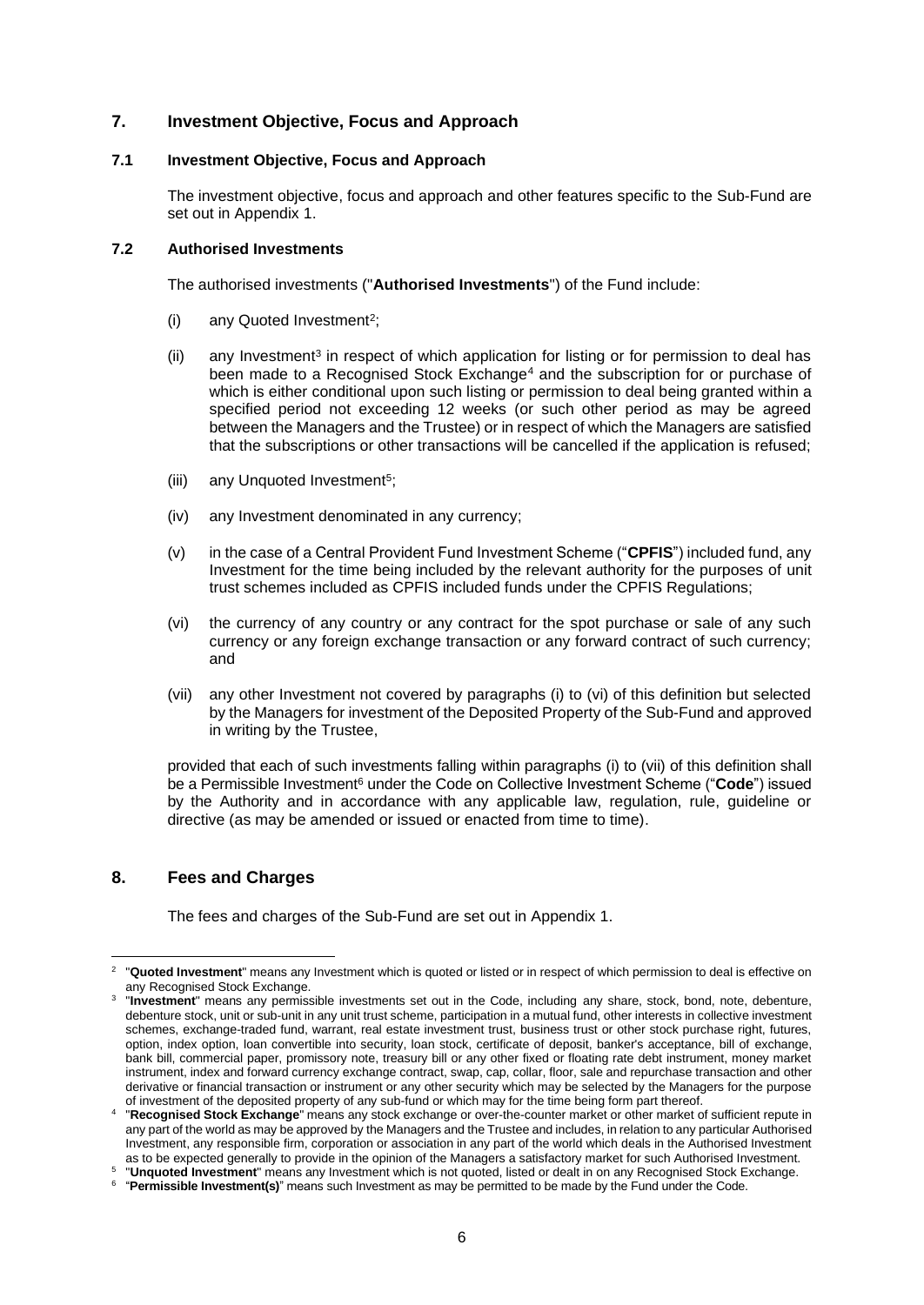# **9. Risks**

# **9.1 General Risks**

Investors should consider and satisfy themselves as to the risks of investing in the Sub-Fund. Generally, some of the risk factors that should be considered by investors are political, regulation and reporting, currency, market, liquidity, settlement, custodial and foreign investment risks.

Prospective investors should be aware that the value of Units and the returns derived from them can fluctuate and can go down as well as up. There can be no assurance that the Sub-Fund will achieve its investment objective or that investors will get back their original investment.

An investment in the Sub-Fund is meant to produce returns over the medium to long term. Investors should not expect to obtain short-term gains from such investment. Although it is the Managers' intention to pay out dividends with respect to the Sub-Fund, this objective may not be achieved.

Investors should obtain advice from qualified financial advisers pursuant to a separate engagement before investing or subscribing into the Sub-Fund. In the event that investors choose not to obtain advice from qualified financial advisers, investors should assess and consider whether the Sub-Fund is suitable for them.

# **9.2 Specific Risks**

# **9.2.1 Political and Repatriation Risks**

Investments by the Managers in certain countries included in the investment universe of the Sub-Fund may be adversely affected by requirements for approvals, which may be delayed or denied, by restrictions on investment and repatriation of investment proceeds, and by changes in government policies, regulation, and taxation.

### **9.2.2 Regulation and Reporting Risks**

Government regulation and supervision of stock markets, brokers and listed enterprises in some of the countries included in the investment universe of the Sub-Fund may not be as extensive as those in the countries of the world's leading stock markets. In addition, accounting, auditing and financial reporting standards, practices and disclosure requirements in such countries are not comparable to those applicable to companies quoted on the world's leading stock markets.

#### **9.2.3 Economic, Political and Interest Rates Risks**

Prices of securities may go up or come down in response to changes in economic conditions, political conditions, interest rates and the market's perception of securities which in turn may cause the price of Units in the Sub-Fund to rise or fall.

#### **9.2.4 Foreign Investment Risk**

While the Sub-Fund may invest in markets which provide for the freedom of nationalisation and expropriation, such freedom may be curtailed unexpectedly upon a change of government or when such nationalisation or expropriation is deemed to be in the public interest. The Sub-Fund may seek, whenever such freedom is curtailed, to obtain adequate compensation.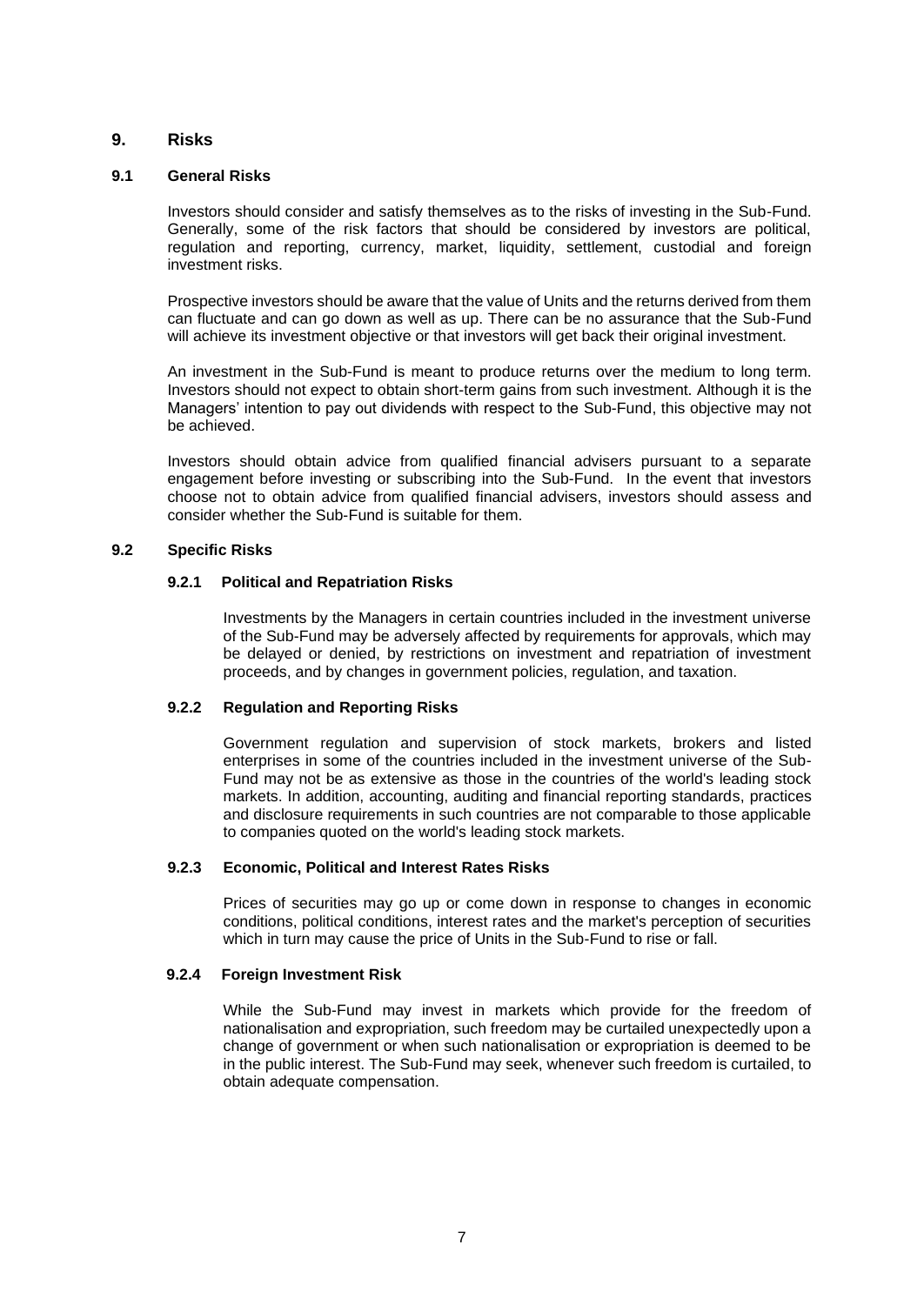# **9.2.5 Emerging Market Risks**

The Sub-Fund may be investing in emerging markets which may be subject to higher political risks, regulatory risks and liquidity risks than investments in developed markets. Due to many emerging markets undergoing rapid growth, there is less regulation and there may be less public information about companies listed on such markets as compared to other stock markets. Investors would have to take into consideration that trading volumes in emerging markets may be substantially less than in the world's leading stock markets and trades may have to be conducted at less favourable prices. Investments in emerging markets are also subject to repatriation risks. Many emerging markets have restricted foreign investment policies although liberalisation continues. Emerging markets may not have fully developed custodian and settlement services and therefore investments in such markets are subject to a greater degree of risk.

# **9.2.6 Market Risks**

Trading volumes in stock markets of certain countries included in the investment universe of the Sub-Fund can be significantly lower than on the world's leading stock markets and settlement and custody practices in such markets may not be comparable to those of the world's leading stock markets, which may result in fluctuations in the prices of Units in the Sub-Fund.

# **9.2.7 Actions of Institutional Investors**

The Managers may accept subscriptions from institutional investors and such subscriptions may constitute a large portion of the total investments in the Sub-Fund. Whilst these institutional investors will not have any control over the Managers' investment decisions, the actions of such investors may have a material effect on the Sub-Fund. For example, substantial realisations of Units by an institutional investor over a short period of time could necessitate the liquidation of the Sub-Fund's assets at a time and in a manner which does not provide the most economic advantage to the Sub-Fund and which would therefore adversely affect the value of the Sub-Fund's assets.

# **9.2.8 Convertible Bond Risk**

The Sub-Fund may invest in convertible bonds, which are a hybrid between debt and equity, permitting holders to convert into shares or stocks of the issuer at a future date. Investments in convertible bonds (which have embedded derivatives) entail a greater volatility than straight bond investments, with an increased risk of capital loss, but with the potential of higher returns.

#### **9.2.9 Credit Risk**

Adverse changes in the financial condition of the issuer of the debt securities which the Sub-Fund is invested in, or in general economic conditions, or both, or an unanticipated rise in interest rate, may increase the potential for default and investors may suffer a substantial loss as a result.

#### **9.2.10 Currency Risk**

Investments by the Sub-Fund are made in SGD and may also be made in a variety of other currencies, whereas the net asset value of the Sub-Fund at any time will be computed in its base currency (in SGD) and subscriptions into the Sub-Fund may be made in either SGD or USD, depending on the Class invested into. The Managers do not intend to hedge such foreign currency exposure. Accordingly, investors will be exposed to exchange rate risks.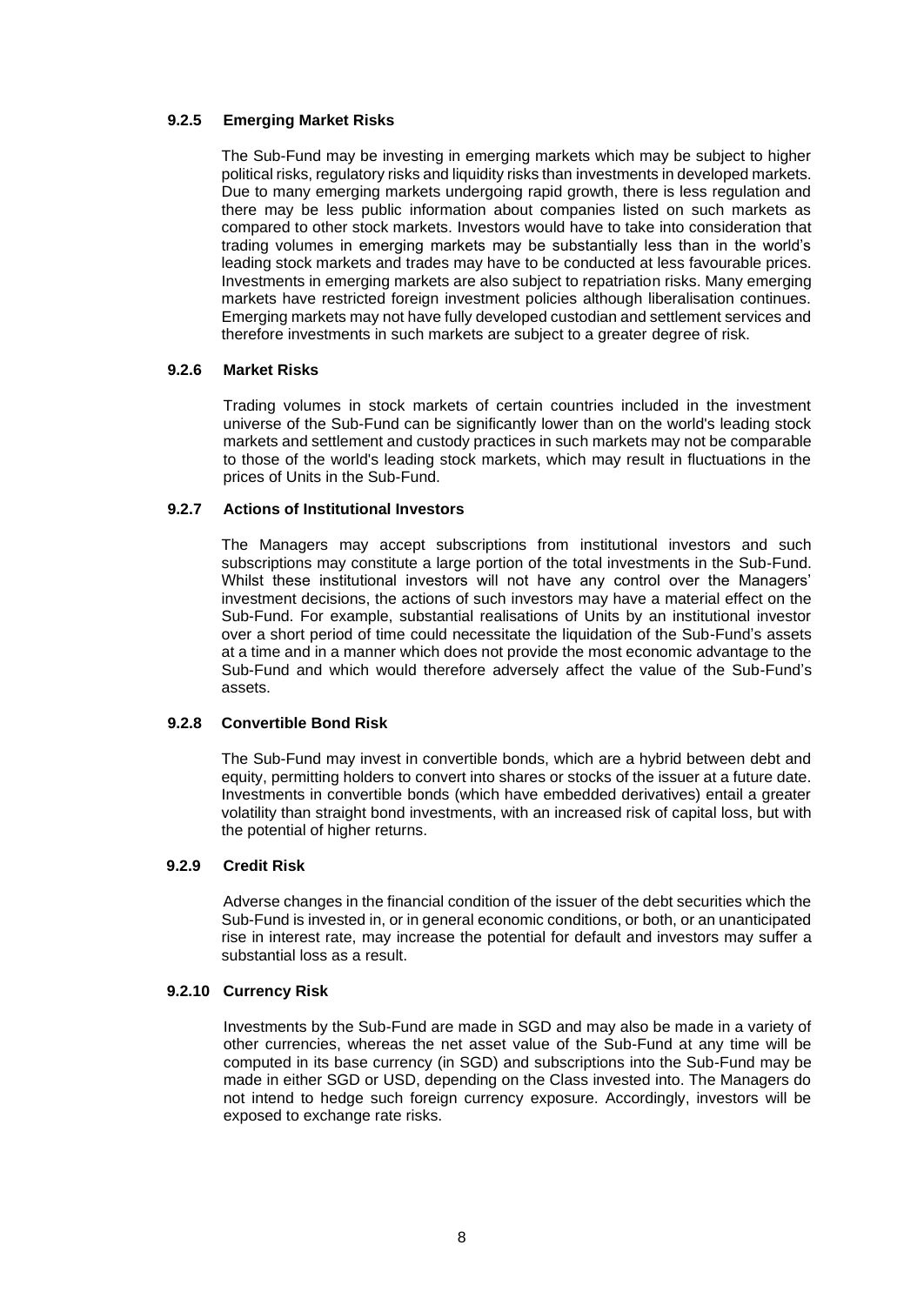#### **9.2.11 Risks of Investing in REITs**

Real Estate Investment Trusts ("**REITs**") are dependent on specialized management skills. Some REITs may have limited diversification and may be subject to risks inherent in financing a limited number of properties. REITs depend generally on their ability to generate cash flows to make distributions to shareholders or unitholders, and may be subject to defaults by borrowers and tenants of properties owned by such REITs. In addition, the performance of a REIT may be adversely affected if it fails to qualify for tax-free-pass-through of income under laws applicable to such REIT.

REITs may also be subject to financial covenants and/or borrowing/gearing ratios and their ability to comply with such ratios could be adversely affected if the REITs are unable to obtain funds from investors or loans or re-finance existing debt.

Investments in REITs and other issuers that invest, deal or otherwise engage in transactions in or hold real estate or interests therein expose the Sub-Fund to risks similar to investing directly in real estate. For example, real estate values may fluctuate as a result of general and local economic conditions, overbuilding and increased competition, increases in property taxes and operating expenses, changes in zoning laws, casualty or condemnation losses, regulatory limitations on rents, changes in neighbourhood values, changes in how appealing properties are to tenants, increases in interest rates and unexpected interruptions such as natural disasters, terrorist attacks or other unforeseeable events.

#### **9.2.12 Derivatives Risks**

#### Use and risks associated with use of financial derivative instruments ("**FDIs**")

The Managers may, as disclosed in Appendix 1, use FDIs for the purposes of hedging existing positions in a portfolio and/or efficient portfolio management.

In relation to the Sub-Fund, the Managers may only use FDIs for such purposes as may be permitted under the Code.

#### Types of FDIs

The FDIs which may be used by the Sub-Fund include, but are not limited to futures, options, warrants, forwards, contract for differences, extended settlement contracts, swaps or swap options. The Sub-Fund will not have exposures to commodities through financial derivatives.

#### Risks Associated with the use of FDIs

The use of FDIs involves increased risk. The Sub-Fund's ability to use such instruments successfully depends on the Managers' ability to accurately predict movements in stock prices, interest rates, currency exchange rates or other economic factors and the availability of liquid markets. If the Managers' predictions are wrong, or if the FDIs do not work as anticipated, the Sub-Fund could suffer greater losses than if the Sub-Fund had not used such FDIs.

In addition to the inherent risks of investing in FDIs, the Sub-Fund will also be exposed to credit risk on the counterparties with which it trades, particularly in relation to options, futures, contracts and other FDIs that are not traded on a recognised market. Such instruments are not afforded the same protection as may be afforded to participants trading futures or options on organised exchanges<sup>7</sup> , such as the performance

that is of good repute;

<sup>7</sup> "**organised exchange**" refers to an exchange that is an organised market.

<sup>&</sup>quot;**organised market**" refers to an exchange, over-the-counter market or government securities market:

<sup>(</sup>ii) that is open to the public or a substantial number of market participants; and

<sup>(</sup>iii) on which financial instruments are regularly traded.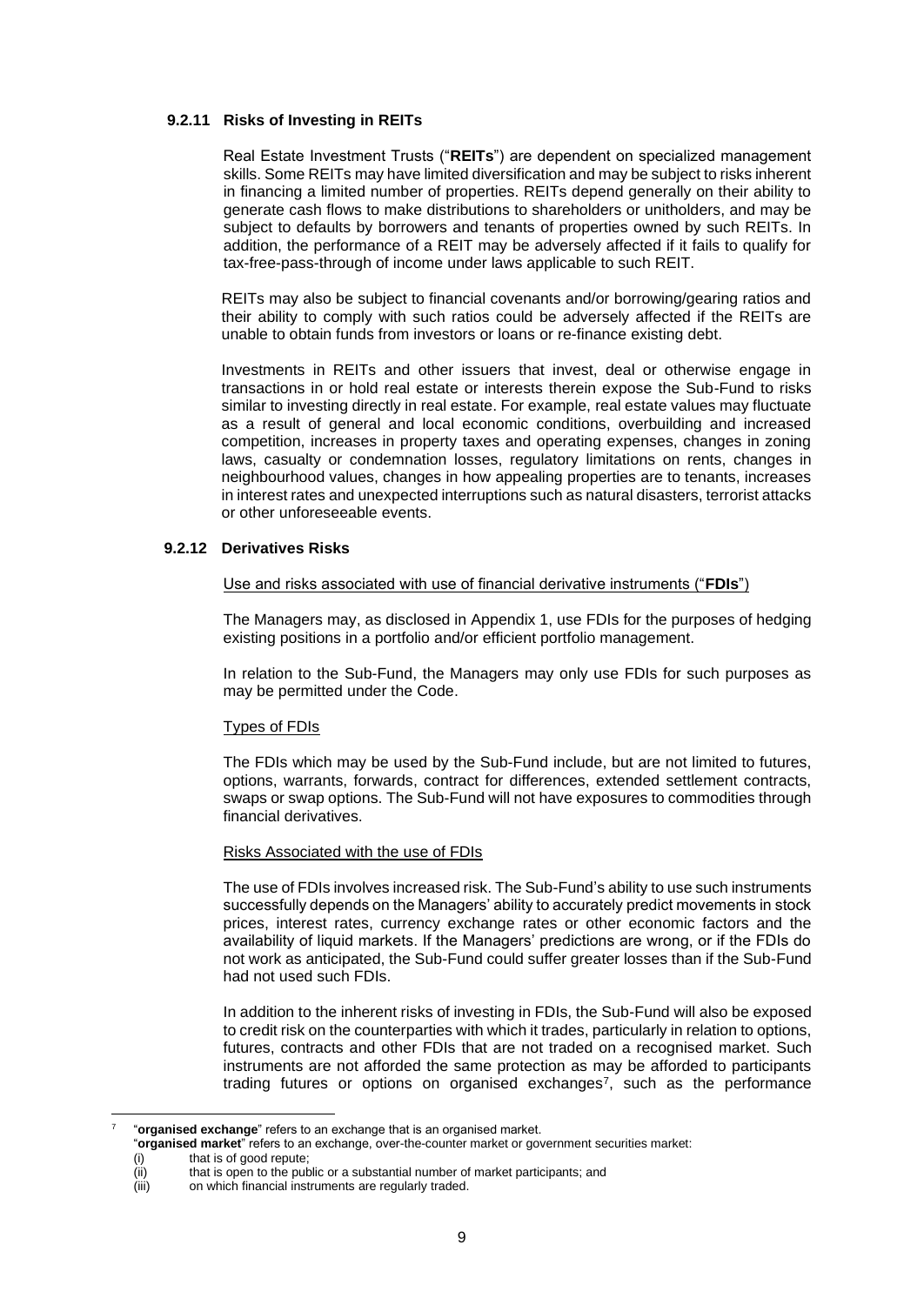guarantee of an exchange clearing house. The Sub-Fund may be subject to the possibility of insolvency, bankruptcy or default of a counterparty with which that Sub-Fund trades, which could result in substantial losses to the Sub-Fund.

Investments in derivatives may require the deposit of initial margin and additional deposit of margin on short notice if the market moves against the investment positions. If no provision is made for the required margin within the prescribed time, the Sub-Fund's investments may be liquidated at a loss.

#### Exposure to FDIs

The Managers confirm that the global exposure of the Sub-Fund to FDIs or embedded FDIs will not exceed 100%. Such exposure would be calculated using the commitment approach.

# Risk Management Process and Compliance Controls

In the event the Managers use FDIs, they are of the view that they have the necessary expertise to control and manage the risks relating to the use of FDIs. Investments in FDIs would normally be monitored and controlled by the Managers with regular marked-to-market valuations, careful research prior to investment and compliance monitoring.

The Managers have set up a formal risk management process, to facilitate compliance with regard to the use of FDIs. This process consists of:

- (a) an appropriate supervisory structure;
- (b) an independent framework of internal controls, varying according to the complexity and sophistication of the derivative strategies; and
- (c) a process of approving the use of new instruments and strategies.

The Managers will ensure that the risk management and compliance procedures and controls adopted are adequate and have been or will be implemented and that they have the necessary expertise to control and manage the risks relating to the use of FDIs and have in place systems to monitor the derivative positions for the Sub-Fund.

# **Netting**

The Sub-Fund intends to net its OTC financial derivative positions.

# **9.2.13 Concentration risk**

The Sub-Fund focuses on REITs listed in Singapore and may be less diversified compared to a regional equity fund or a fund which invests into REITs listed regionally in various jurisdictions. To the extent that an industry or a geographical region in which the Sub-Fund invests falls out of favour, the Sub-Fund's performance may be negatively affected. This effect may be heightened because the Sub-Fund generally holds a smaller number of securities.

# **9.2.14 Risks of Investing in exchange-traded funds ("ETFs")**

Where the Sub-Fund invests in an ETF which tracks the performance of a designated index, the trading price of the ETF may differ to some degree from the ETF's net asset value. The value of the ETFs will generally fluctuate with changes in the market value of the index shares. In addition, the market price of the ETF will also generally fluctuate in accordance with changes in the value of the units in the ETF, as well as supply of and demand for the units in the ETF on the market. Price differences may be due, in large part, to the fact that supply and demand forces at work in the secondary market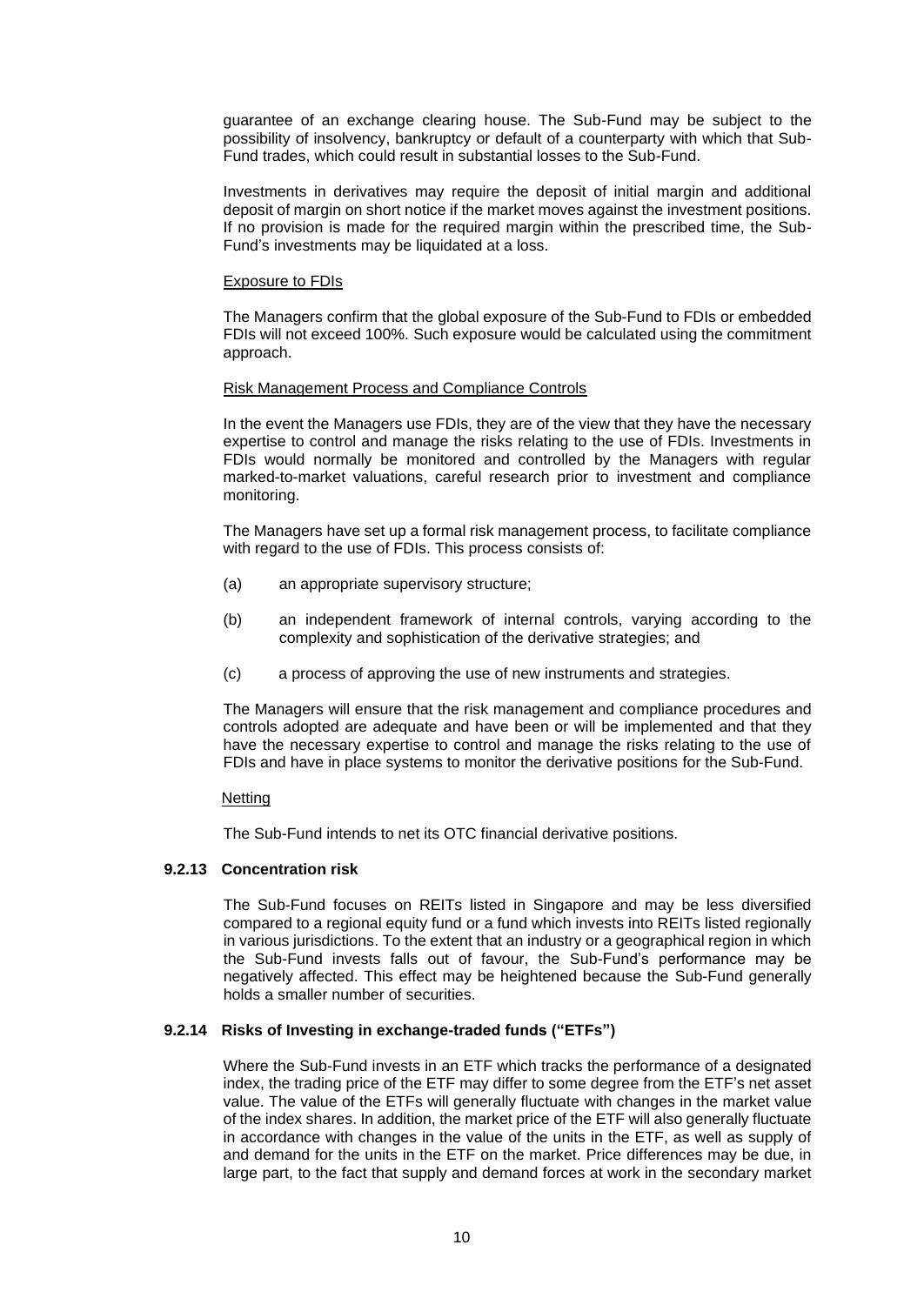for such units will be closely related to, but not identical to, the same forces influencing the market prices of the index shares. However, given that such units can be created and redeemed in creation and redemption unit sizes by participating dealers, as applicable, it is not anticipated that large discounts or premiums will be sustained.

# **9.2.15 Securities Lending and Repurchase Transactions**

Subject to the provisions of the Deed and the Code, the Sub-Fund may carry out securities lending and repurchase transactions on transferable securities and money market instruments for the purpose of efficient portfolio management, subject to the following limits:

- (a) The collateral of the securities lending or repurchase transactions should exceed the value of the transferable securities or money market instruments transferred by at least 5% and 2% respectively;
- (b) The counterparty would be required to provide additional collateral to the Sub-Fund or its agent no later than the close of the next business day when the current value of the eligible collateral tendered for the securities lending or repurchase transactions falls below 105% and 102% respectively of the value of the transferable securities or money market instruments transferred;
- (c) For the purposes of securities lending and repurchase transactions, collateral may only consist of:
	- (i) cash;
	- (ii) money market instruments; or
	- (iii) bonds.

For the purpose of the above, money market instruments and bonds should be issued by, or have the benefit of a guarantee from, an entity or trust that has a minimum long-term rating of A by Fitch, A by Moody's or A by Standard and Poor's (including sub-categories or gradations therein) (collectively, "**eligible collateral**").

Notwithstanding the above, securitised debt instruments as well as money market instruments or bonds with embedded financial derivatives are not eligible as collateral;

- (d) The maturity period of a repurchase transaction should not exceed 6 months; and
- (e) The Managers may lend the securities of the Sub-Fund to its related corporations and/or any third party and such transactions will be carried out on an arm's length basis. There will be no revenue sharing arrangement between the Sub-Fund and the Managers.

#### Risks relating to securities lending or repurchase transactions

Securities lending or repurchase transactions involve counterparty risk/credit risk, liquidity risk, sufficiency of collateral risk, collateral investment risk, delivery risk and operational risk, as described below:

- (a) Counterparty Risk/Credit Risk refers to the risk when a counterparty defaults on its obligations by becoming insolvent or otherwise being unable to complete a transaction.
- (b) Liquidity risk is the risk that the counterparty cannot settle an obligation for the full value when it is due, but would be able to settle on some unspecific date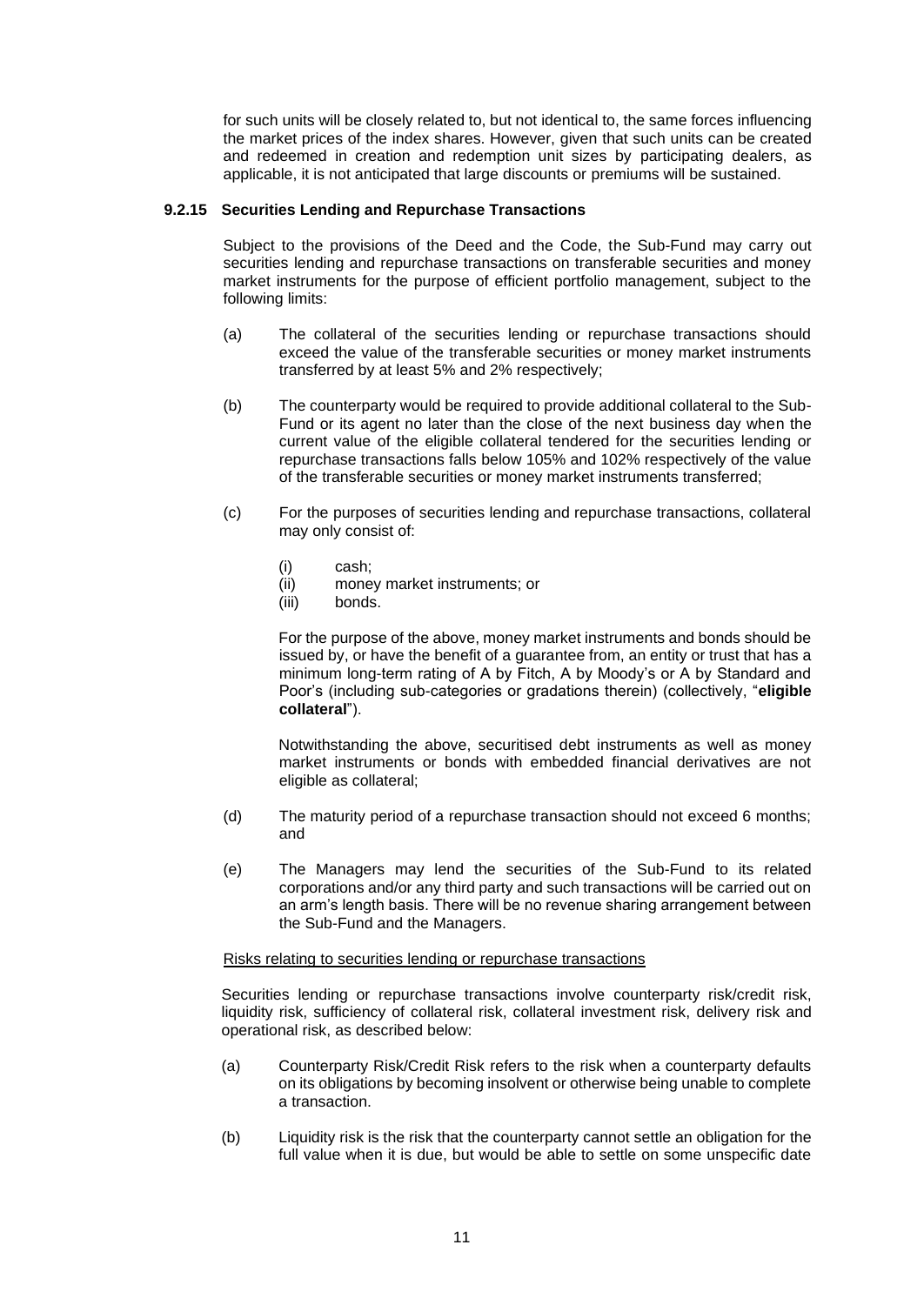thereafter. This may affect the ability of the Sub-Fund to meet its redemption obligations and other payment commitments.

- (c) Sufficiency of Collateral Risk. Following a default by a counterparty, the Sub-Fund can sell its collateral in the market to raise funds to replace the lent securities. It will suffer a loss if the value of the collateral securities falls relative to the lent securities.
- (d) Collateral Investment Risk. The value of the securities in which the Managers invest the cash collateral may decline due to fluctuations in interest rates or other market-related events.
- (e) Delivery Risk occurs both when securities have been lent and collateral has not been received at the same time or prior to the loan, and when collateral is being returned but the loan return has not been received.
- (f) Operational risk is risk that the custodian or the lending agent did not administer the program as agreed. This includes the failure to mark to market collateralization levels, call for additional margin, or to return excess margin and to post corporate actions and income including all economic benefits of ownership.

**The above should not be considered to be an exhaustive list of the risks which potential investors should consider before investing in the Sub-Fund. Potential investors should be aware that an investment in the Sub-Fund may be exposed to other risks of an exceptional nature from time to time.**

# **10. Subscription of Units**

# **10.1 Subscription procedure**

Applications for Units of the Sub-Fund or any Class of Units of the Sub-Fund may be made on the application form which may be obtained from the Managers or through any agent or distributor appointed by the Managers or via the Internet, if applicable. Investors may subscribe for Units either in cash or Supplementary Retirement Scheme ("**SRS**") monies.

Investors wishing to use their SRS monies to purchase Units shall indicate so on the application form. The application form shall contain the investor's instructions to the SRS operator bank to withdraw the purchase monies from the investor's SRS account in respect of the Units applied for.

Currently, the Managers accept payments of subscription monies in SGD and USD for the SGD and USD Classes respectively for the Sub-Fund. Units will generally only be issued when subscription monies have been received by the Trustee on a cleared funds basis, although the Managers may at their discretion issue Units before the Trustee receives full payment in cleared funds.

For compliance with the laws and regulations on anti-money laundering and countering the financing of terrorism, the Managers or their approved distributors reserve the right to request such information and/or documents as is necessary to verify the identity of an applicant.

# **10.2 Minimum Initial Subscription Amount and Minimum Subsequent Subscription Amount**

The minimum amounts for initial and subsequent subscriptions are set out in Appendix 1.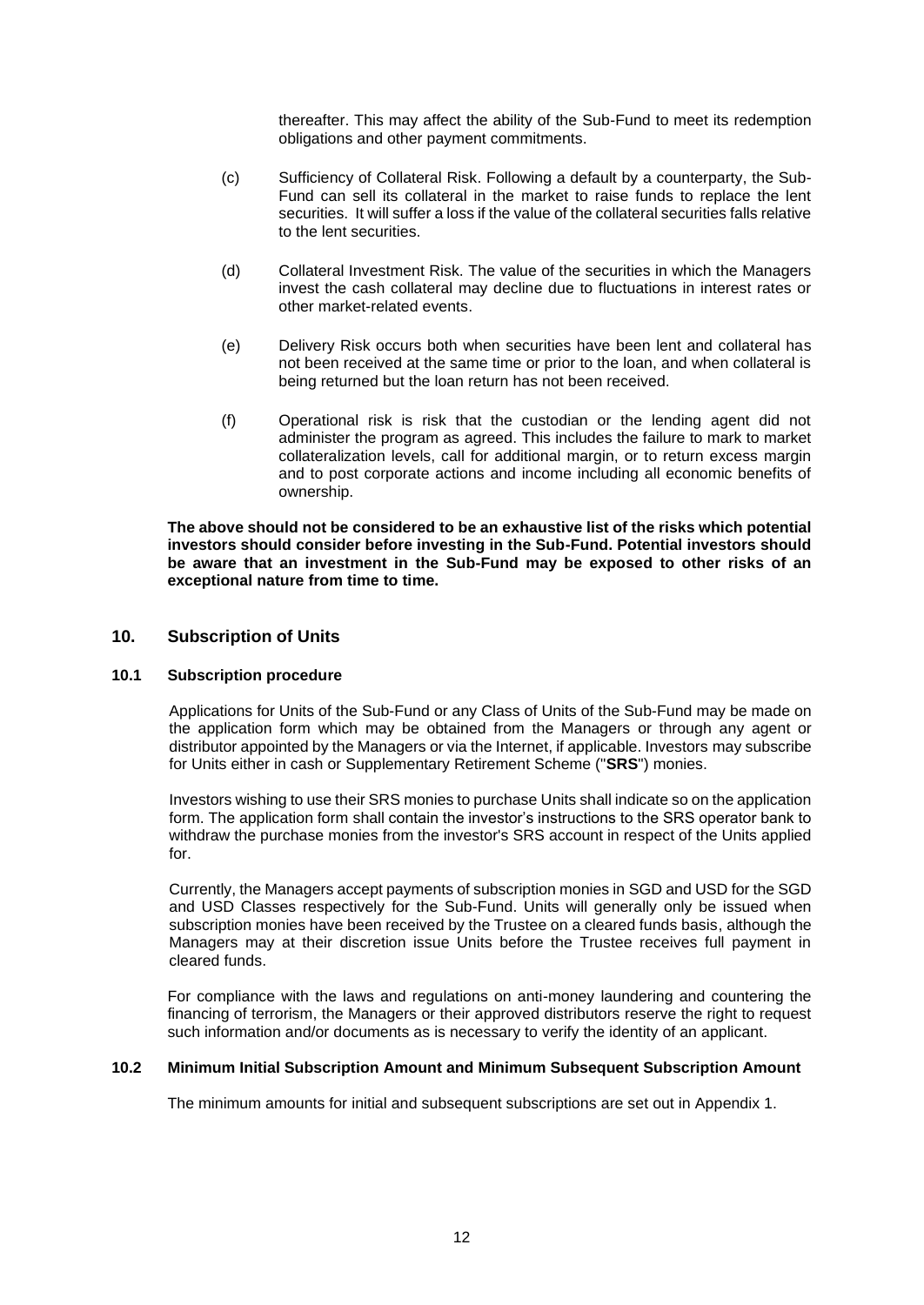#### **10.3 Dealing deadline and pricing basis**

As Units of the Sub-Fund are issued on a forward pricing basis, the issue price of Units is not known at the time of application. In buying Units, an investor pays a fixed amount of money (being the minimum initial subscription amount), which will buy the investor such number of Units obtained from dividing that sum (net of the Subscription Fee, Fiscal and Purchase Charges and any rounding in respect thereof) by the issue price when it is known later.

The dealing cut-off time is 3.30 p.m. Singapore time on a Dealing Day. Units in respect of applications received and accepted by the Managers before 3.30 p.m. will be issued at that Dealing Day's issue price calculated in accordance with Clause 11(B) of the Deed. Applications received after 3.30 p.m. or on a day which is not a Dealing Day shall be treated as having been received on the next Dealing Day.

The issue price per Unit of the Sub-Fund on each Dealing Day shall be an amount equal to the net asset value per Unit of the Sub-Fund as provided for in Clause 10(C) of the Deed as at the Valuation Point<sup>8</sup> in relation to such Dealing Day. The Managers may, subject to the prior approval of the Trustee, change the method of determining the Issue Price as provided in Clause 11(B) of the Deed, and the Trustee shall determine if the investors should be informed of such changes.

The net asset value of the Sub-Fund shall be calculated by valuing the assets of the Sub-Fund in accordance with the valuation provisions as provided in paragraph 20.8 of this Prospectus. The resultant sum shall be divided by the number of Units of the Sub-Fund in issue or deemed to be in issue immediately prior to the relevant Dealing Day, and the resultant amount (calculated up to five decimal places and truncated at four decimal places or such other number of decimal places or by such other truncation or rounding method as the Managers may from time to time determine with the approval of the Trustee) shall be the net asset value of a Unit of the Sub-Fund on such Dealing Day.

# **10.4 Numerical examples of how Units are allotted:**

The number of Units you receive in Class A SGD of the Sub-Fund with an investment of SGD1,000.00\*, based on a Subscription Fee of 3% and a notional issue price of SGD1.0000, will be calculated as follows:

| e.a | SGD1.000           | $\blacksquare$ | SGD <sub>30</sub>         | $=$ | SGD970                 | $\div$ SGD1.0000 = | 970.00 Units                     |
|-----|--------------------|----------------|---------------------------|-----|------------------------|--------------------|----------------------------------|
|     | Your<br>Investment |                | 3%<br>Subscription<br>Fee |     | Your Net<br>Investment | Issue price        | No. of Units<br>you will receive |

*\* Or in USD for Class A USD Units.*

The number of Units to be issued to an investor will be rounded down to two decimal places (the method of adjustment and the number of decimal places to which adjustment occurs may be varied by the Managers from time to time with the approval of the Trustee).

*The above example is for illustration purposes only and is not an indication of the future or likely performance of the Sub-Fund. The value of Units and the resultant income from them may go*  down as well as up. Investors should read this Prospectus carefully and consult their *professional advisers if necessary before investing.*

<sup>8</sup> "**Valuation Point**" means the close of business in the last relevant market or such other time on a Valuation Day as the Managers may, with the prior approval of the Trustee, from time to time determine, and the Trustee shall determine if notice should be given to Holders of the relevant Sub-Fund of such change.

<sup>&</sup>quot;**Valuation Day**" means such Dealing Day determined by the Managers at the time of establishment of the Sub-Fund on which the Net Asset Value of the Sub-Fund falls to be calculated, or such other day or days as the Managers may, with the prior approval of the Trustee, from time to time determine, and the Trustee shall determine if notice should be given to the Holders of the relevant Sub-Fund of such change.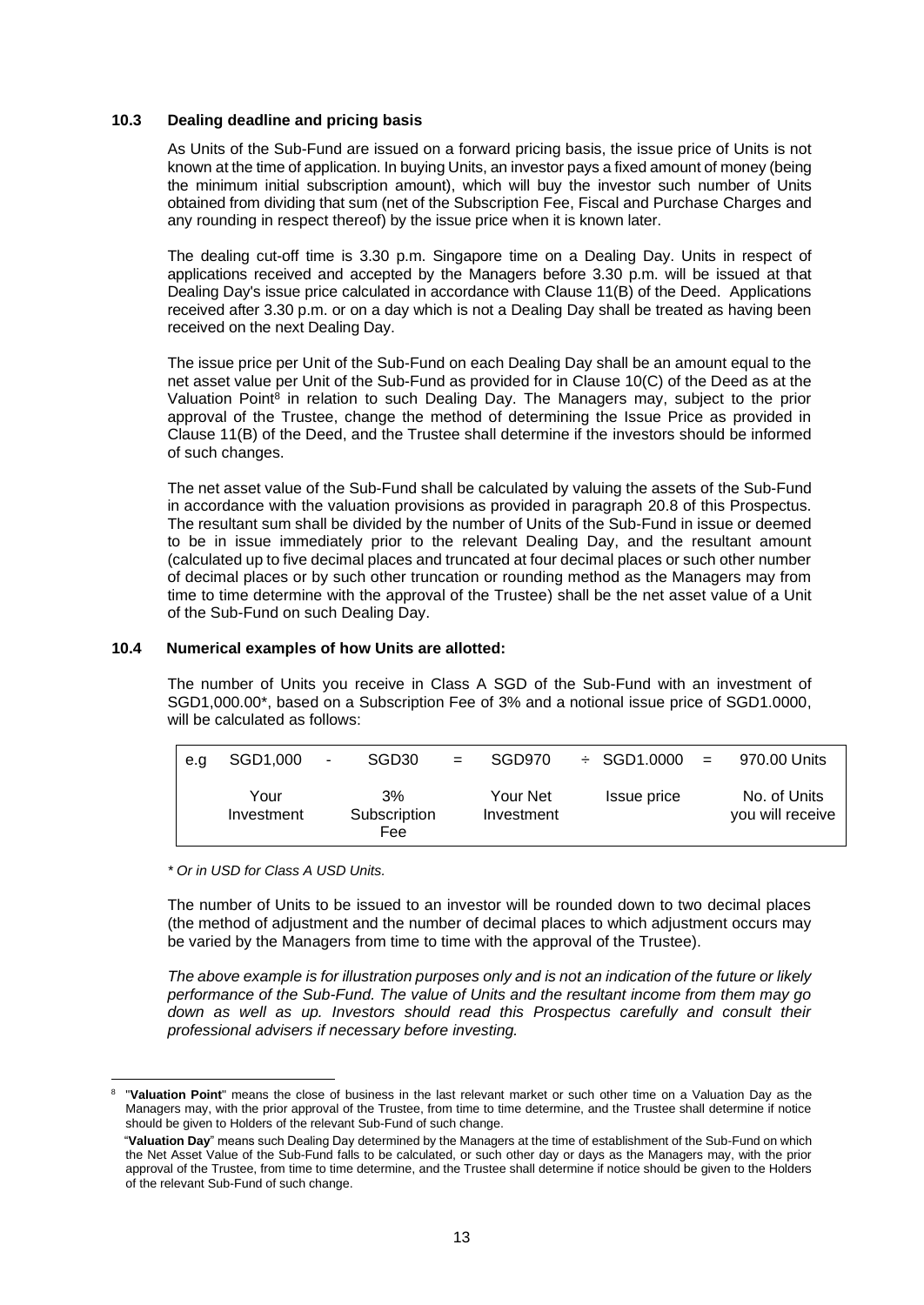#### **10.5 Confirmation of purchase**

A confirmation note detailing the investment amount and the number of Units in the Sub-Fund allocated to the investor will be sent within 7 Business Days from the date of issue of Units for cash applications, and within 14 Business Days for SRS applications.

### **10.6 Cancellation of initial subscription by investors**

Investors shall, subject to Clause 14 of the Deed and to the cancellation terms and conditions attached to the application form, have the right to cancel their purchase of Units in the Sub-Fund within 7 calendar days from the date of initial subscription or purchase of Units (or such longer period as may be agreed between the Managers and the Trustee or such other period as may be prescribed by the Authority) by providing notice in writing to the Managers or their authorised agents or distributors. Full details of the provisions relating to the cancellation of Units may be found in the terms and conditions for cancellation of Units attached to the application form for the subscription of Units in the Sub-Fund.

# **10.7 Return of Contributions**

Notwithstanding receipt of the application forms, the Managers shall retain the absolute discretion to accept or reject any application for Units in accordance with the provisions of the Deed. In the event that an application for Units is rejected by the Managers, the subscription monies shall be refunded (without interest) to the investor within a reasonable time in such manner as the Managers or their relevant authorized agent or distributor shall determine.

# **11. Regular Savings Plan**

For investors who wish to participate in the regular savings plan scheme ("**RSP**"), the minimum initial investment and the minimum monthly investment are set out in Appendix 1.

Payment for the RSP will be debited from the investors' bank account or SRS Account (as the case may be) on the  $4<sup>th</sup>$  calendar day (or next Business Day if that day is not a Business Day) of each month and Units will be allotted within 2 Business Days after payment has been debited.

In the event that the debit is unsuccessful, no investment will be made for that month unless otherwise advised by the investor. After 2 consecutive unsuccessful debits, the RSP will be terminated and no notification of such termination will be sent to the investor.

The Managers shall not assume any liability for any losses arising from the investor's payment for the RSP via direct debit transactions.

An investor may terminate his participation without penalty upon giving 30 days' written notice to the Managers.

The Managers reserve the right to terminate or suspend the RSP at any time in its absolute discretion by giving prior notice to the affected investors. The Managers shall not assume any liability for any losses attributable pursuant to the termination or suspension of the RSP.

Investors should additionally comply with the RSP procedures imposed by the relevant distributor through whom they subscribed for Units.

# **12. Realisation of Units**

#### **12.1 Realisation procedure**

An investor may at any time during the life of the Sub-Fund make a written request (a "**Realisation Request**") for the realisation of all Units or a partial realisation of at least 100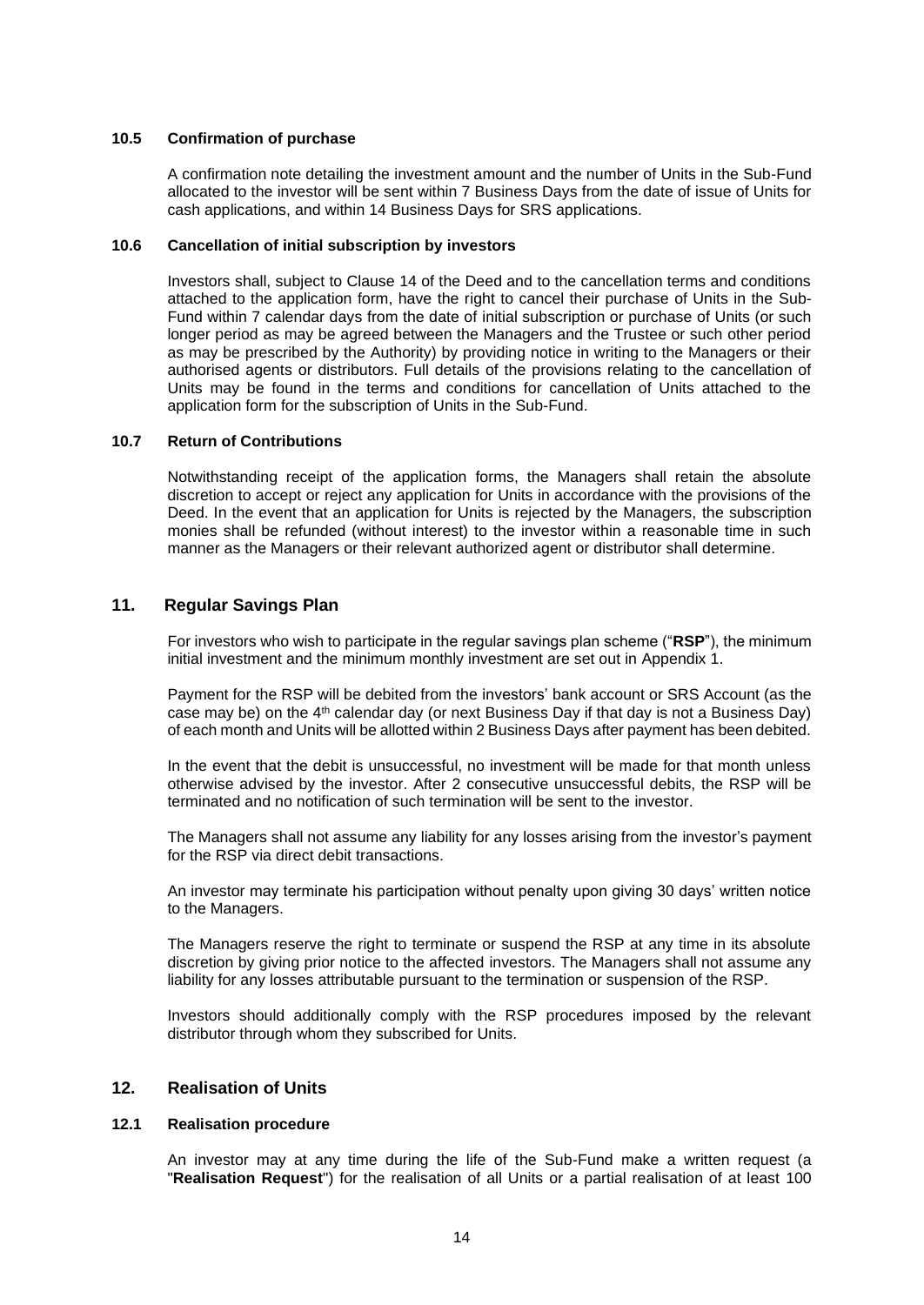Units held by him. The Realisation Request must specify the number of the Units of the Sub-Fund to be realised.

With a view to protecting the interest of all investors, the Managers may, with the approval of the Trustee and in accordance with Clause 15(G)(i) of the Deed, limit the total number of Units to 10% of the total number of Units then in issue, such limitation to be applied proportionately to all investors in relation to a Sub-Fund who have validly requested realisations on the relevant Dealing Day.

# **12.2 Minimum holding and minimum realisation amount**

Investors may realise their Units in the Sub-Fund or Class of the Sub-Fund in full or partially. Partial realisation of Units in the Sub-Fund or Class of the Sub-Fund must be of at least 100 Units, subject to a minimum holding ("**Minimum Holding**") of (i) 100 Units for Class A SGD Units and Class A USD Units; and (ii) 100,000 Units for Class I SGD Units and Class I USD Units or such other number of Units as the Managers may from time to time prescribe and subject to the Managers' sole discretion upon giving prior notice to the Trustee. Units realised may at the option of the Managers be subject to a Realisation Fee<sup>9</sup> . However, the Managers are currently not imposing a Realisation Fee.

# **12.3 Dealing deadline and pricing basis**

Investors may realise their Units on any Dealing Day. Units in respect of realisation forms received and accepted by the Managers by 3.30 p.m. Singapore time on a Dealing Day shall be realised on forward pricing basis at that Dealing Day's realisation price calculated in accordance with the provisions of the Deed (as summarised below). Realisation forms received after 3.30 p.m. or on a day which is not a Dealing Day shall be treated as having been received on the next Dealing Day.

The realisation price per Unit (as provided in Clause 15(F) of the Deed) on each Dealing Day shall be an amount equal to the net asset value per Unit (as provided for in Clause 10(C) of the Deed) as at the Valuation Point in relation to such Dealing Day, such amount to be calculated up to five decimal places and truncated at four decimal places (or such other number of decimal places as the Managers may from time to time determine with the approval of the Trustee) and taking into account the Realisation Fee, where applicable. The amount due to an investor on the realisation of such a Unit shall be the realisation price per Unit (less any Realisation Fee, Fiscal and Sale Charges and any rounding in respect thereof).

The Managers may, subject to the prior approval of the Trustee, change the method of determining the realisation price as provided in Clause 15(F) of the Deed, and the Trustee shall determine if the investors should be informed of such change.

#### **12.4 Numerical example of how the amount paid to an investor is calculated based on the sale of 1,000.00 Units of Class A SGD of the Sub-Fund and based on a notional realisation price of SGD1.0000**

| e.g. | 1,000.00<br>Units              | x | SGD1,0000            | $=$ SGD1,000                    | $\qquad \qquad \blacksquare$ | SGD <sub>0</sub>                                  | SGD1,000*                           |
|------|--------------------------------|---|----------------------|---------------------------------|------------------------------|---------------------------------------------------|-------------------------------------|
|      | Your<br>realisation<br>request |   | Realisation<br>Price | Your<br>realisation<br>proceeds |                              | Realisation<br>Fee (which<br>is currently<br>nil) | Your net<br>realisation<br>proceeds |

<sup>9</sup> "**Realisation Fee**" means a charge upon the realisation of a Unit of any sub-fund of such amount as may from time to time be fixed by the Managers generally or in relation to any specific or class of transaction Provided That it shall not exceed 3% of the realisation price.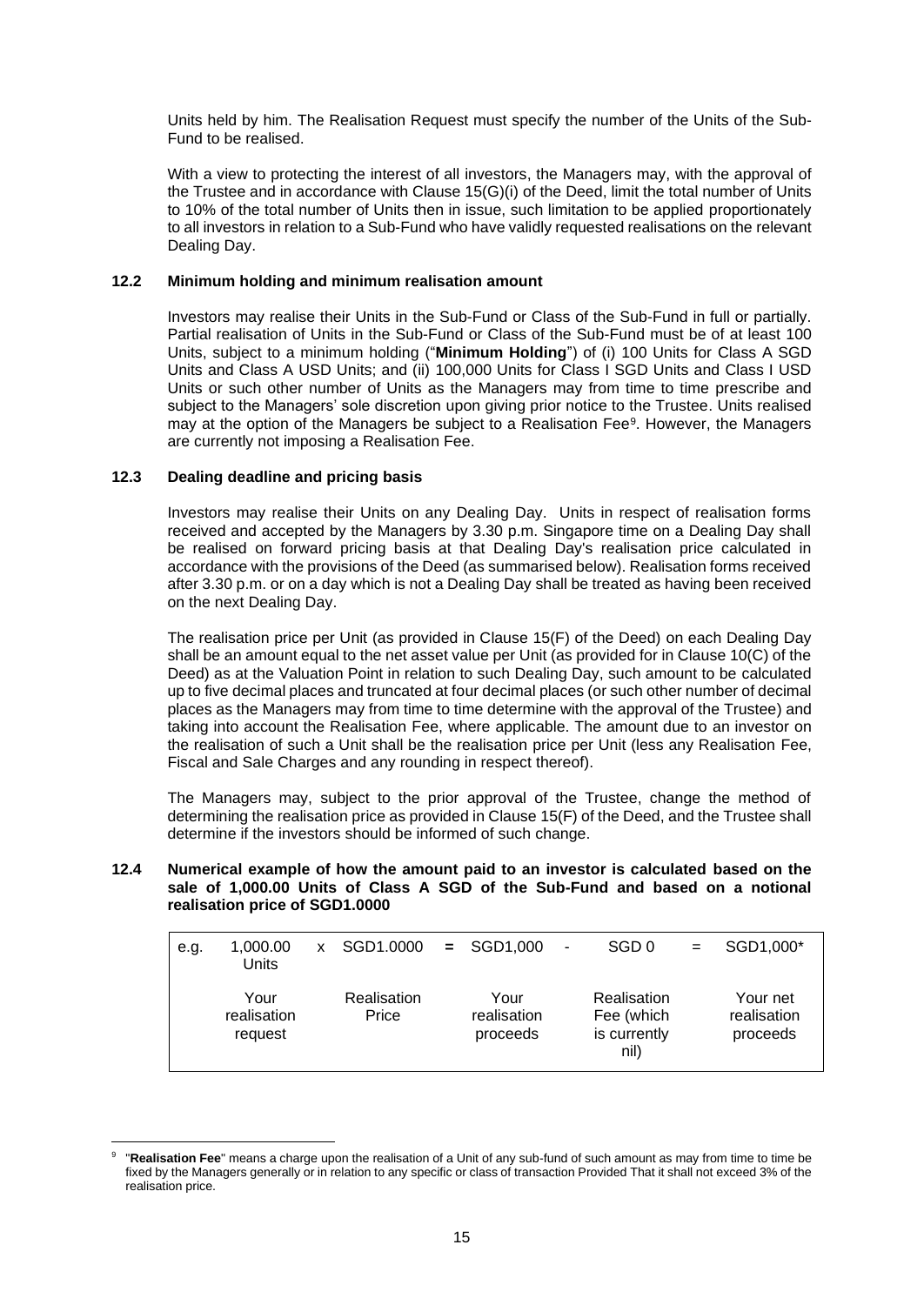*\* Or in USD for Class A USD Units. No Realisation Fee is currently imposed.*

*The above example is for illustration purposes only and is not an indication of the future or likely*  performance of the Sub-Fund. The actual realisation price will fluctuate according to the net *asset value of the Sub-Fund. No Realisation Fee is imposed presently.*

#### **12.5 Payment of realisation proceeds**

- (a) Realisation proceeds shall normally be directly credited or be paid by cheque usually within 7 Business Days of receipt and acceptance of the realisation form by the Managers unless the realisation of Units has been suspended in accordance with paragraph 15.
- (b) In the case of an investor who has purchased Units with monies from his SRS Account, any monies payable to such investor in respect of such Units shall be paid by transferring the monies to the relevant bank for credit of the investor's SRS Account or otherwise in accordance with the provisions of any applicable law, regulations or guidelines. In the event that the SRS Account has been closed, the monies shall be paid to the investor in accordance with paragraph 12.5(c) or otherwise in accordance with any applicable law, regulations or quidelines.
- (c) The realisation proceeds will be paid in the currency of the Class of Units being redeemed.
- (d) In the case of an investor who has purchased Units with cash, any monies payable to such investor in respect of such Units will be paid by cheque sent through the post to his registered address or by telegraphic transfer to a nominated bank account.
- (e) If an investor is resident outside Singapore, the Managers shall be entitled to deduct from the total amount (which would otherwise be payable on the purchase from the investor) an amount equal to the excess of the expenses actually incurred over the amount of expenses which would have been incurred if the investor had been resident in Singapore.

#### **12.6 Compulsory Realisation**

The Managers have the right (in consultation with the Trustee) to realise compulsorily any holdings of Units in any Sub-Fund held by:-

- (i) any investor:
	- (a) whose subscription for or holding of Units, in the opinion of the Managers, is or may be in breach of any applicable law or regulation in any jurisdiction; or
	- (b) where such realisation is, in the opinion of the Managers, necessary or desirable for the compliance of the Managers or the Sub-Fund with any applicable law or regulation in any jurisdiction (including any regulatory exemption conditions); or
- (ii) any investor whose holdings, in the opinion of the Managers:
	- (a) may cause the Sub-Fund to lose its authorised or registered status with any regulatory authority in any jurisdiction; or
	- (b) may cause the offer of the Units of the Sub-Fund, the Sub-Fund, this Prospectus, the Deed, the Managers or the Trustee to become subject to any authorisation, recognition, approval or registration requirements under any law or regulation in any other jurisdiction; or
- (iii) any investor whose holdings, in the opinion of the Managers: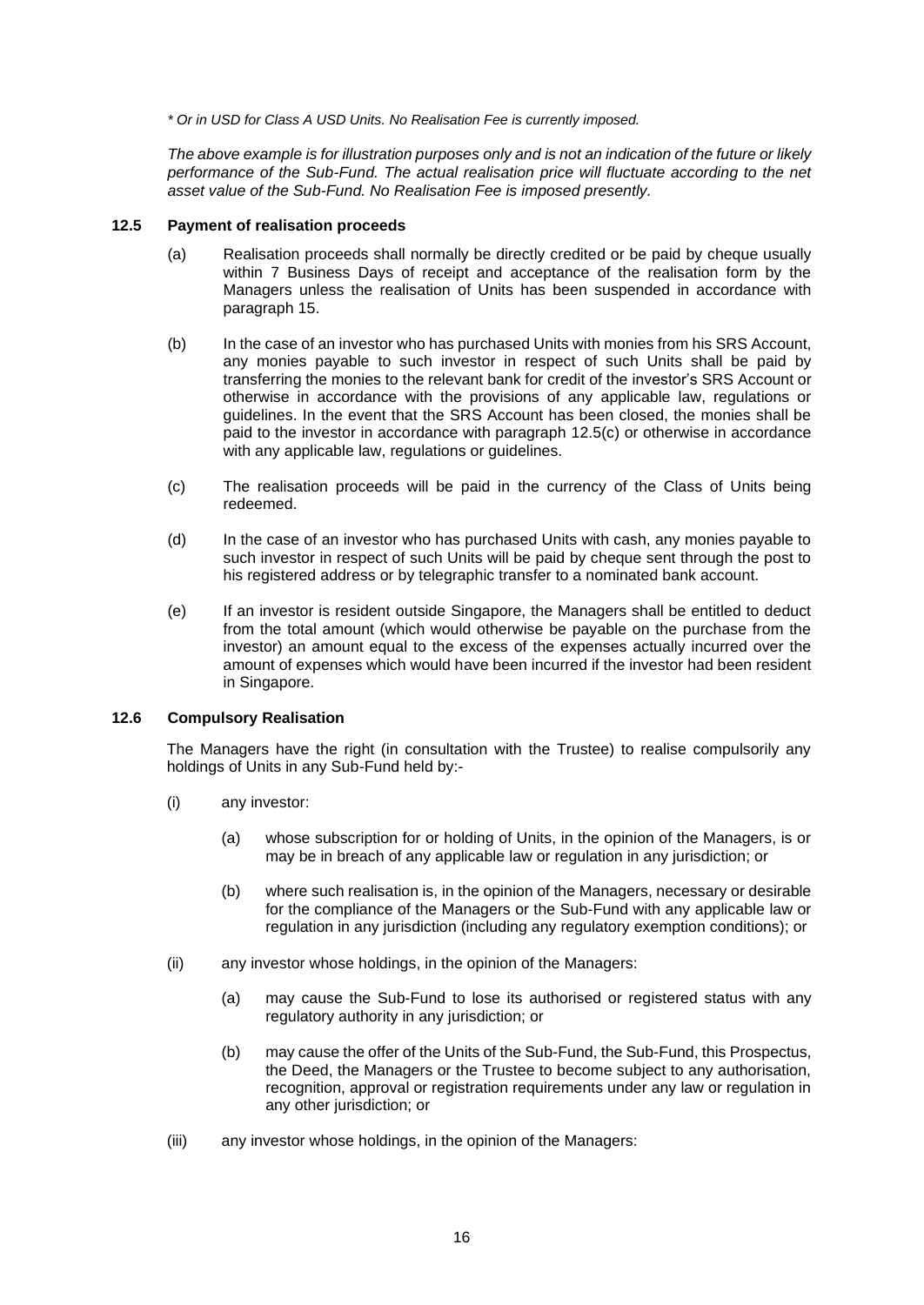- (a) may cause a detrimental effect on the tax status of the Sub-Fund in any jurisdiction or on the tax status of the investors of the Sub-Fund; or
- (b) may result in the Sub-Fund or other investors of the Sub-Fund suffering any other legal or pecuniary or administrative disadvantage which the Sub-Fund or Holders might not otherwise have incurred or suffered; or
- (iv) any investor who fails any anti-money laundering, anti-terrorist financing or know-yourclient checks, or who is unable or unwilling to provide information and/or documentary evidence requested by the Managers for the purposes of any anti-money laundering, anti-terrorist financing or know-your-client checks.

Any compulsory realisation under this paragraph may be carried out by the Managers on any Dealing Day, without prior notice to investors, and shall be carried out in accordance with, and at the realisation price determined under, Clause 15(F)(i) of the Deed on realisations.

# **13. Switching of Units**

Investors may switch Units of a Sub-Fund (the "**original Sub-Fund**") with units of any other collective investment scheme managed by the Managers (the "**new Fund**") in accordance with the provisions of the Deed. Application for switching of Units may be made by submitting to the Managers (or through any agent or distributor appointed by the Managers or through any other applicable sales channel) a notice ("**Conversion Notice**") in such form as the Managers may from time to time require. Switching of Units shall be at the prevailing realisation price. Any partial switching shall be subject to the investor maintaining a Minimum Holding as described in paragraph 12.2. The minimum holding of units of the new Fund will also need to be complied with in the event of a switch. No switching fee is presently imposed.

Subject as hereinafter provided, the switching of Units shall be made on the day which is both a Dealing Day in relation to Units of the original Sub-Fund and a Dealing Day in relation to units of the new Fund ("**Common Dealing Day**") on which the Conversion Notice is received by the Managers by the Dealing Deadline on such Common Dealing Day. If a Conversion Notice is received on a day which is not a Common Dealing Day or is received after the Dealing Deadline on a Common Dealing Day, such Conversion Notice shall be treated as having been received before the Dealing Deadline on the next Common Dealing Day.

Switching of the Units of the original Sub-Fund shall be effected by the cancellation of such Units and by the issue of units of the new Fund, such cancellation and issue taking place on the relevant Common Dealing Day, and the number of units of the new Fund to be issued on switching shall be determined by the Managers in accordance with the provisions of the Deed.

The Managers may at their discretion reject any application by investors to switch their Units for units of a new Fund.

Presently, no switching is permitted between the Classes but the Managers reserve the discretion to permit this in the future.

# **14. Obtaining Prices of Units**

The indicative issue and realisation prices may be published in The Business Times, Bloomberg, Reuters and websites of the appointed distributors, or such other sources as the Managers may decide upon. The actual issue and realisation prices quoted will generally be published two (2) Business Days after the relevant Dealing Day.

*Investors should note that the frequency of the publication of the prices is dependent on the publication policies of the publisher concerned. Save for publications of the Managers, the Managers do not accept any responsibility for any errors on the part of the publisher concerned in the prices published in the newspapers or such other publication or for any non-publication*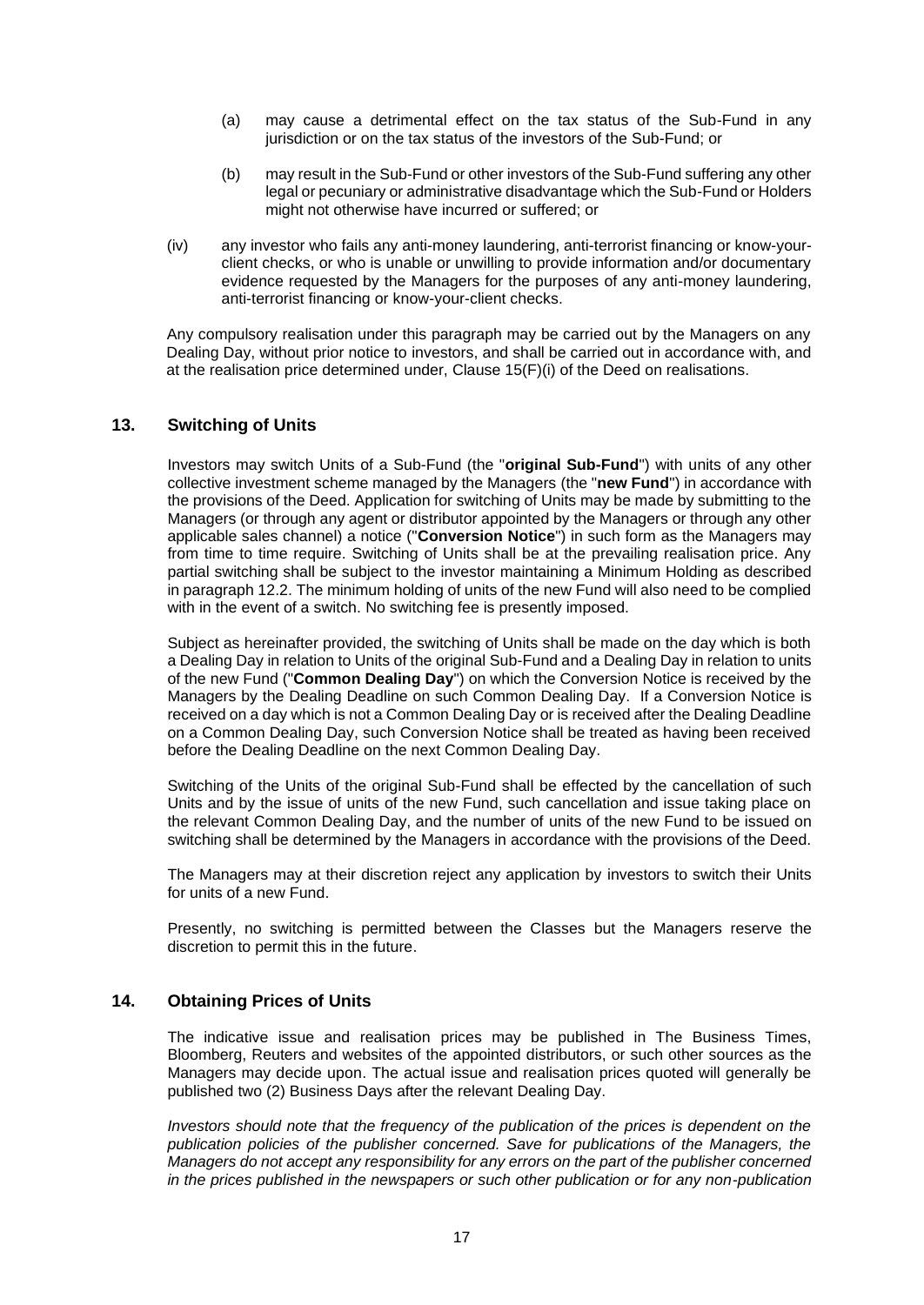*or late publication of prices by such publisher and shall incur no liability in respect of any action taken or loss suffered by investors in reliance upon such publication.*

# **15. Suspension of Dealing**

- **15.1** The Managers may, subject to the provisions of the Code and with the prior approval of the Trustee, suspend the issue, cancellation and realisation of Units of the Sub-Fund or Class of the Sub-Fund during:
	- (i) any period when the Recognised Stock Exchange on which any Authorised Investments forming part of the Deposited Property (whether of any particular Sub-Fund or of the Fund) for the time being are listed or dealt in is closed (otherwise than for ordinary holidays) or during which dealings are restricted or suspended which in the opinion of the Managers and the Trustee might seriously prejudice the interests of the Holders;
	- (ii) any period when dealings in any Underlying Fund in which a significant portion of the Sub-Fund is invested is suspended or restricted;
	- (iii) the existence of any state of affairs which, in the opinion of the Managers and the Trustee might seriously prejudice the interests of the Holders (whether of any particular Sub-Fund or of the Fund) as a whole or of the Deposited Property (whether of any particular Sub-Fund or of the Fund);
	- (iv) any breakdown in the means of communication normally employed in determining the price of any of such Authorised Investments or the current price on that Recognised Stock Exchange or when for any reason the prices of any of such Authorised Investments cannot be promptly and accurately ascertained (including any period when the fair value of a material portion of the Authorised Investments cannot be determined);
	- (v) any period when the collective investment schemes or mutual funds (including REITs) into which the Sub-Fund invests a material proportion (50% or more) is suspended or restricted;
	- (vi) any period when remittance of money which will or may be involved in the realisation of such Authorised Investments or in the payment for such Authorised Investments cannot, in the opinion of the Managers and the Trustee, be carried out at normal rates of exchange;
	- (vii) in respect of the Sub-Fund for which a meeting of the Holders is proposed to be convened, any 48 hours (or such longer period as the Managers and the Trustee may agree) prior to the date of any meeting of the Holders of the Sub-Fund or Class of the Sub-Fund (or any adjourned meeting thereof);
	- (viii) any period where dealing of Units is suspended pursuant to any order or direction of the Authority;
	- (ix) any period when the business operations of the Managers or the Trustee in relation to the operation of the Sub-Fund or the Fund are substantially interrupted or closed as a result of or arising from pestilence, acts of war, terrorism, insurrection, revolution, civil unrest, strikes or acts of God; or
	- (x) any period as may be required under the provisions of the Code.
- **15.2** The Managers may also suspend the realisation of Units during any period of consultation or adjustment arising from the provisions of Clause 15(F) of the Deed.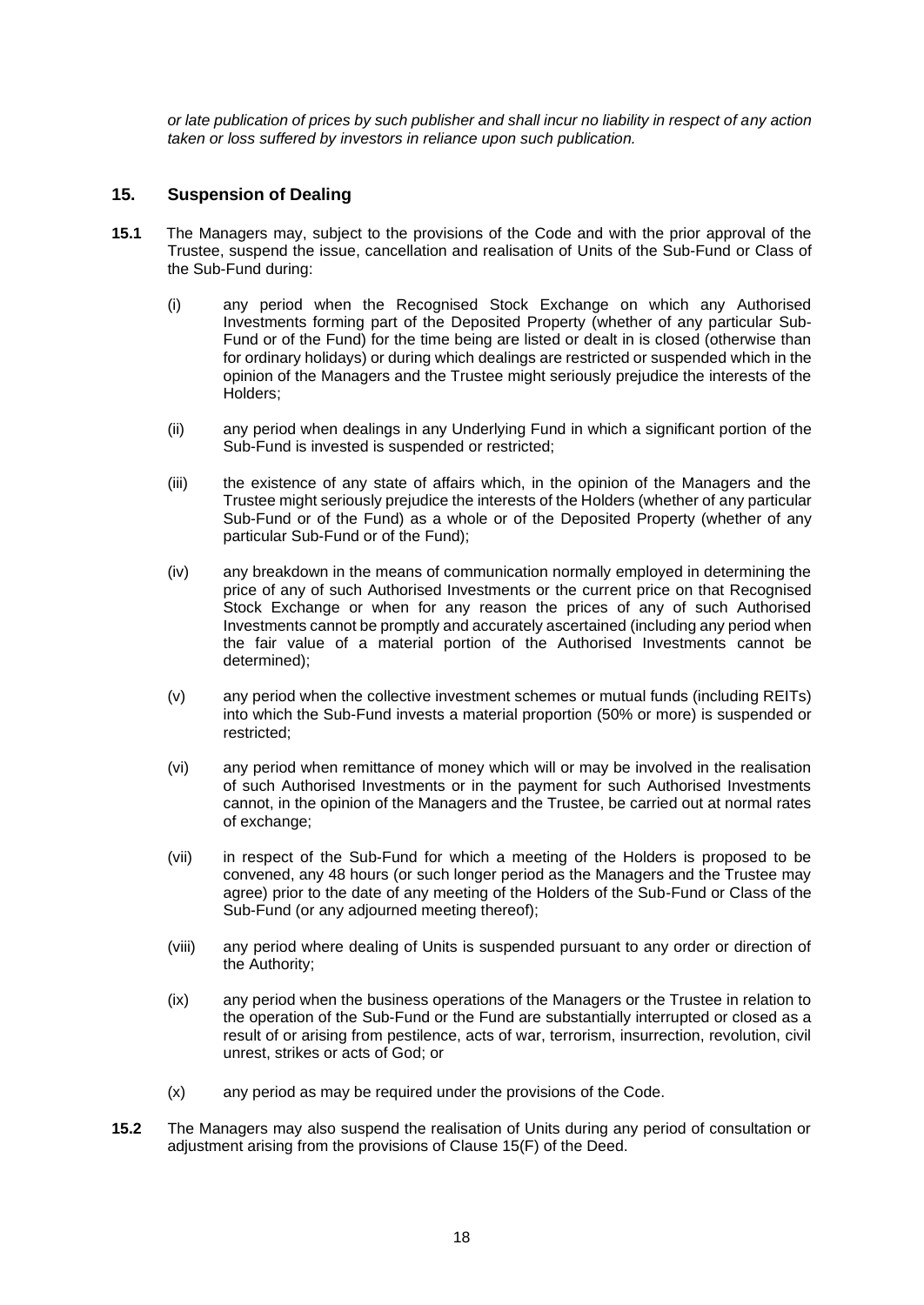**15.3** Subject to the provisions of the Code, such suspension shall take effect forthwith upon the declaration in writing thereof by the Managers to the Trustee and the Authority and shall terminate on the day following the first Business Day on which the condition giving rise to the suspension shall have ceased to exist and no other conditions under which suspension is authorised under this paragraph 15 shall exist upon the declaration in writing thereof by the Managers.

# **16. Performance of the Sub-Fund and its Benchmark**

#### **16.1 Past performance**

The performance details and benchmark of the Sub-Fund are set out in Appendix 1.

Investors should note that the past performance of the Sub-Fund is not necessarily indicative of the future performance of the Sub-Fund.

#### **16.2 Expense ratio**

The expense ratio of the Sub-Fund is set out in Appendix 1.

#### **16.3 Turnover ratio**

The turnover ratio of the Sub-Fund is set out in Appendix 1.

# **17. Soft Dollar Commissions or Arrangements**

The Managers shall be entitled to and intend to receive or enter into soft dollar commissions or arrangements in respect of the Sub-Fund and in their capacity as sub-manager of the Lion-Phillip S-REIT ETF and as manager or sub-manager of any Underlying Fund. The Managers will comply with applicable regulatory and industry standards on soft dollars. The soft dollar commissions which the Managers may receive include research and advisory services, economic and political analyses, portfolio analyses including valuation and performance measurements, market analyses, data and quotation services, computer hardware and software or any other information facilities to the extent that they are used to support the investment decision making process, the giving of advice, or the conduct of research or analysis and custodial services in relation to the investments managed for clients. The soft dollar credits utilised are not allocated on a specific client basis. The brokers also execute trades for other funds managed by the Managers.

Soft dollar commissions or arrangements shall not include travel, accommodation, entertainment, general administrative goods and services, general office equipment or premises, membership fees, employees' salaries or direct money payment.

The Managers will not accept or enter into soft dollar commissions or arrangements unless such soft dollar commissions or arrangements would, in the opinion of the Managers, assist the Managers in their management of the Sub-Fund and in their capacity as sub-manager of the Lion-Phillip S-REIT ETF and as manager or sub-manager of any Underling Fund, provided that the Managers shall ensure at all times that transactions are executed on the best available terms taking into account the relevant market at the time for transactions of the kind and size concerned, and that no unnecessary trades are entered into in order to qualify for such soft dollar commissions or arrangements.

The Managers do not, and are not entitled to, retain cash or commission rebates for their own account in respect of rebates earned when transacting in securities or arising out of any other transactions for the account of the Sub-Fund.

LGI, as manager of the Lion-Phillip S-REIT ETF, will not accept or enter into soft dollar commissions or arrangements unless such soft dollar commissions or arrangements would, in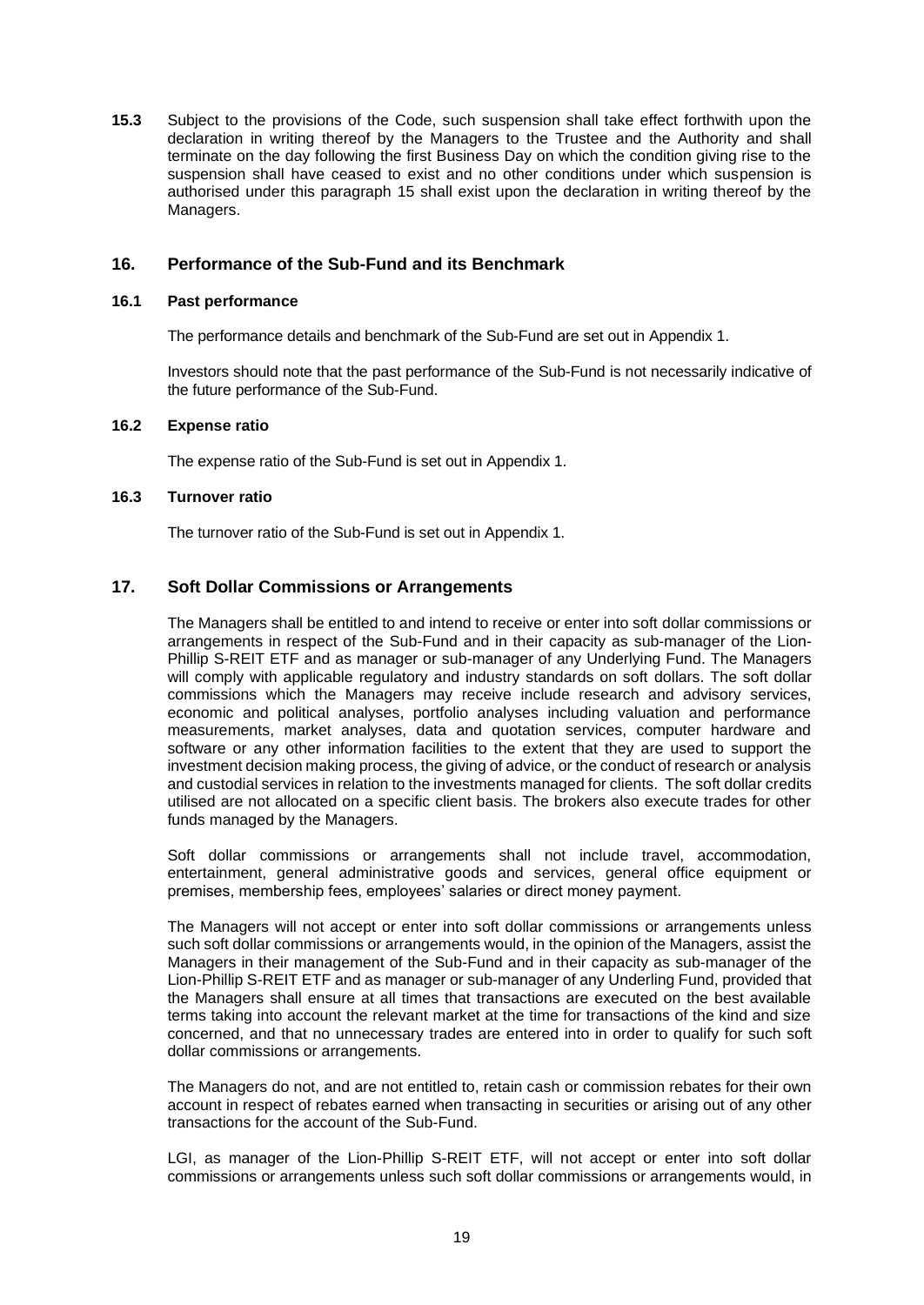the opinion of LGI, assist LGI in its management of the Lion-Phillip S-REIT ETF, provided that LGI shall ensure at all times that transactions are executed on the best available terms taking into account the relevant market at the time for transactions of the kind and size concerned, and that no unnecessary trades are entered into in order to qualify for such soft dollar commissions or arrangements.

# **18. Conflicts of Interest**

The Managers may from time to time have to deal with competing or conflicting interests of the Sub-Fund with other funds managed by the Managers. For example, the Managers may make a purchase or sale decision on behalf of some or all of the other funds managed by them without making the same decision on behalf of the Sub-Fund, as a decision whether or not to make the same investment or sale for the Sub-Fund depends on factors such as the cash availability and portfolio balance of the Sub-Fund. However, the Managers will use reasonable endeavours at all times to act fairly and in the interests of the Sub-Fund. In particular, after taking into account the availability of cash and relevant investment guidelines of the other funds managed by the Managers and the Sub-Fund, the Managers will endeavour to ensure that securities bought and sold will be allocated proportionately as far as possible among the Sub-Fund and the other funds managed by the Managers. The Managers will apply this policy in managing any actual or potential conflict of interests in their capacity as Managers of the Sub-Fund as well as submanager of the Lion-Phillip S-REIT ETF and as manager or sub-manager of any Underlying Fund.

The Managers, their directors and related companies may invest in the Sub-Fund. In the event that a conflict of interest does arise, the Managers shall endeavour to ensure that it is resolved fairly and in the interest of the investors.

The Managers may also trade with and lend securities to its related corporations and/or any third party. To mitigate any potential conflict of interest, the Managers will conduct the transactions on an arm's length basis.

Associates of the Trustee (the "**Trustee's Associates**") may be engaged to provide financial, banking and brokerage services to the Sub-Fund. Such services where provided, will be on an arm's length basis and the Trustee's Associates shall not be liable to account to any person for any profits or benefits made or derived by them in connection with any such services. In the event of a conflict of interest, the Trustee will endeavour to resolve such conflict quickly and in the interest of the Holders in an equitable manner.

Where applicable, the Trustee is presently also acting as registrar and transfer agent to the Sub-Fund while the Custodian (a related party to the Trustee) is presently providing fund administration and custody services to the Sub-Fund. These services will be provided on an arm's length basis and the fees for these services are permitted to be paid out of the Deposited Property of the Sub-Fund under the provisions of the Deed.

The Trustee shall conduct all transactions with or for the Sub-Fund on an arm's length basis.

The Trustee may own, hold, dispose or otherwise deal with Units in the Sub-Fund as though it was not a party to the Deed. In the event that there is a conflict of interest which arises from such a dealing, the Trustee shall resolve such a conflict in a just and equitable manner as it shall deem fit. Such dealings, where entered into, will be on an arm's length basis.

# **19. Reports**

The financial year-end of the Fund is 30 September each year. The annual report, annual accounts and the auditor's report on the annual accounts will be prepared and sent to investors (whether by post or such electronic means as may be permitted under the Code) within 3 months of the financial year-end (or such other period as may be permitted by the Authority). The semi-annual report and semi-annual accounts will be prepared and sent to investors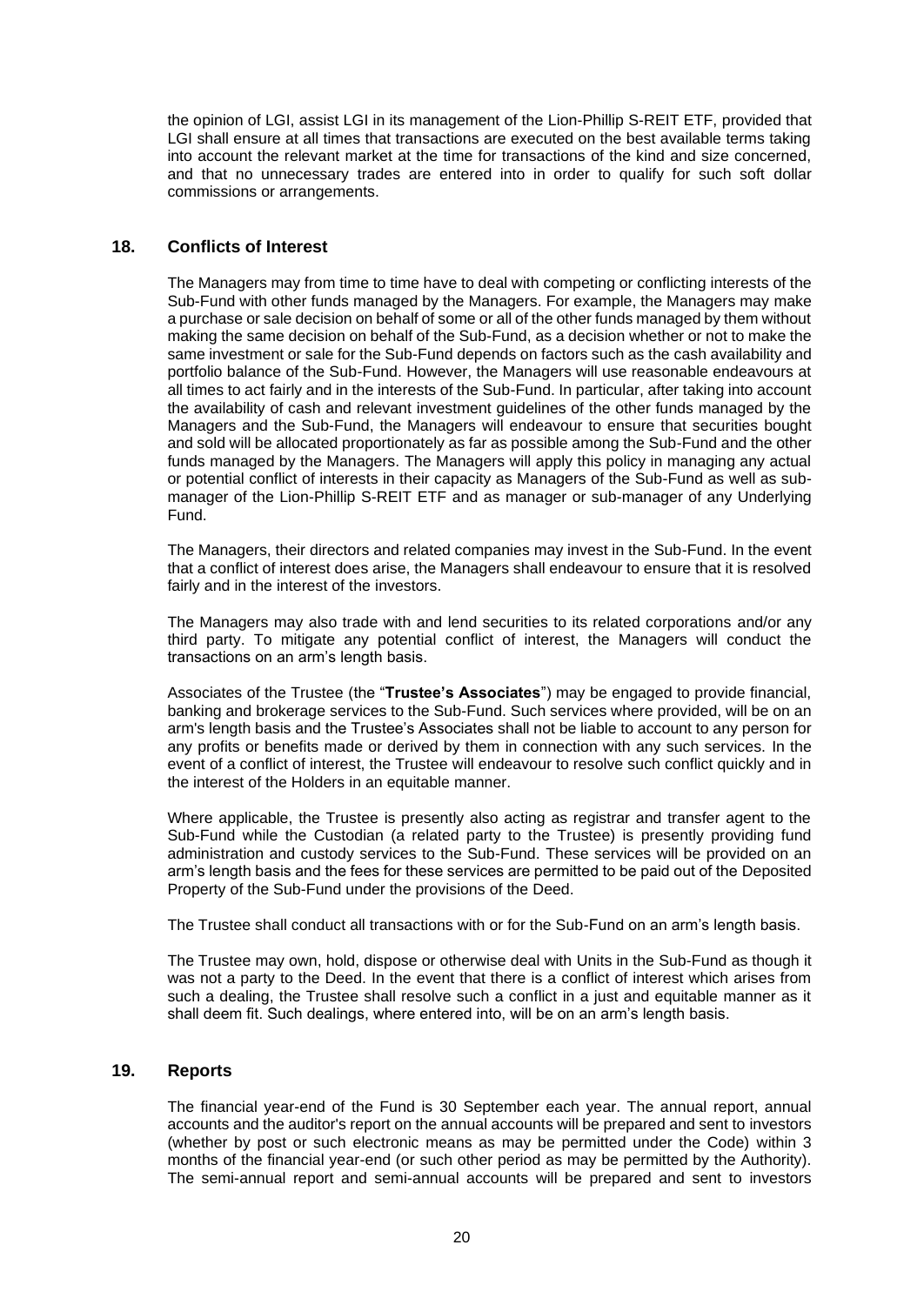(whether by post or such electronic means as may be permitted under the Code) within 2 months of the financial half-year end (or such other period as may be permitted by the Authority), i.e. 31 March each year. In cases where the accounts and reports are available in electronic form, investors will receive a hardcopy letter or an email (where email addresses have been provided for correspondence purposes) informing them that the accounts and reports are available and how they may be accessed. Investors may also request for hardcopies of the accounts and reports within 1 month (or such other period as may be permitted by the Authority) from the notification of the availability of the accounts and reports. The Trustee will also make available, or cause to be made available, hardcopies of the accounts and reports to any investor who requests for them within 2 weeks of any request from such investor (or such other period as may be permitted by the Authority). Investors may also at any time opt for hardcopies for all future reports and accounts at no cost to them.

# **20. Other Material Information**

#### **20.1 Change of Investment Policy**

The Managers may, subject to the provisions of the Deed and with the prior approval of the Trustee, change the investment policy of the Sub-Fund upon giving the Authority and investors 1 month's prior written notice.

# **20.2 Information on investments**

At the end of each quarter, investors will receive a statement showing the value of their investment, including any transactions during the quarter. However, if there is any transaction within a particular month, investors will receive an additional statement at the end of that month.

# **20.3 Distribution of income and/or capital**

The Managers have the sole discretion to determine whether any distribution of income and/or capital of the Sub-Fund should be made.

In respect of the Sub-Fund, the Managers will endeavour to make quarterly distributions (or such other frequency as the Managers may determine from time to time) in respect of the Sub-Fund. However, investors should note that such distributions are not guaranteed and are subject at all times to the discretion of the Managers, as stated in this paragraph. Investors should note that the declaration and/or payment of distributions (whether out of income and/or capital) made in respect of the Sub-Fund may have the effect of lowering the Net Asset Value of the Sub-Fund. Moreover, distributions out of capital may amount to a reduction of an investor's original investment. For the avoidance of doubt, the Managers may change the frequency to such shorter or longer period as may be determined from time to time.

#### **20.4 Exemptions from liability**

- **20.4.1** The Trustee, the Managers and each of their respective officers, directors and employees shall incur no liability in respect of any action taken or thing suffered by them in reliance upon any notice, resolution, direction, consent, certificate, affidavit, statement, certificate of stock, plan of reorganisation or other paper or document believed to be genuine and to have been passed, sealed or signed by the proper parties.
- **20.4.2** The Trustee, the Managers and each of their respective officers, directors and employees shall incur no liability to the investors or to any other person for doing or (as the case may be) failing to do any act or thing which by reason of any provision of any present or future law or regulation made pursuant thereto, or of any decree, order or judgment of any court, or by reason of any request, announcement or similar action (whether of binding legal effect or not) which may be taken or made by any person or body acting with or purporting to exercise the authority of any government (whether legally or otherwise) either they or any of them shall be directed or requested to do or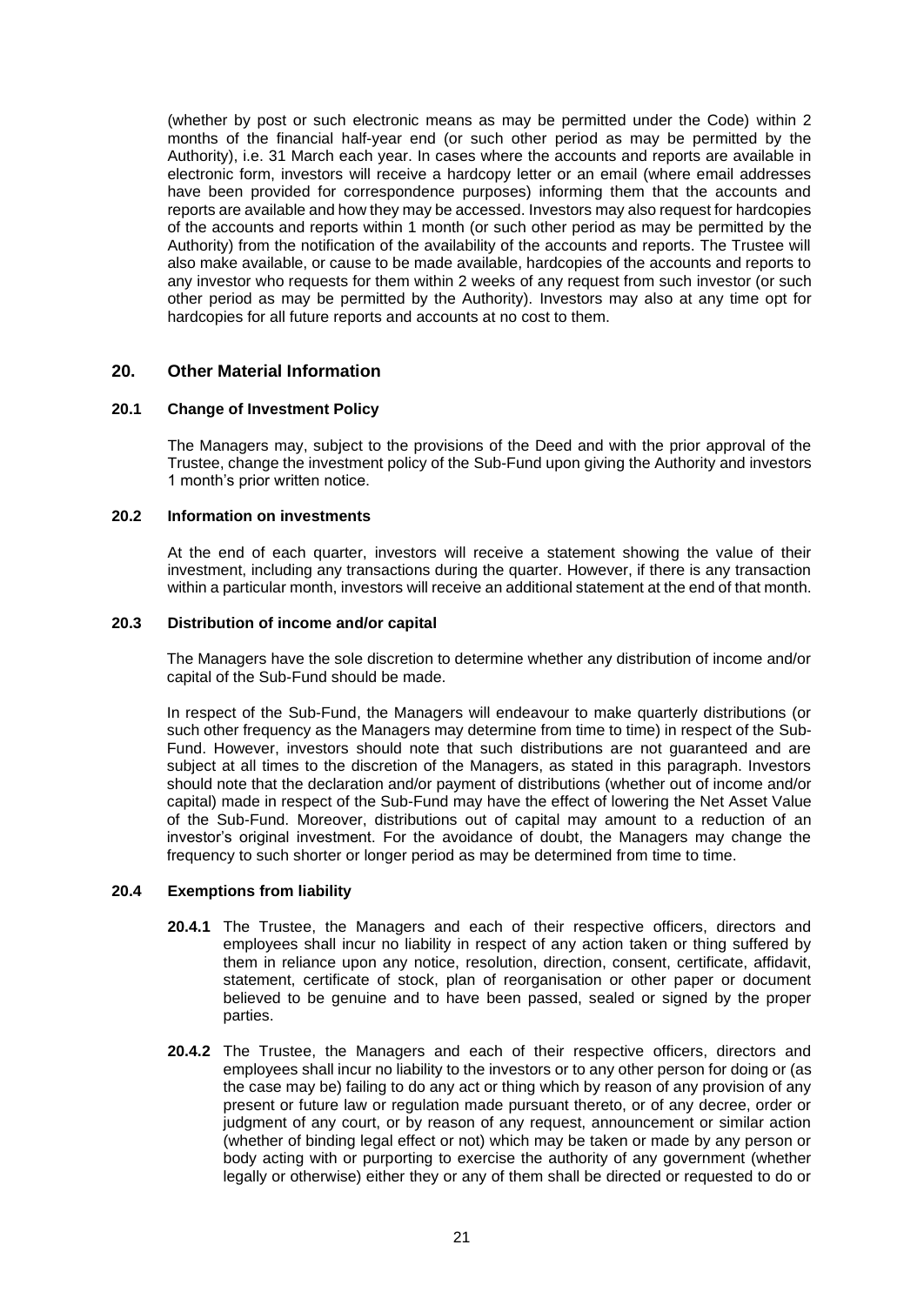perform or to forbear from doing or performing. If for any reason it becomes impossible or impracticable to carry out any of the provisions of the Deed neither the Trustee nor the Managers shall be under any liability therefor or thereby.

- **20.4.3** The Trustee, the Managers and/or their respective Associates may take any action which the Trustee, the Managers and/or the relevant Associate(s) (as the case may be), in its sole and absolute discretion, considers appropriate so as to comply with any law, regulation, request of a public or regulatory authority or any group policy of the Trustee or the Managers which relate to the prevent of fraud, money laundering, terrorism or other criminal activities or the provision of financial and other services to any persons or entities which may be subject to sanctions (collectively "**Relevant Requirements**"). Such action may include, but is not limited to, the interception and investigation of transactions in relation to any investor (particularly those involving the international transfer of funds) including the source of or intended recipient of funds paid in or out in relation to the investor and any other information or communications sent to or by the investor or on the investor's behalf. In certain circumstances, such action may delay or prevent the processing of instructions, the settlement of transactions in respect of any investor or the performance by the Trustee and/or the Managers of its or their respective obligations under the Deed, but where possible, the Trustee and/or the Managers will endeavour to notify the investors of the existence of such circumstances. The Trustee, the Managers and their respective Associates will not be liable for loss (whether direct or consequential and including, without limitation, loss of profit or interest) or damage suffered by any party arising out of or caused in whole or in part by any actions which are taken by the Trustee, the Managers and/or any of their respective agents or Associates to comply with the Relevant Requirements (including, without limitation, those actions referred to in this paragraph).
- **20.4.4** Neither the Trustee nor the Managers nor each of their respective officers, directors and employees shall be responsible for any authenticity of any signature or of any seal affixed to any transfer or form of application, endorsement or other document (whether sent by mail, facsimile, electronic means or otherwise) affecting the title to or transmission of Units or be in any way liable for any forged or unauthorised signature on or any seal affixed to such endorsement, transfer or other document or for acting upon or giving effect to any such forged or unauthorised signature or seal. The Trustee, the Managers and each of their respective officers, directors and employees respectively shall nevertheless be entitled but not bound to require that the signature of any such person to any document required to be signed by him under or in connection with the Deed shall be verified to its or their reasonable satisfaction.
- **20.4.5** Any indemnity expressly given to the Trustee or the Managers or and each of their respective officers, directors and employees in the Deed is in addition to and without prejudice to any indemnity allowed by law; provided nevertheless that any provision of the Deed shall be void insofar as it would have the effect of exempting the Trustee or the Managers from or indemnifying them against any liability for breach of trust or any liability which by virtue of any rule of law would otherwise attach to them in respect of any negligence, default, breach of duty or trust of which they may be guilty in relation to their duties where they fail to show the degrees of diligence and care required of them having regard to the provisions of the Deed.
- **20.4.6** Nothing contained in the Deed shall be construed so as to prevent the Managers, the Trustee in conjunction or the Managers or the Trustees separately from acting as managers or trustees of trusts separate and distinct from the Fund.
- **20.4.7** Neither the Trustee nor the Managers nor each of their respective officers, directors and employees shall be responsible for acting upon any resolution purported to have been passed at any meeting of the Holders in respect whereof minutes shall have been made and signed by the chairman even though it may be subsequently found that there was some defect in the constitution of the meeting or the passing of the resolution or that for any reason the resolution was not binding upon all the Holders.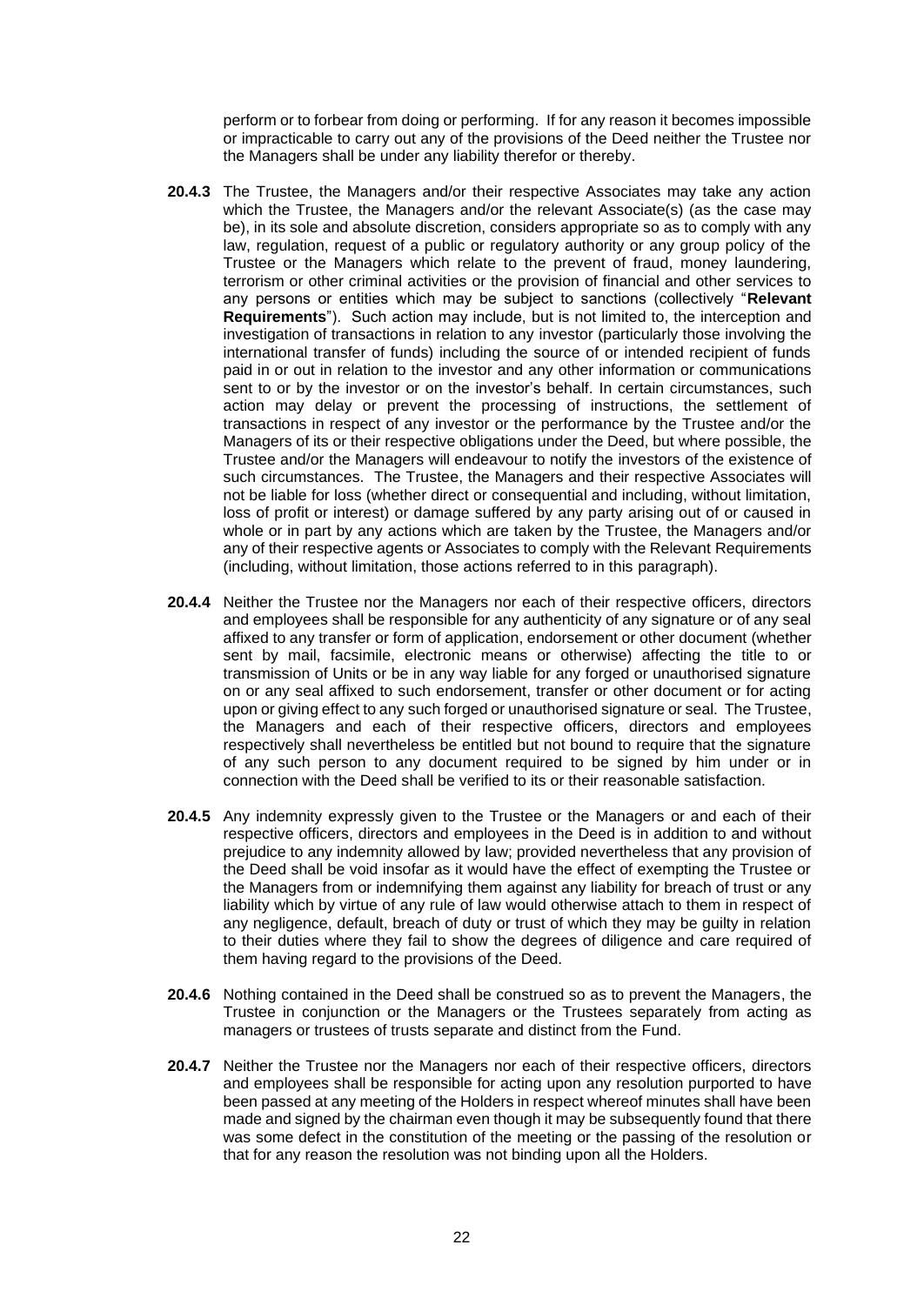# **20.5 Custody of Investments**

The Trustee shall be responsible for the safe custody of the Deposited Property. Any Authorised Investments forming part of the Deposited Property of the relevant Sub-Fund shall, whether in bearer or registered form, be paid or transferred to or to the order of the Trustee forthwith on receipt by the Managers and be dealt with as the Trustee may think proper for the purpose of providing for the safe custody thereof. The Trustee may from time to time upon notification in writing to the Managers appoint such person or persons as it thinks fit (including itself or its associates) as agents, nominees, custodians, sub-custodians in respect of any of the Deposited Property of the relevant Sub-Fund and such persons to exercise any or all of the obligations of the Trustee under the Deed, and the fees and expenses of such agents, nominees, custodians, sub-custodians and other such persons shall be paid out of the Deposited Property of the relevant Sub-Fund. The Trustee may at any time procure that:

- (i) any officer or responsible official of the Trustee jointly with the Trustee; or
- (ii) any nominee appointed by the Trustee; or
- (iii) any such nominee and the Trustee; or
- (iv) any custodian, joint custodian or sub-custodian appointed pursuant to the provisions of this paragraph 20.5; or
- (v) any company operating a recognised clearing system in respect of the Authorised Investments of any sub-fund; or
- (vi) any broker, financial institution or other person (or, in each case, its nominee) with whom the same is deposited in order to satisfy any requirement to deposit margin or security,

to take delivery of and retain and/or be registered as proprietor of any Investment or other property held upon trusts of the Deed. Any Authorised Investment in registered form shall as soon as reasonably practicable after receipt of the necessary documents by the Trustee, be registered in the name of the Trustee and/or its nominee for the account of the relevant Sub-Fund and shall remain so registered until disposed of pursuant to the provisions of the Deed. Subject as aforesaid the Trustee shall retain the documents of title to all Authorised Investments held upon the trusts of the Deed in its possession in safe custody.

Notwithstanding anything contained in the Deed:-

- (i) the Trustee shall not incur any liability in respect of or be responsible for losses incurred through the insolvency of or any act or omission of any depository or clearing system with which Authorised Investments may be deposited or any broker, financial institution or other person with whom Authorised Investments are deposited in order to satisfy any margin requirement;
- (ii) the Trustee shall not incur any liability in respect of or be responsible for losses incurred through the insolvency of or any act or omission of any nominee, custodian, joint custodian or sub-custodian appointed by the Trustee except where the Trustee has failed to exercise reasonable skill and care in the selection, appointment and monitoring of such appointee (having regard to the market in which the relevant appointee is located) or the Trustee is in wilful default;
- (iii) the Trustee shall not incur any liability in respect of or be responsible for losses incurred through the insolvency of or any act or omission of any sub-custodian not appointed by it; and
- (iv) the Managers may from time to time instruct the Trustee to open accounts with any bank or other financial institutions. Notwithstanding any other provisions in the Deed, but subject to all applicable laws relating to and governing the Trustee, the Trustee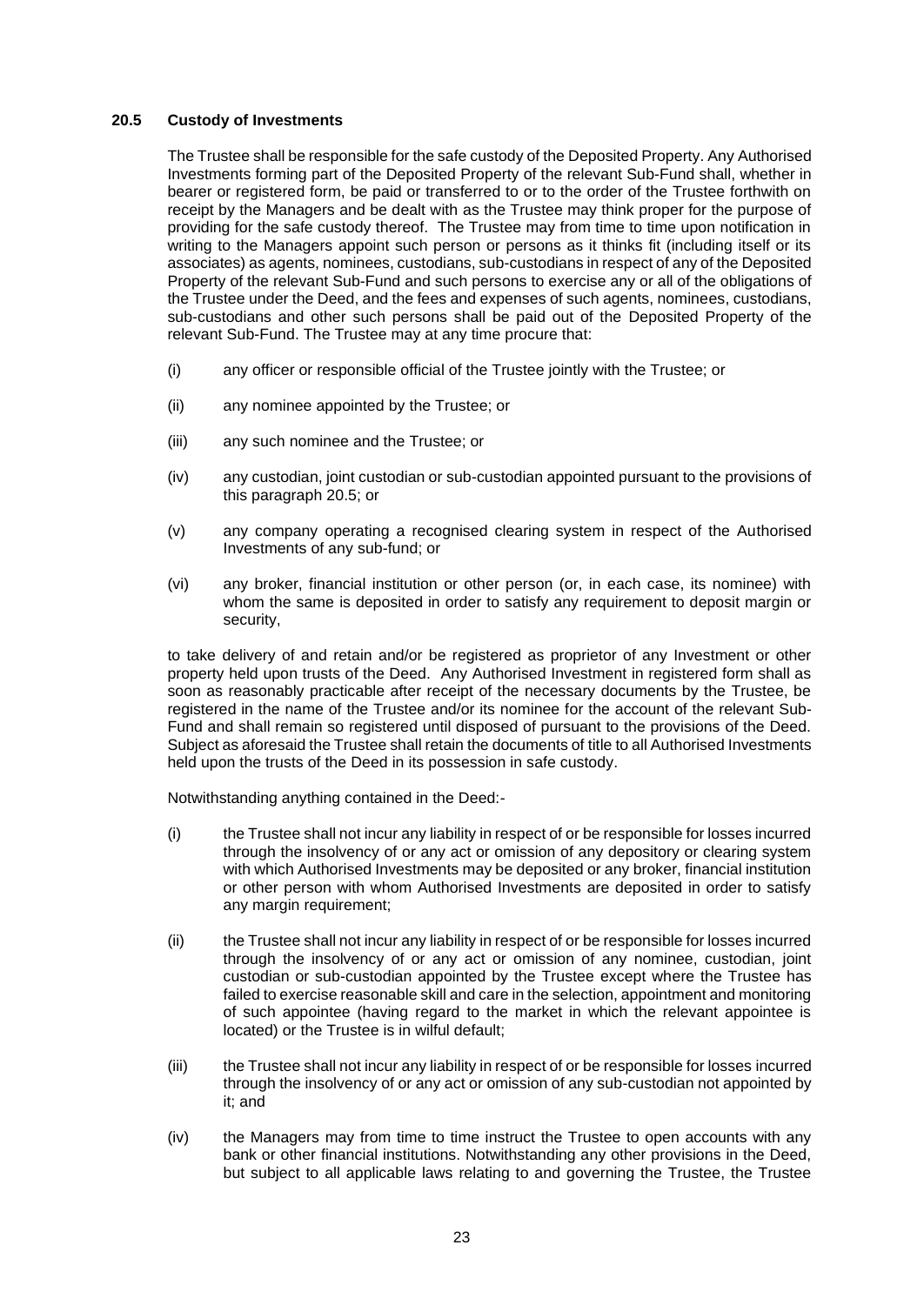shall not be responsible for the safekeeping of the Deposited Property of the Sub-Fund deposited with or remaining in any such account(s) and will not be liable for any loss occasioned by reason of the liquidation, bankruptcy or insolvency of such bank or other financial institutions.

#### **20.6 Investment restrictions**

The Sub-Fund is subject to the investment conditions and borrowing restrictions set out in Appendix 1 of the Code, as may be amended, restated, supplemented or replaced from time to time.

### **20.7 Holders' right to vote**

- **20.7.1** A meeting of the Holders of all the Sub-Funds of the Fund duly convened and held in accordance with the provisions of the Schedule to the Deed shall be competent by Extraordinary Resolution<sup>10</sup>:
	- (i) to sanction any modification, alteration or addition to the provisions of the Deed which shall be agreed by the Trustee and the Managers as provided in Clause 39 of the Deed;
	- $(ii)$  to terminate the Fund as provided in Clause  $36(F)$  of the Deed;
	- (iii) to remove the Auditors as provided in Clause 32(D) of the Deed;
	- $(iv)$  to remove the Trustee as provided in Clause 33 $(C)(iv)$  of the Deed;
	- (v) to remove the Managers as provided in Clause  $34(A)(v)$  of the Deed;
	- (vi) to direct the Trustee to take any action (including the termination of the Fund) pursuant to Section 295 of the SFA;
	- (vii) to sanction a scheme of reconstruction whether by the way of amalgamation, merger of dissolution affecting the Fund; and
	- (viii) to sanction any other matter which the Trustee and/or the Managers may consider necessary to lay before the meeting of Holders,

but shall not have any further or other powers.

- **20.7.2** A meeting of the Holders of a Sub-Fund duly convened and held in accordance with the provisions of the Schedule to the Deed shall be competent by Extraordinary Resolution:
	- (i) to sanction any modification, alteration or addition to the provisions of the Deed which shall be agreed by the Trustee and the Managers as provided in Clause 39 of the Deed to the extent that such modification, alteration or addition affects the Holders of the relevant Sub-Fund;
	- (ii) to sanction a supplemental deed increasing the maximum permitted percentage of the management fee or the maximum permitted percentage or amount of the Trustee's remuneration in relation to the relevant Sub-Fund;
	- (iii) to terminate the relevant Sub-Fund as provided in Clause 36(F) of the Deed;

<sup>10</sup> An "**Extraordinary Resolution**" means a resolution proposed and passed as such by a majority consisting of 75% or more of the total number of votes cast for and against such resolution.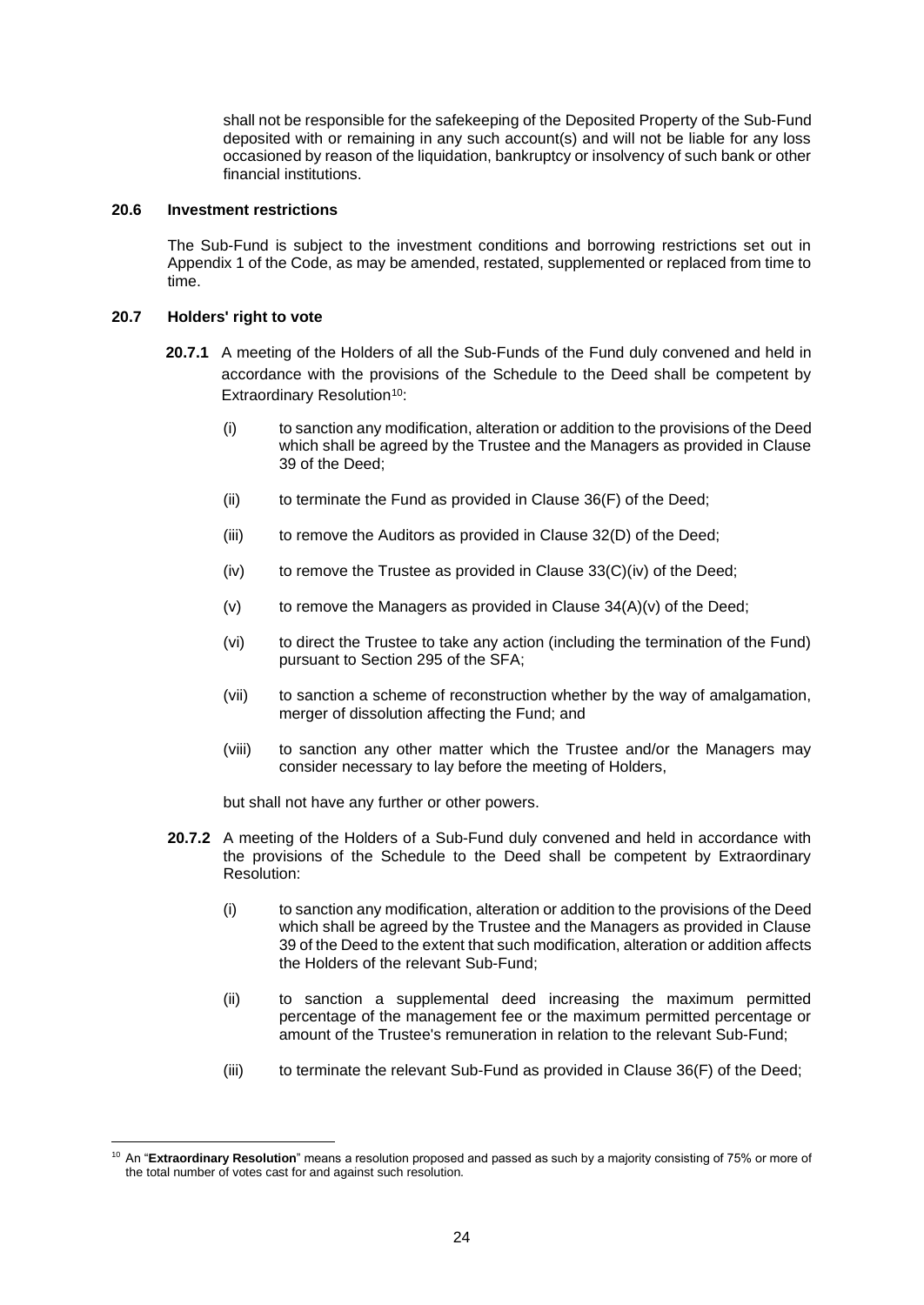- (iv) to sanction a scheme of reconstruction whether by way of amalgamation, merger or dissolution of the relevant Sub-Fund;
- (v) to direct the Trustee to take any action (including the termination of the relevant Sub-Fund) pursuant to Section 295 of the SFA; and
- (vi) to sanction any other matter which the Trustee and/or the Managers may consider necessary to lay before the meeting of Holders,

but shall not have any further or other powers.

- **20.7.3** A meeting of the Holders of a Class of Units of a Sub-Fund duly convened and held in accordance with provisions of this Schedule shall be competent by Extraordinary Resolution:-
	- (i) to sanction any modification, alteration or addition to the provisions of the Deed which shall be agreed by the Trustee and the Managers as provided in Clause 39 of the Deed to the extent that such modification, alteration or addition affects the Holders of the relevant Class;
	- (ii) to sanction a supplemental deed increasing the maximum permitted percentage of the management fee or the Trustee's remuneration in relation to the relevant Class;
	- (iii) to terminate the relevant Class as provided in Clause 36(F) of the Deed; and
	- (iv) to sanction any other matter which the Trustee and/or the Managers may consider necessary to lay before the meeting of Holders,

but shall not have any further or other powers.

#### **20.8 Valuation**

Except where otherwise expressly stated and subject always to the requirements of the Code, the value of the assets comprised in any Sub-Fund with reference to any Authorised Investment which is:

- (A) a deposit placed with a bank or other financial institution or a bank bill, shall be determined by reference to the face value of such Investments and the accrued interest thereon for the relevant period;
- (B) a unit or share in a unit trust or mutual fund or collective investment scheme shall be valued at the latest published or available net asset value per unit or share, or if no net asset value per unit or share is published or available, then at their latest available realisation price;
- (C) an Unquoted Investment (other than any deposit or bank bill or unit or share in an openended collective investment scheme referred to in sub-paragraphs (A) and (B) above), shall be calculated at the discretion of the Managers by reference to either, where applicable:
	- (i) the initial value expended out of the Deposited Property in the acquisition thereof (including in each case the amount of the stamp duties, commissions and other expenses incurred in the acquisition thereof and the vesting thereof in the Trustee for the purposes of the relevant Sub-Fund);
	- (ii) the price of the relevant Unquoted Investment as quoted by a person, firm or institution making a market in that Unquoted Investment, if any (and if there shall be more than one such market maker, then such market maker as the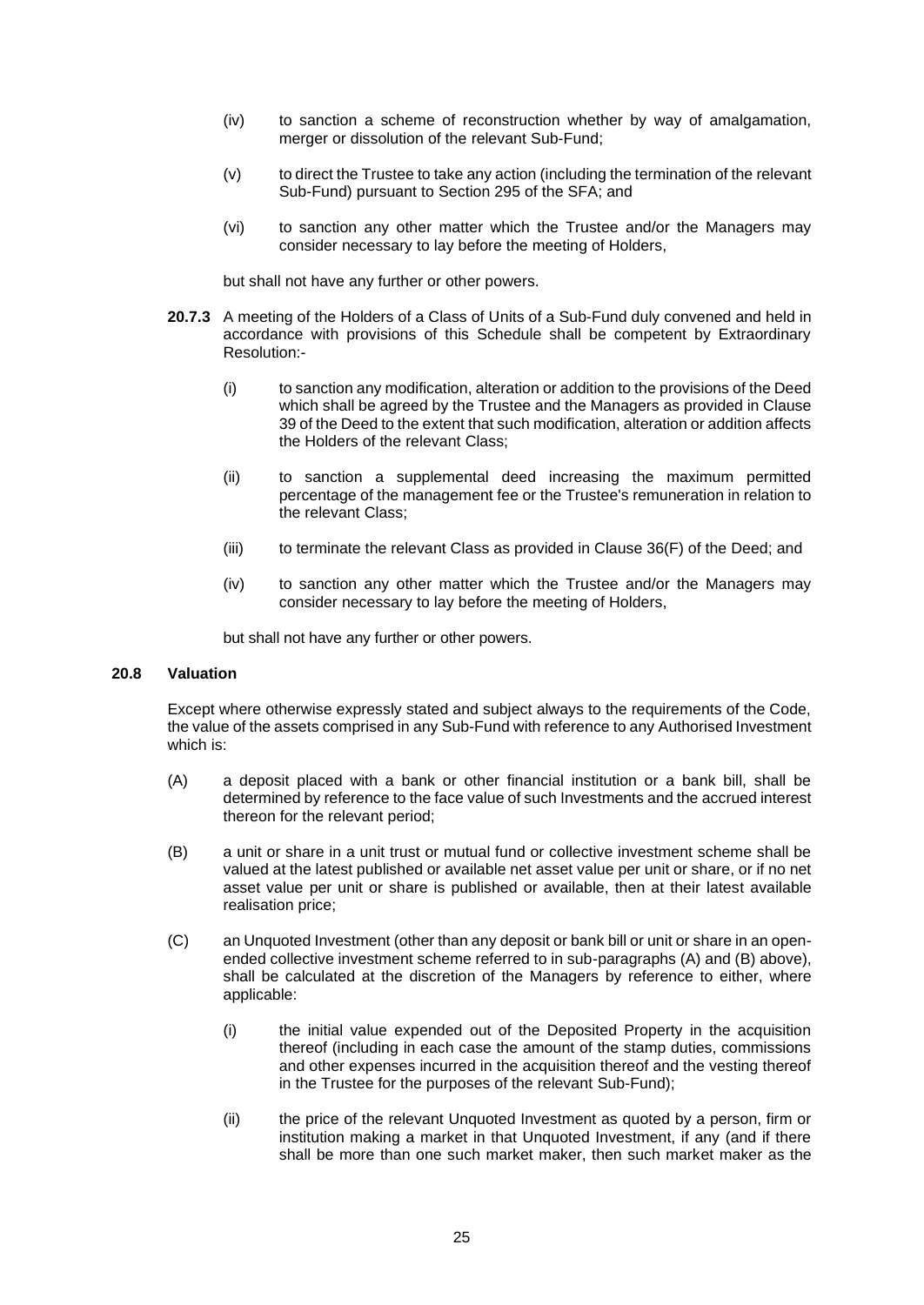Managers may designate), as may be determined by the Managers to represent the fair value of such Unquoted Investment;

- (iii) the sale prices of recent public or private transactions in the same or similar Unquoted Investments, valuations of comparable companies or discounted cash flow analysis, as may be determined by the Managers to represent the fair value of such Unquoted Investment. In the valuation of such Unquoted Investment, the Managers may take into account relevant factors including, without limitation, significant recent events affecting the issuer such as pending mergers and acquisitions and restrictions as to saleability or transferability;
- (D) a Quoted Investment (including units or shares in an exchange traded fund) shall be calculated by reference to the price appearing to the Managers to be the official closing price or the last known transacted price on the Recognised Stock Exchange or if there is no such transacted price, the price quoted by any approved broker for that Investment, or other appropriate closing prices determined by the Managers in consultation with the Trustee in relation to that Investment. Where there is no Recognised Stock Exchange or commodity exchange, all calculations based on the value of Investments quoted by any person, firm or institution making a market in that Investment (and if there shall be more than one such market maker then such particular market maker as the Managers may designate) shall be by reference to the price quoted therein;
- (E) an Investment other than as described above, shall be valued by an Approved Valuer at such time as the Managers after consultation with the Trustee shall from time to time determine;

Provided that, if the quotations referred to in (A), (B), (C), (D) or (E) above are not available, or if the value of the Authorised Investment determined in the manner described in (A), (B), (C), (D) or (E) above, in the opinion of the Managers, is not representative, then the value shall be such value as the Managers may with due care and in good faith consider in the circumstances to be fair value and is approved by the Trustee who shall decide if a notice to notify the investors of such change in the value is required. For the purposes of this proviso, the "fair value" shall be determined by the Managers in consultation with an approved stockbroker or an approved valuer and with the approval of the Trustee in accordance with the Code.

In exercising in good faith the discretion given by the proviso above, the Managers shall not, subject to the provisions of the Code, assume any liability towards the Fund, and the Trustee shall not be under any liability, in accepting the opinion of the Managers, notwithstanding that the facts may subsequently be shown to have been different from those assumed by the Managers.

In calculating the net asset value of any Sub-Fund or any proportion thereof:

- (i) every Unit relating to such Sub-Fund agreed to be issued by the Managers shall be deemed to be in issue and the Deposited Property of such Sub-Fund shall be deemed to include not only cash or other assets in the hands of the Trustee but also the value of any cash, accrued interest on bonds or other assets to be received in respect of Units of such Sub-Fund agreed to be issued and (in the case of Units issued against the vesting of Authorised Investments) any moneys payable out of the Deposited Property pursuant to Clause 11 of the Deed;
- (ii) where Authorised Investments have been agreed to be purchased or otherwise acquired or sold but such purchase, acquisition or sale has not been completed, such Authorised Investments shall be included or excluded, respectively, and the gross purchase, acquisition or net sale consideration excluded or included as the case may require as if such purchase, acquisition or sale had been duly completed; and
- (iii) where in consequence of any notice or request in writing given pursuant to Clause 13, 14 or 15 of the Deed a reduction of the Fund by the cancellation of Units of such Sub-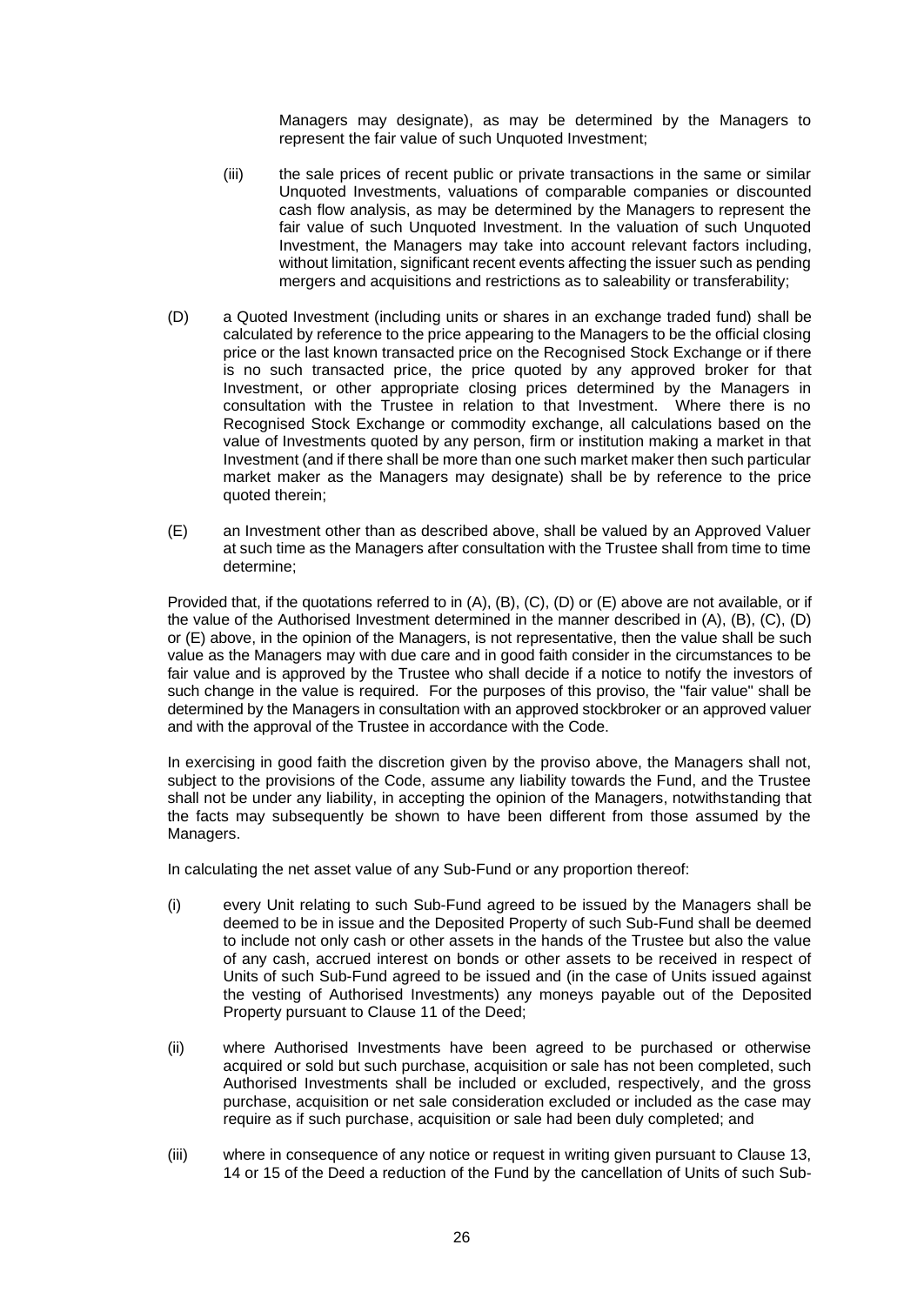Fund is to be effected but such reduction has not been completed the Units in question shall not be deemed to be in issue and any amount payable in cash and the value of any Authorised Investments to be transferred out of the Deposited Property of such Sub-Fund shall be deducted from the net asset value of such Sub-Fund.

In calculating the net asset value of any Sub-Fund, there shall be deducted any amounts not provided for above which are payable out of the Deposited Property of such Sub-Fund in the following order:

- (i) any amount of management fee, the remuneration of the Trustee, the valuation agent's fees, the registrar's agent's fees, the securities transaction fee, amortisation of other preliminary expenses and any other expenses accrued but remaining unpaid attributable to such Sub-Fund;
- (ii) the amount of tax, if any, on net capital gains (including any provision made for unrealised capital gains) accrued and remaining unpaid attributable to such Sub-Fund;
- (iii) the amount in respect of tax, if any, on net capital gains realised prior to the valuation being made as in the estimate of the Managers will become payable attributable to such Sub-Fund;
- (iv) the aggregate amount for the time being outstanding of any borrowings for the account of such Sub-Fund effected under Clause 18(C) of the Deed together with the amount of any interest and expenses thereon accrued pursuant to Clause 18(C)(vi) of the Deed and remaining unpaid;
- (v) there shall be taken into account such sum as in the estimate of the Managers will fall to be paid or reclaimed in respect of taxation related to income up to the time of calculation of the net asset value of the Deposited Property of such Sub-Fund;
- (vi) there shall be added the amount of any tax, if any, on capital gains estimated to be recoverable and not received attributable to such Sub-Fund;
- (vii) any value (whether of an Authorised Investment or cash) and any borrowing otherwise than in the base currency of a Sub-Fund shall be converted into the relevant base currency at the rate (whether official or otherwise) which the Managers shall after consulting with or in accordance with a method approved by the Trustee deem appropriate to the circumstances having regard *inter alia* to any premium or discount which may be relevant and to the costs of exchange; and
- (viii) where the current price of an Authorised Investment is quoted "ex" dividend, interest or other payment but such dividend, interest or other payment has not been received the amount of such dividend, interest or other payment shall be taken into account.

## **20.9 Duration and Termination of the Fund**

- **20.9.1** The Fund constituted by the Deed is of indeterminate duration and may be terminated as provided in Clause 36 of the Deed.
- **20.9.2** Either the Trustee or the Managers may in their absolute discretion terminate the Fund by not less than three months' notice in writing to the other at any time. In the event that the Fund shall be terminated or discontinued the Managers shall give notice thereof to all investors not less than three months in advance. Subject as aforesaid the Fund shall continue until terminated in the manner hereinafter provided in subparagraphs 20.9.3 to 20.9.5.
- **20.9.3** Subject to Section 295 of the SFA, the Fund may be terminated by the Trustee by notice in writing as provided in any of the following events, namely: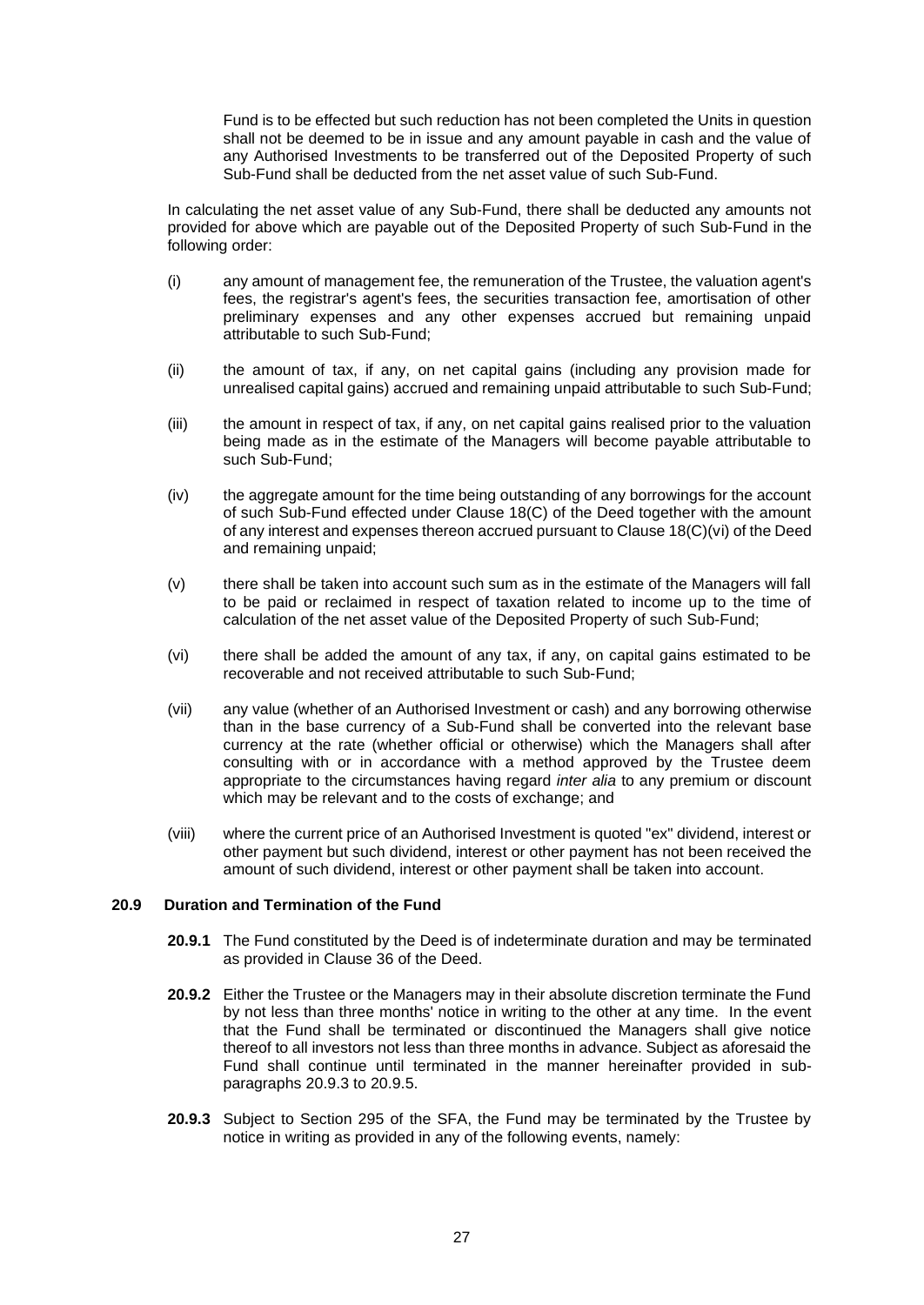- (a) if the Managers shall go into liquidation (except a voluntary liquidation for the purpose of reconstruction or amalgamation upon terms previously approved in writing by the Trustee) or if a receiver is appointed over any of their assets or if a judicial manager is appointed in respect of the Managers or if any encumbrancer shall take possession of any of their assets;
- (b) if the Managers shall cease business;
- (c) if any law shall be passed, any authorisation withdrawn or revoked or any direction issued by the Authority which renders it illegal or in the opinion of the Trustee impracticable or inadvisable to continue the Fund;
- (d) if within the period of three months from the date of the Trustee expressing in writing to the Managers the desire to retire the Managers shall have failed to appoint a new trustee within the terms of Clause 33 of the Deed; and
- (e) if within the period of three months from the date of the Trustee removing the Managers the Trustee shall have failed to appoint new managers within the terms of Clause 34 of the Deed.

The decision of the Trustee in any of the events specified in this paragraph 20.9.3 shall be final and binding upon all the parties concerned but the Trustee shall be under no liability on account of any failure to terminate the Fund pursuant to this paragraph 20.9.3 or otherwise. The Managers shall accept the decision of the Trustee and relieve the Trustee of any liability to them therefor and hold it harmless from any claims whatsoever on their part for damages or for any other relief.

- **20.9.4** Any Sub-Fund may be terminated by the Managers in their absolute discretion by notice in writing as hereinafter provided (i) if the aggregate net asset value of the Deposited Property of that Sub-Fund shall be less than SGD5 million or (ii) if any law shall be passed, any authorisation withdrawn or revoked or any direction issued by the Authority which renders it illegal or in the opinion of the Managers impracticable or inadvisable to continue that Sub-Fund. Any Class of a Sub-Fund may be terminated by the Managers in their absolute discretion by notice in writing as hereinafter provided (i) if the aggregate net asset value of the Deposited Property of that Class shall be less than SGD5 million (for S\$ Class Units) and USD5 million (for US\$ Class Units) or (ii) if any law shall be passed, any authorisation withdrawn or revoked or any direction issued by the Authority which renders it illegal or in the opinion of the Managers impracticable or inadvisable to continue that Class. The Fund may be terminated by the Managers in their absolute discretion by notice in writing hereinafter provided (i) if the aggregate net asset value of the Deposited Property of the Sub-Fund shall be less than SGD5 million or (ii) if any law shall be passed, any authorisation withdrawn or revoked or any direction issued by the Authority which renders it illegal or in the opinion of the Managers impracticable or inadvisable to continue the Fund.
- **20.9.5** The party terminating the Fund or the relevant Sub-Fund shall give notice thereof to the investors fixing the date at which such termination is to take effect which date shall not be less than the relevant period provided in the Deed after the service of such notice and the Managers shall give written notice thereof to the Authority not less than seven days before such termination.

# **20.10 Use of credit rating agencies**

In the event that the Managers rely on ratings issued by credit rating agencies in any of their investments, the Managers would have established a set of internal credit assessment standards and would have in place a credit assessment process to ensure that their investments are in line with these standards. Information on the Managers' credit assessment process will be made available to investors upon request.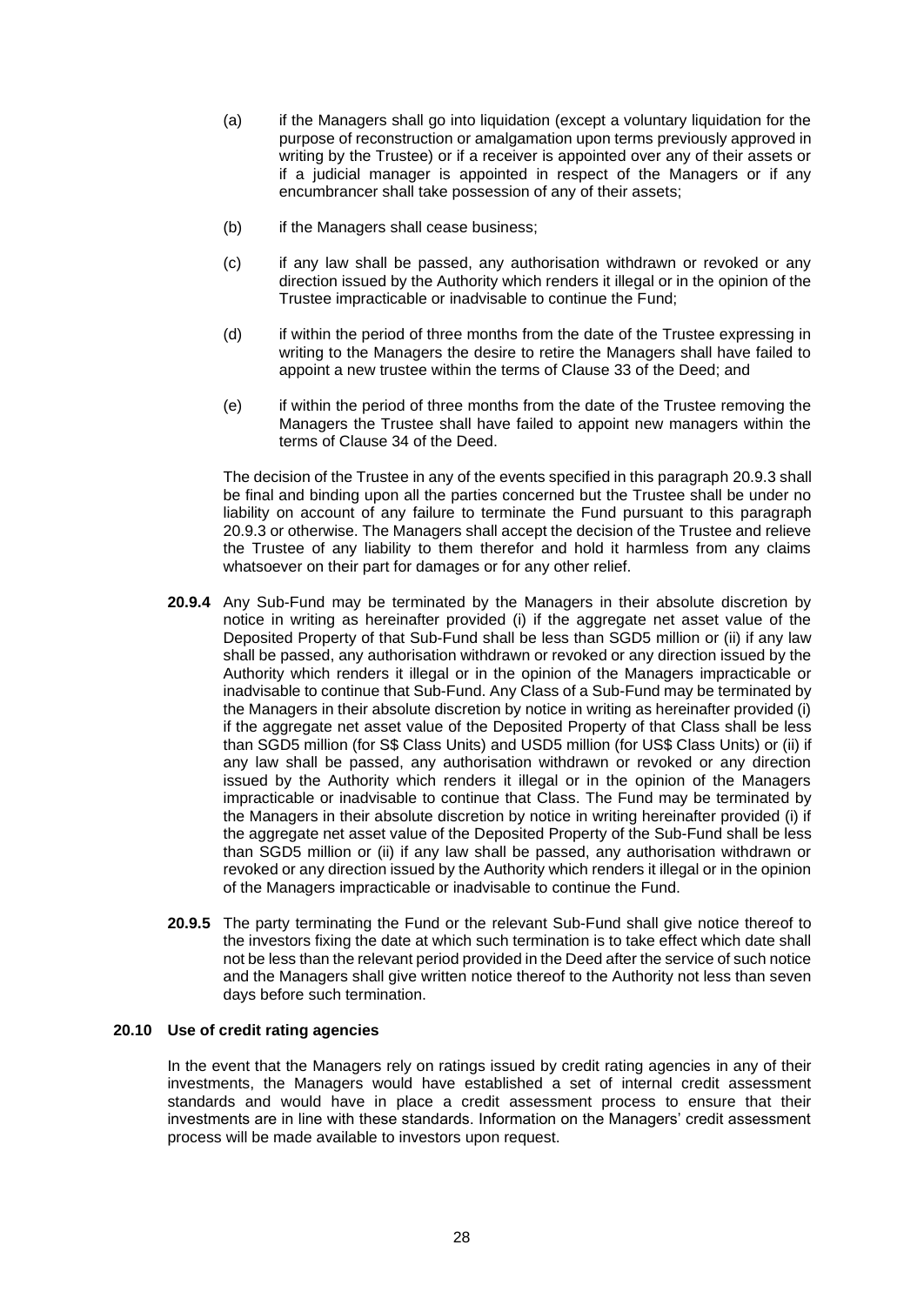#### **20.11 Liquidation of the Managers, the Trustee or the Custodian**

- **20.11.1** Subject to the provisions of the Deed, if the Managers or the Trustee go into liquidation (except for a voluntary liquidation for the purpose of reconstruction or amalgamation), a new manager or a new trustee (as the case may be) may be appointed or the Fund may be terminated. Please refer to Clauses 33(C), 34(A) and 36(C) of the Deed for further details.
- **20.11.2** In the event that the Custodian becomes insolvent, the Trustee may terminate the appointment of the Custodian and, in accordance with the Deed, appoint such other person as the new custodian to provide custodial services to the Fund.

#### **Custodial Risks**

**20.11.3** There are risks involved in dealing with a custodian who holds the Sub-Fund's investments or settles the Sub-Fund's trades. It is possible that, in the event of the insolvency or bankruptcy of a custodian, the Sub-Fund would be delayed or prevented from recovering its assets from the custodian, or its estate, and may have only a general unsecured claim against the custodian for those assets. In recent insolvencies of financial institutions, the ability of certain customers to recover their assets from the insolvent financial institutions' estate has been delayed, limited, or prevented, often unpredictably, and there is no assurance that any assets held by the Sub-Fund with a custodian will be readily recoverable by the Sub-Fund. In addition, there may be limited recourse against sub-custodians, if appointed by the custodian, in those situations in which the Sub-Fund invests in markets where custodial and/or settlement systems and regulations are not fully developed, including emerging markets, and the assets of the Sub-Fund have been entrusted to such sub-custodians.

#### **20.12 Liquidity risk management policies**

- **20.12.1** The Managers have established liquidity risk management policies to identify, monitor and manage the liquidity risks of the Sub-Fund. Such policies, combined with the liquidity management tools available, seek to achieve fair treatment of Holders and safeguard the interests of remaining Holders against the redemption behaviour of other investors and mitigate against systemic risk.
- **20.12.2** The Managers' liquidity risk management policies take into account the relevant Sub-Fund's liquidity terms, asset class, liquidity tools and regulatory requirements.
- **20.12.3** The liquidity risk management tools available to manage liquidity risk include the following:
	- (a) a Sub-Fund may borrow up to 10 per cent. of the latest available Net Asset Value of the relevant Sub-Fund (or such other percentage as may be prescribed by the Code) at the time the borrowing is incurred and the borrowing period should not exceed one month provided always and subject to the borrowing restrictions in the Code;
	- (b) the Managers may pursuant to the Deed, suspend the redemption of Units of the Sub-Fund; and
	- (c) the Managers may, pursuant to the Deed and with the prior approval of the Trustee, limit the redemption requests rateably and pro rata amongst all Holders seeking to redeem Units on the relevant Dealing Day and carry out only sufficient redemptions which, in aggregate, amount to 10 per cent of the Units in the Sub-Fund then in issue.
- **20.12.4** The Managers conduct regular assessments of the liquidity profiles of the Sub-Fund's assets by reference to both current and anticipated market conditions and testing against internal liquidity limits of the Sub-Fund. The Managers will exercise their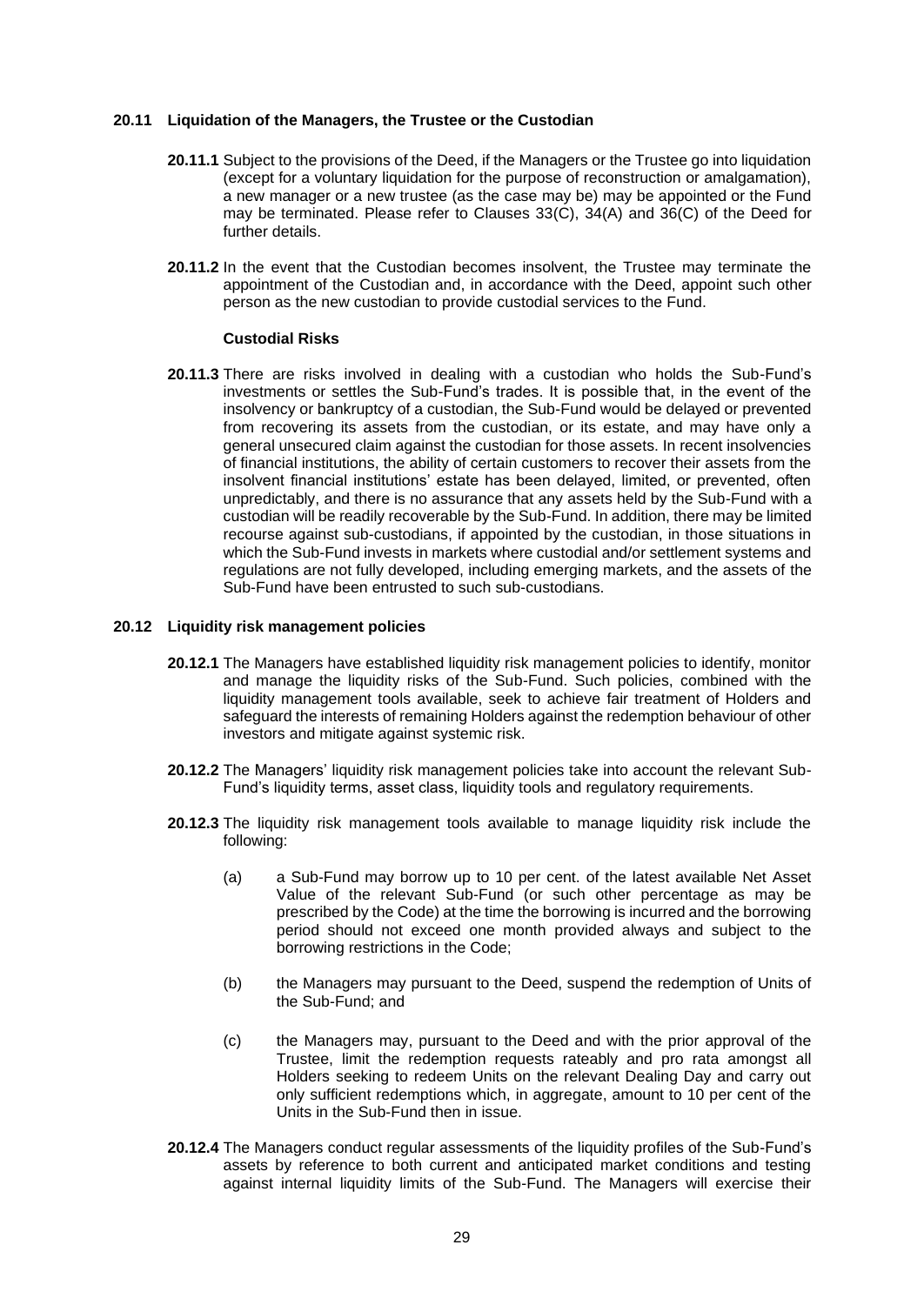professional judgement in determining reasonable and appropriate factors to be considered in assessing liquidity. For example, potential quantitative factors include size, turnover, bid-ask spreads, transaction costs, and the Sub-Fund's holdings as a proportion of the outstanding issue. The Managers may also conduct stress testing to test the Sub-Fund's ability to withstand and meet anticipated redemption requests under both normal and exceptional liquidity conditions.

# **21. Queries and Complaints**

If you have questions concerning the Fund or your investment in the Sub-Fund, you may call the Managers at telephone number (65) 6230 8133.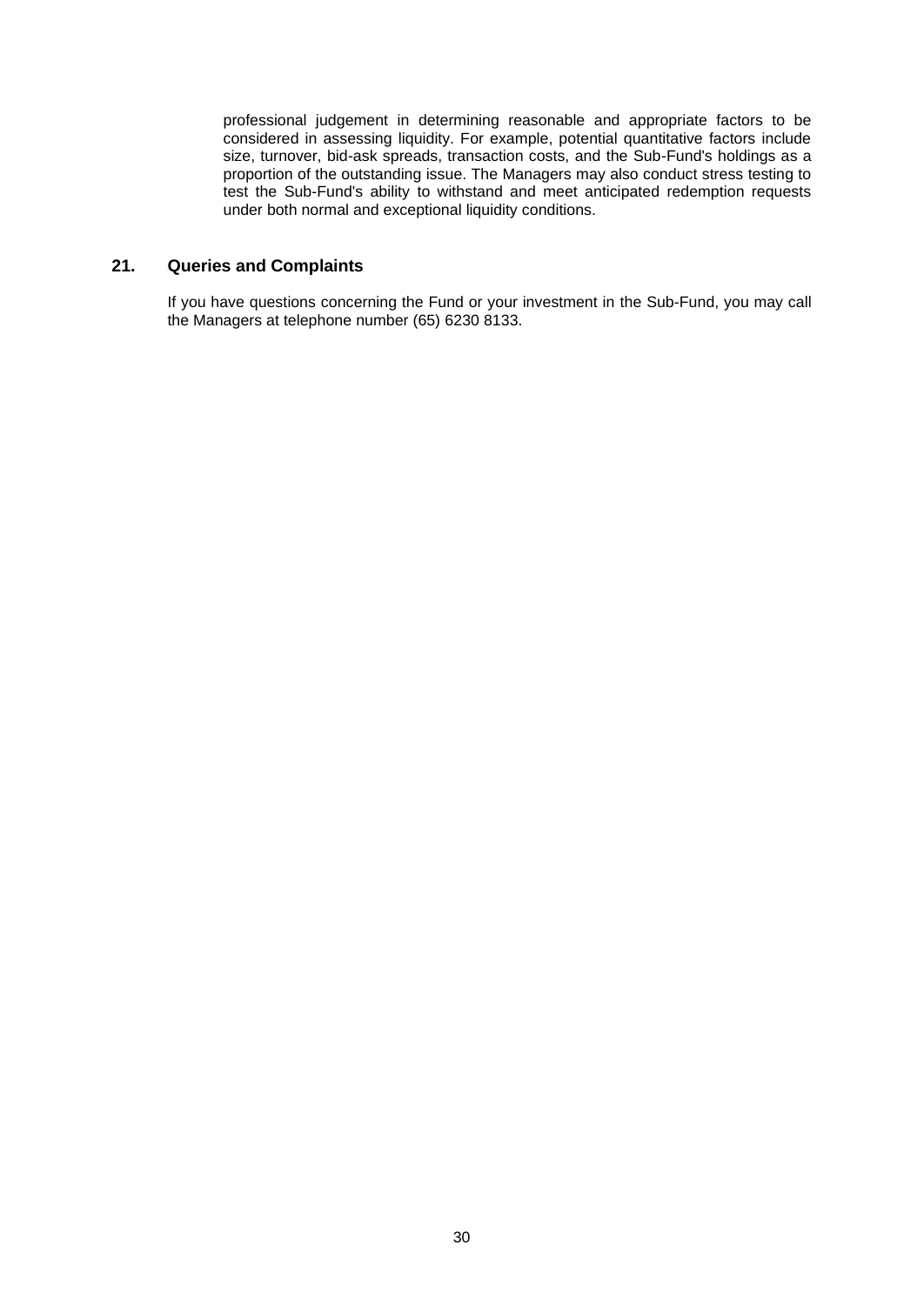# **Appendix 1 – Phillip Singapore Real Estate Income Fund**

This Appendix sets out the fund details of the Phillip Singapore Real Estate Income Fund.

#### **1. Investment objective, focus and approach**

#### 1.1 **Investment Objective**

The Sub-Fund seeks to achieve medium to long term capital appreciation and a regular stream of income by mainly investing, directly and/or indirectly, in REITs listed in Singapore, including warrants, bonds and convertible bonds issued by the REITs.

#### 1.2 Investment Focus and Approach

It is the Managers' intention to primarily invest the assets of the Sub-Fund into REITs listed in Singapore. The Managers may also invest up to a maximum amount of 10% of the Net Asset Value of the Sub-Fund into REITs listed outside Singapore.

The Sub-Fund will invest in REITs that demonstrate capital appreciation opportunities and sustainable dividend growth potential.

The Sub-Fund intends to offer regular dividends through quarterly distributions (or such other frequency as the Managers may determine from time to time).

The Managers may only use financial derivative instruments for such purposes as may be permitted under the Code.

#### Performance comparison.

The benchmark of the Sub-Fund is iEdge S-REIT Index (Net Total Return). The Sub-Fund is actively managed. Though the majority of its holdings (excluding derivatives) are likely to be components of the benchmark, the Managers have broad discretion to deviate from its securities, weightings and risk characteristics. The degree to which the Sub-Fund may resemble the composition and risk characteristics of the benchmark will vary over time and its performance may be meaningfully different.

#### Investments in Other Collective Investment Schemes and Exchange-Traded Funds

The Managers may, from time to time, invest the Deposited Property of the Sub-Fund in other collective investment schemes and exchange-traded funds, including collective investment schemes and exchange-traded funds managed by the Managers ("**Underlying Funds**"), provided that each such investment is permitted under the Code. The management fees charged by such Underlying Funds managed by the Managers will be rebated to the Sub-Fund, as may be agreed between the Managers and the Trustee.

The Sub-Fund may invest more than 30% of its Deposited Property (which percentage may vary from time to time at the Managers' discretion) into the Lion-Phillip S-REIT ETF. The manager of the Lion-Phillip S-REIT ETF, LGI, has appointed the Managers to fully sub-manage the Lion-Phillip S-REIT ETF.

#### Information on the Lion-Phillip S-REIT ETF ("**S-REIT ETF**")

#### (i) Investment Objective

The investment objective of the S-REIT ETF is to replicate as closely as possible, before expenses, the performance of the Morningstar® Singapore REIT Yield Focus IndexSM (the "**Index**") using a direct investment policy of investing in all, or substantially all, of the underlying Index Securities.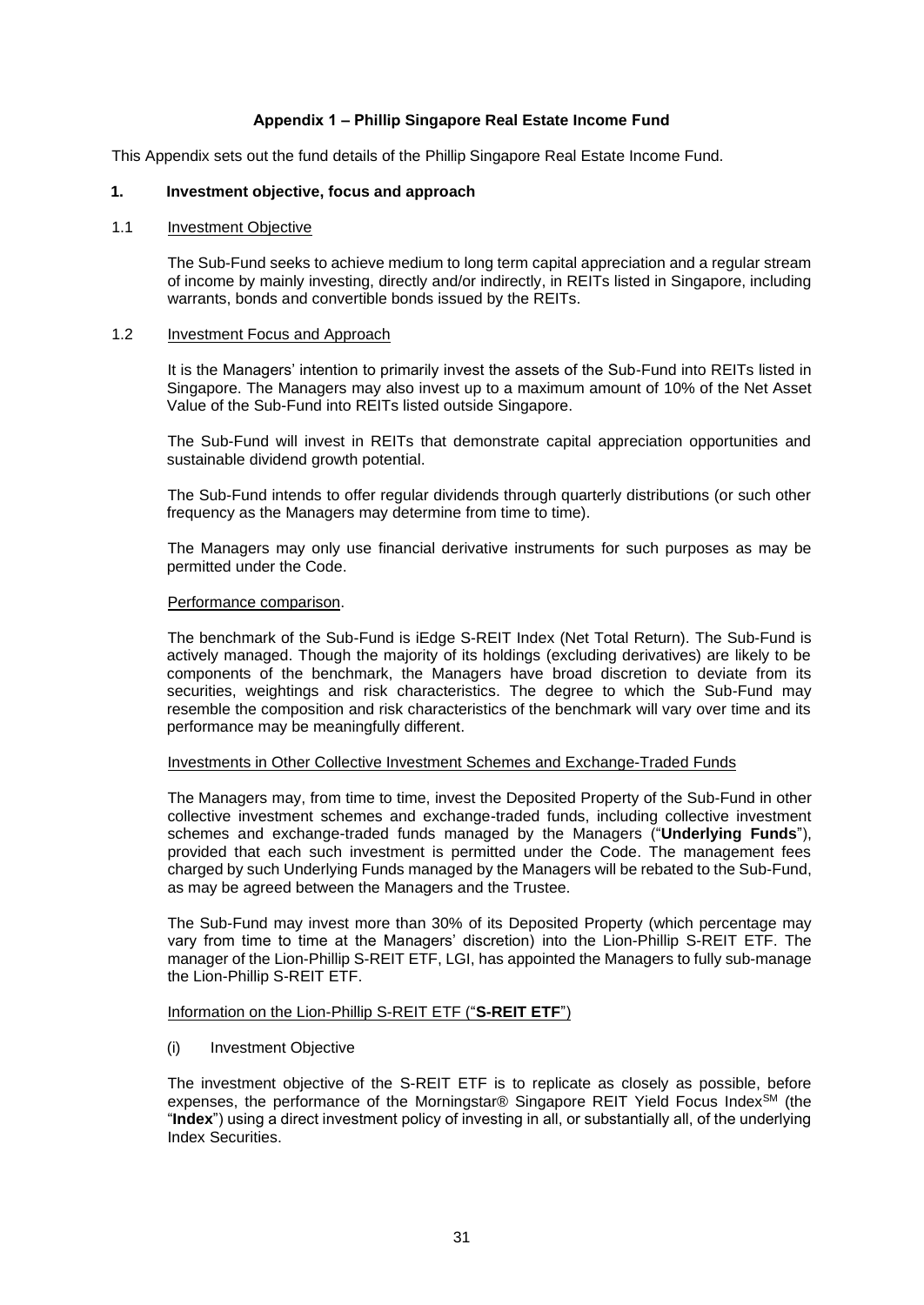The Index is compiled and calculated by Morningstar Research Pte. Ltd. and is designed to screen for high-yielding REITs with superior quality and financial health.

(ii) Investment Approach and Policy of LGI in managing the S-REIT ETF

LGI employs a "passive management" or indexing investment approach designed to track the performance of the Index.

LGI will seek to achieve the S-REIT ETF's investment objective by investing all or substantially all of the S-REIT ETF's assets in Index Securities in substantially the same weightings as reflected in the Index. Index Security weighting is capped at 10% and liquidity based adjustments are made to the weights.

"Index Securities" means units or interests in the REITs listed on the SGX-ST that are included in the Index from time to time.

"REITs" means real estate investment trusts.

# **2. Fees and charges**

# 2.1 Fees and charges of the Sub-Fund

| <b>Charges and Fees Payable by the Investor</b>                             |                                 |  |  |  |  |
|-----------------------------------------------------------------------------|---------------------------------|--|--|--|--|
| <b>Subscription Fee</b>                                                     | Currently up to 3%. Maximum 3%. |  |  |  |  |
| <b>Realisation Fee</b>                                                      | Currently nil. Maximum 3%.      |  |  |  |  |
| Currently nil. Maximum 1%, subject to a minimum of SGD25.<br>Switching Fee* |                                 |  |  |  |  |

| Fees payable by Sub-Fund to Managers and Trustee                            |                                                       |                                                       |  |  |  |  |  |
|-----------------------------------------------------------------------------|-------------------------------------------------------|-------------------------------------------------------|--|--|--|--|--|
|                                                                             | Class A SGD and Class A<br><b>USD Units</b>           | Class I SGD and Class<br><b>USD Units</b>             |  |  |  |  |  |
| Annual management fee                                                       | Currently 1.20%. Maximum<br>$1.20\%$ .                | Currently 0.75%. Maximum<br>$0.75\%$ .                |  |  |  |  |  |
| (a) Retained by Managers                                                    | Currently 50% to 70% of the<br>annual management fee. | Currently 50% to 70% of the<br>annual management fee. |  |  |  |  |  |
| (b) Paid by Managers to<br>financial<br>advisors/distributors <sup>11</sup> | Currently 30% to 50% of the<br>annual management fee. | Currently 30% to 50% of the<br>annual management fee. |  |  |  |  |  |
| Annual trustee fee<br>Currently 0.04%. Maximum 0.12%.                       |                                                       |                                                       |  |  |  |  |  |

\* As stated in paragraph 13 under "Switching of Units", no switching fee is presently imposed.

Investors should note that subscriptions for Units through any distributor appointed by the Managers may incur additional fees and charges. Investors are advised to check with the relevant distributor if such additional fees and charges are imposed by the distributor. The Managers may share their fees with any distributor appointed by the Managers.

<sup>11</sup> Your financial advisor/distributor is required to disclose to you the amount of trailer fee it receives from the Managers.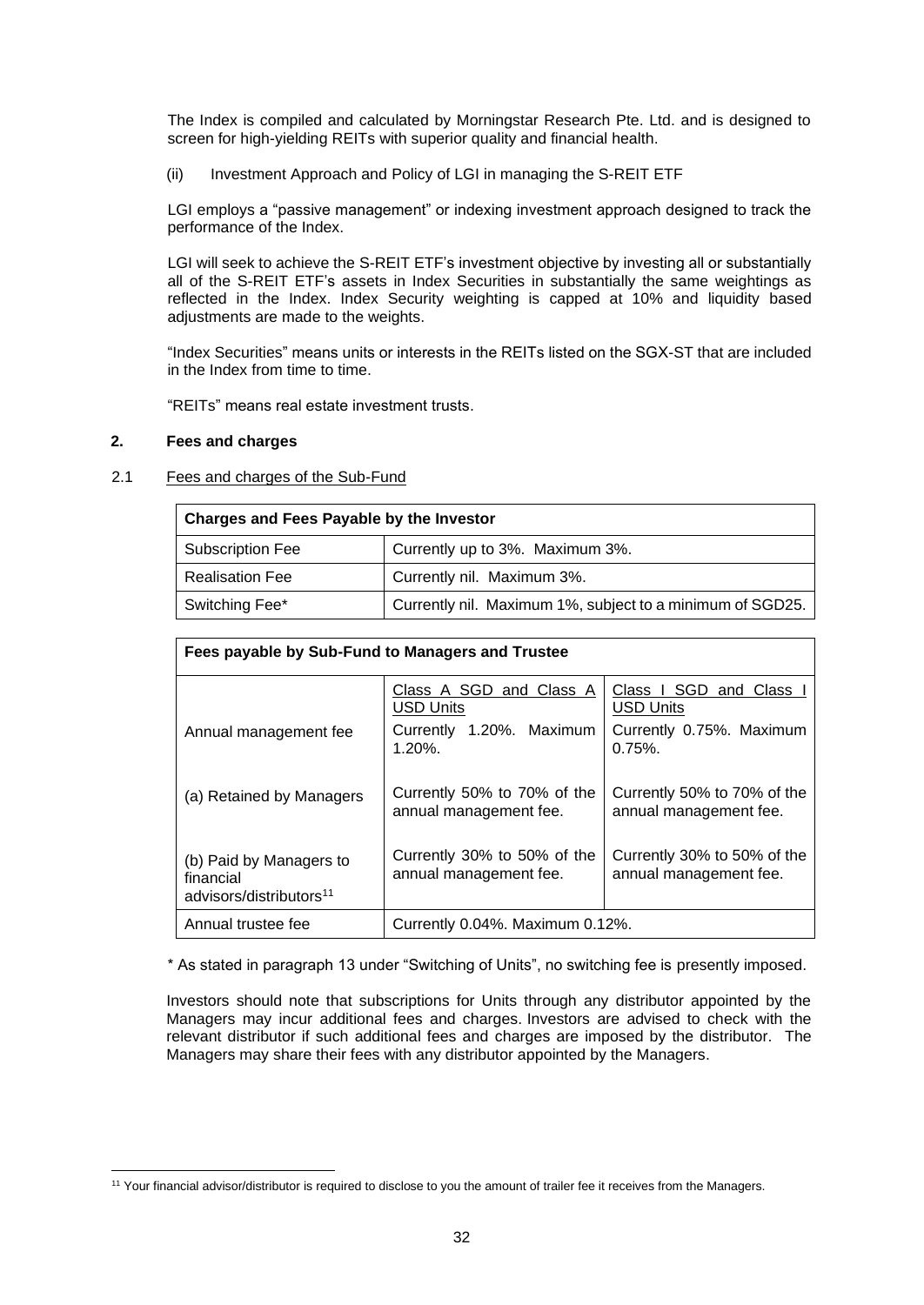# 2.2 Underlying fees and charges

| Fees and charges payable by the underlying funds (including ETFs) |                                                      |  |  |  |
|-------------------------------------------------------------------|------------------------------------------------------|--|--|--|
| Annual management fee                                             | Ranging from 0% to 1.0% of deposited property value  |  |  |  |
| Annual trustee fee                                                | Ranging from 0% to 0.30% of deposited property value |  |  |  |
| Performance fee <sup>^</sup>                                      | Ranging from 0% to 12% of net property income        |  |  |  |
| Acquisition fee <sup>^</sup>                                      | Ranging from 0% to 1% of deposited property value    |  |  |  |
| Divestment fee <sup>^</sup>                                       | Ranging from 0% to 0.5% of deposited property value  |  |  |  |
| Development<br>management fee^                                    | Ranging from 0% to 3.0% of total project costs       |  |  |  |

^ applicable to REITs only

| Fees and charges payable by the REITs to the Property Manager |                                                                                |  |  |  |  |
|---------------------------------------------------------------|--------------------------------------------------------------------------------|--|--|--|--|
| <b>Annual Property</b><br>management fee                      | Ranging from 0% to 4.0% of gross property revenue for the<br>relevant property |  |  |  |  |
|                                                               | Ranging from 0% to 2.0% of net property income for the<br>relevant property    |  |  |  |  |
| Project management fee                                        | Ranging from 0% to 3.0% of construction cost                                   |  |  |  |  |

Where the Sub-Fund redeems its units in the Lion-Phillip S-REIT ETF through a participating dealer, fees and charges may be payable by the Sub-Fund to the participating dealer.

As the Managers are also the sub-manager of the Lion-Phillip S-REIT ETF, the fees earned in its capacity as sub-manager in respect of the Sub-Fund's investment into the said ETF will be rebated to the Sub-Fund.

*As required by the Code (as may be amended from time to time), all marketing, promotional and advertising expenses in relation to the Sub-Fund will be borne by the Managers and are not debited from the Sub-Fund.*

# **3. Minimum Initial Subscription Amount and Minimum Subsequent Subscription Amount**

|             | Minimum initial subscription<br>amount | Minimum subsequent<br>subscription amount |
|-------------|----------------------------------------|-------------------------------------------|
| Class A SGD | SGD100*                                | SGD100*                                   |
| Class A USD | USD100*                                | USD100*                                   |
| Class I SGD | SGD100,000*                            | SGD100*                                   |
| Class I USD | USD100,000*                            | USD100*                                   |

*\*(or such other amount as may from time to time be determined by the Managers)*

The Managers may at their discretion waive the minimum initial and subsequent subscription amounts.

# **4. Regular Savings Plan**

|                   | Minimum Initial Investment | Minimum Monthly<br>Investment |
|-------------------|----------------------------|-------------------------------|
| Class A SGD Units | SGD100*                    | SGD100*                       |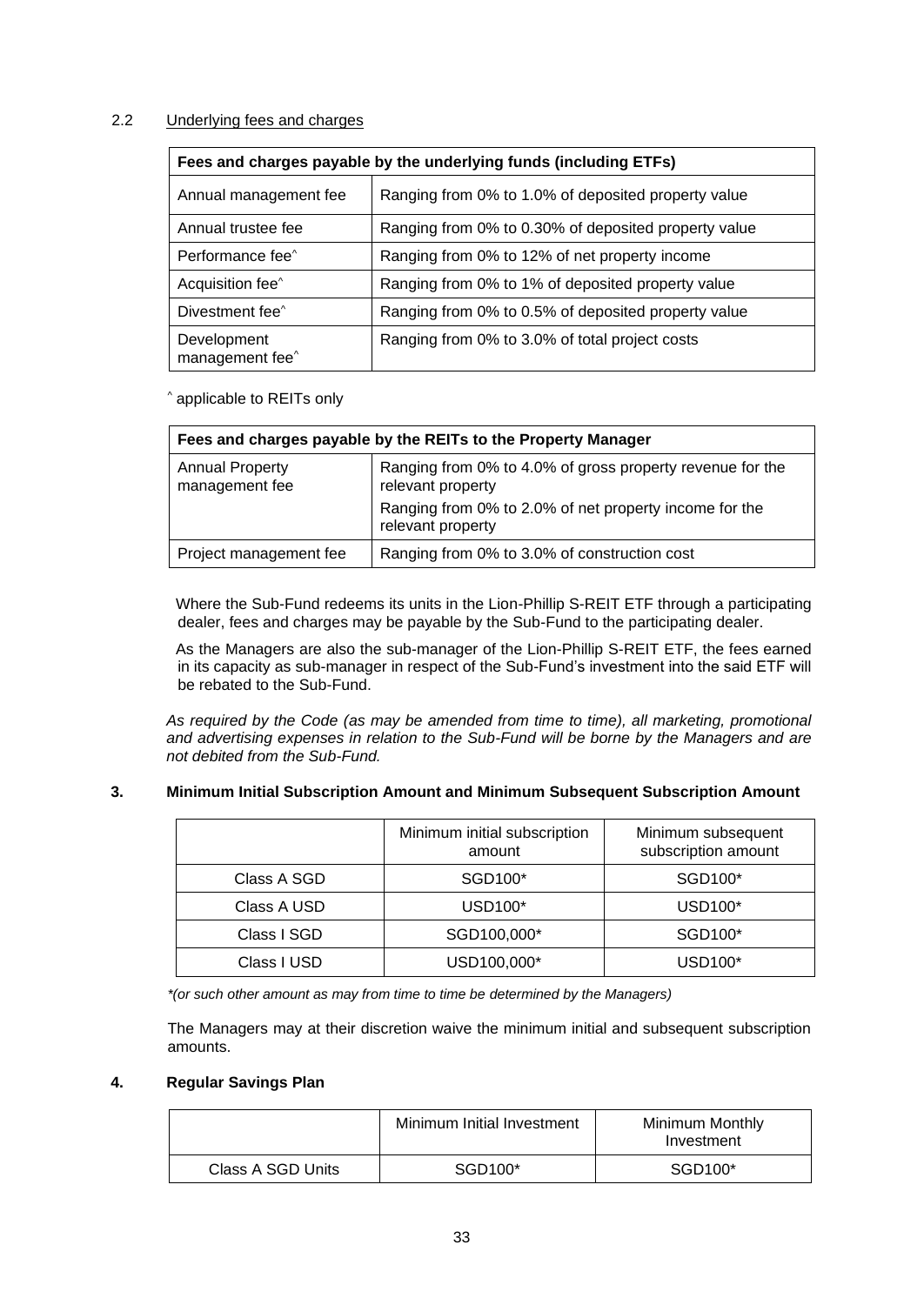| Class A USD Units | USD100* | <b>JSD100*</b> |
|-------------------|---------|----------------|
|                   |         |                |

*\*(or such other amount as may from time to time be determined by the Managers)*

The Managers may at their discretion waive the minimum initial and subsequent subscription amounts.

# **5. Past Performance of the Sub-Fund and its benchmark**

#### 5.1 Past Performance

The following table shows the past performance of the Sub-Fund as at 30 July 2021:

|                                                      | 1 year | 3 years                                        | 5 years | <b>Since</b><br>inception* |  |
|------------------------------------------------------|--------|------------------------------------------------|---------|----------------------------|--|
|                                                      |        | (%)<br>(average annual compounded returns) (%) |         |                            |  |
| Class A SGD (NAV-NAV)**                              | 6.22   | 4.60                                           | 5.56    | 7.93                       |  |
| Class A USD (NAV-NAV)**                              | 9.26   | 6.71                                           | 7.49    | 4.72                       |  |
| Class I SGD (NAV-NAV)**                              | 6.73   | 5.10                                           | 8.65    | 8.41                       |  |
| Class I USD (NAV-NAV)**                              | 9.72   | 7.12                                           | 7.21    | 4.18                       |  |
| iEdge S-REIT Index (Net Total<br>Return) (Benchmark) | 10.35  | 8.61                                           | 8.94    | 9.82                       |  |

Source: Bloomberg.

- Inception Dates: 19 September 2011 (Class A SGD Units and Class I SGD Units) / 17 June 2013 (Class A USD Units) / 29 April 2014 (Class I USD Units)
- \*\* Performance is calculated on a NAV-NAV basis, taking into account the subscription fee of 3%, with all dividends and distributions reinvested (net of reinvestment charges). Investors should note that the subscription fee may vary between distributors.

#### *Past performance of the Sub-Fund is not necessarily indicative of the future performance of the Sub-Fund.*

#### **Benchmark**

The benchmark for which the performance of the Sub-Fund should be measured against is the iEdge S-REIT Index (Net Total Return). The benchmark of the Sub-Fund at its inception was SGX S-REIT Index (Total Return) and was changed to the present iEdge S-REIT Index (Net Total Return) with effect from 9 October 2020 to better reflect the investment universe and objective of the Sub-Fund.

5.2 Expense Ratio

The expense ratios for the Sub-Fund for the financial year ended 30 September 2020 are 1.34% (Class A SGD Units), 1.32% (Class A USD Units), 0.85% (Class I SGD Units) and 0.85% (Class I USD Units).

The expense ratio of the Sub-Fund is calculated in accordance with the Investment Management Association of Singapore's guidelines on the disclosure of expense ratios (the "**IMAS Guidelines**") and based on the Sub-Fund's latest audited accounts. The following expenses, as set out in the IMAS Guidelines (as may be updated from time to time), are excluded from the calculation of the expense ratio:

(a) brokerage and other transaction costs associated with the purchase and sales of investments (such as registrar charges and remittance fees);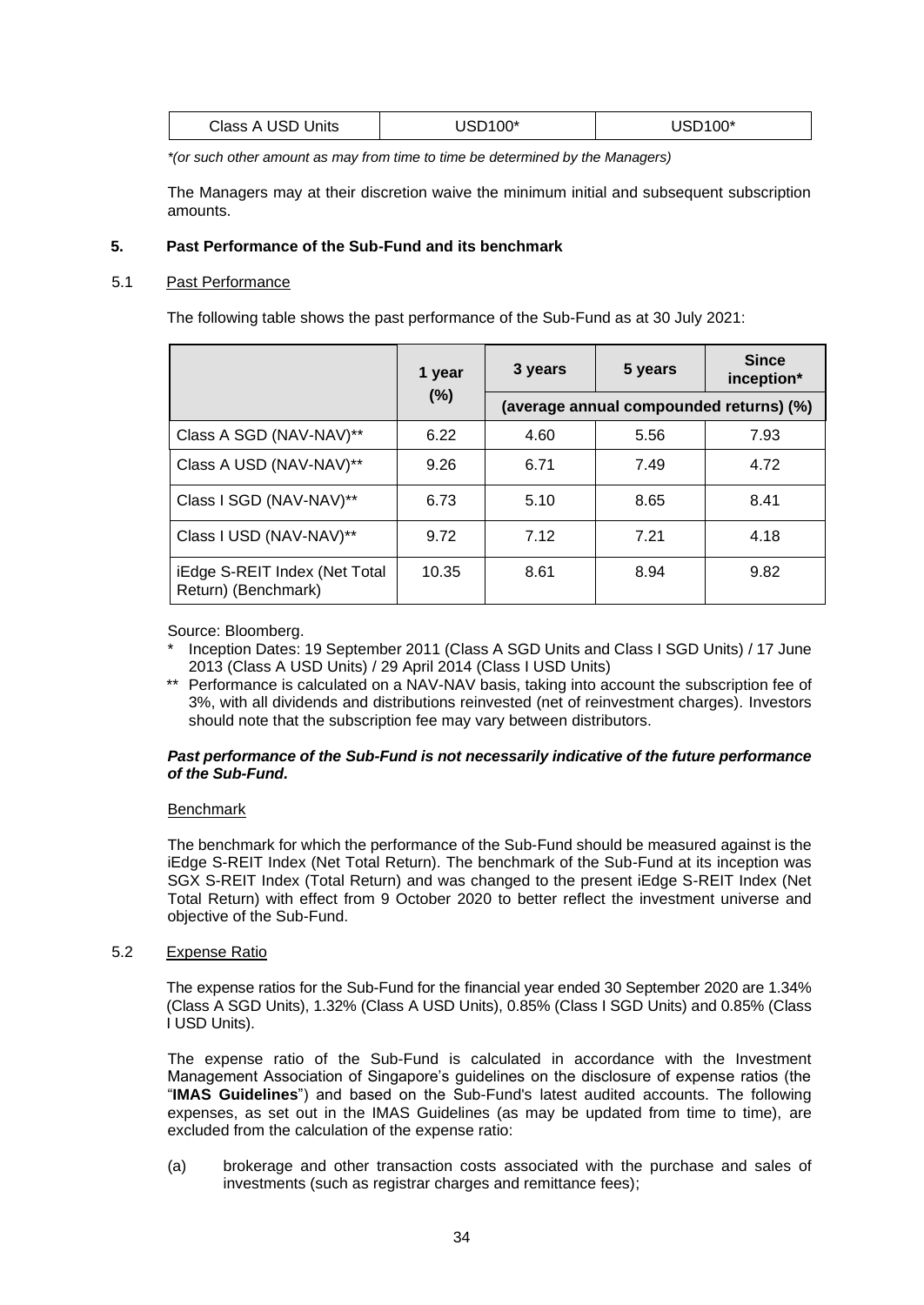- (b) interest expense;
- (c) foreign exchange gains and losses of the Sub-Fund (whether realised or unrealised);
- $(d)$  front-end or back-end loads and other costs arising on the purchase or sale of a foreign unit trust or mutual fund;
- (e) tax deducted at source or arising on income received (including withholding tax); and
- (f) dividends and other distributions paid to investors.

# 5.3 Turnover Ratio

The turnover ratio for the Sub-Fund for the financial year ended 30 September 2020 is 49.63%.

The turnover ratio for the Lion-Phillip S-REIT ETF for the financial year ended 31 December 2020 is 99%.

The turnover ratio is calculated based on the lesser of purchases or sales expressed as a percentage of average net asset value (NAV), i.e. average daily NAV over, as far as possible, the same period used for calculating the expense ratio.